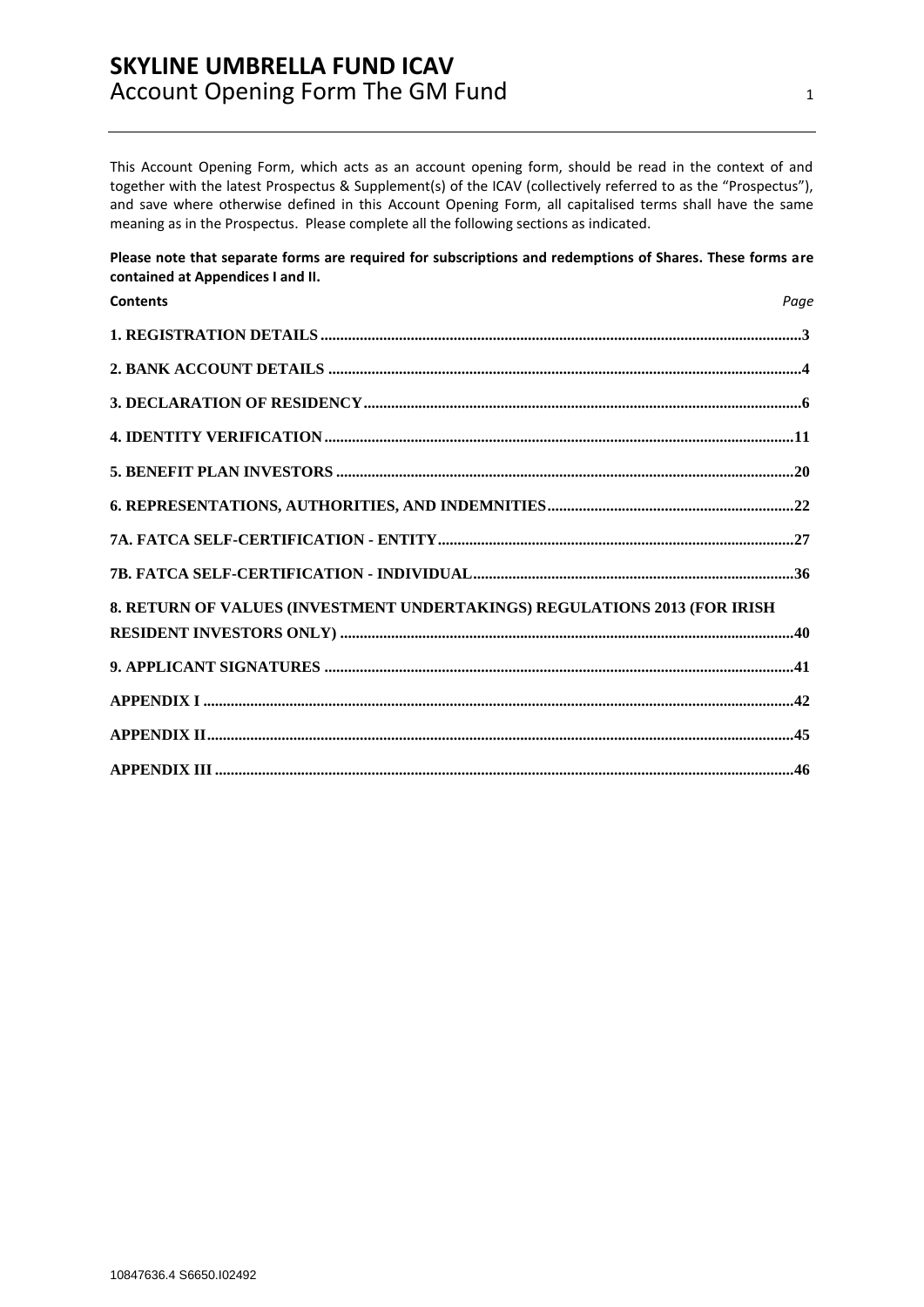**IMPORTANT: This Sub-Fund is only registered for distribution exclusively in Ireland. If, as an Irish resident, you are tax-exempt, please ensure that the declaration at Section 4 is completed.**

This Account Opening Form constitutes your agreement to subscribe for Shares in The GM Fund (the "Sub-Fund"). Once fully completed and signed, this Account Opening Form and full identity verification documentation should be sent to the following address and/or facsimile number, and **if sent by facsimile the original Account Opening Form and supporting documentation must follow by post**.

Once the signed Account Opening Form and complete identity verification documentation is received and verified, the Administrator will send you an account number that is unique to you, this account number should then be included on the subscription form (see Appendix I for dealing information). The account number must be specified on all subscription forms in order for the deal to be executed. Subscription (dealing) instructions and associated proceeds must not be forwarded until the account number is issued to you by the Administrator. Please note this may take up to 4 Business Days.

**Any deal instructions will be rejected until the Account Opening Form and supporting identity verification documentation has been processed and verified by the Administrator.**

**Account Opening Forms must be received by the Administrator by 5pm (Irish time) 3 Business Days preceding the relevant Dealing Day.**

**Skyline Umbrella Fund ICAV Attention: Davy TA Queries Team c/o Northern Trust International Fund Administration Services (Ireland) Limited 2nd Floor, Block A City East Plaza Towlerton, Ballysimon Limerick V94 X2N9 Ireland T** +353 (0)1 434 5124 **F** +353 (0)1 434 5285 **E** [davy\\_ta\\_queries@ntrs.com](mailto:davy_ta_queries@ntrs.com)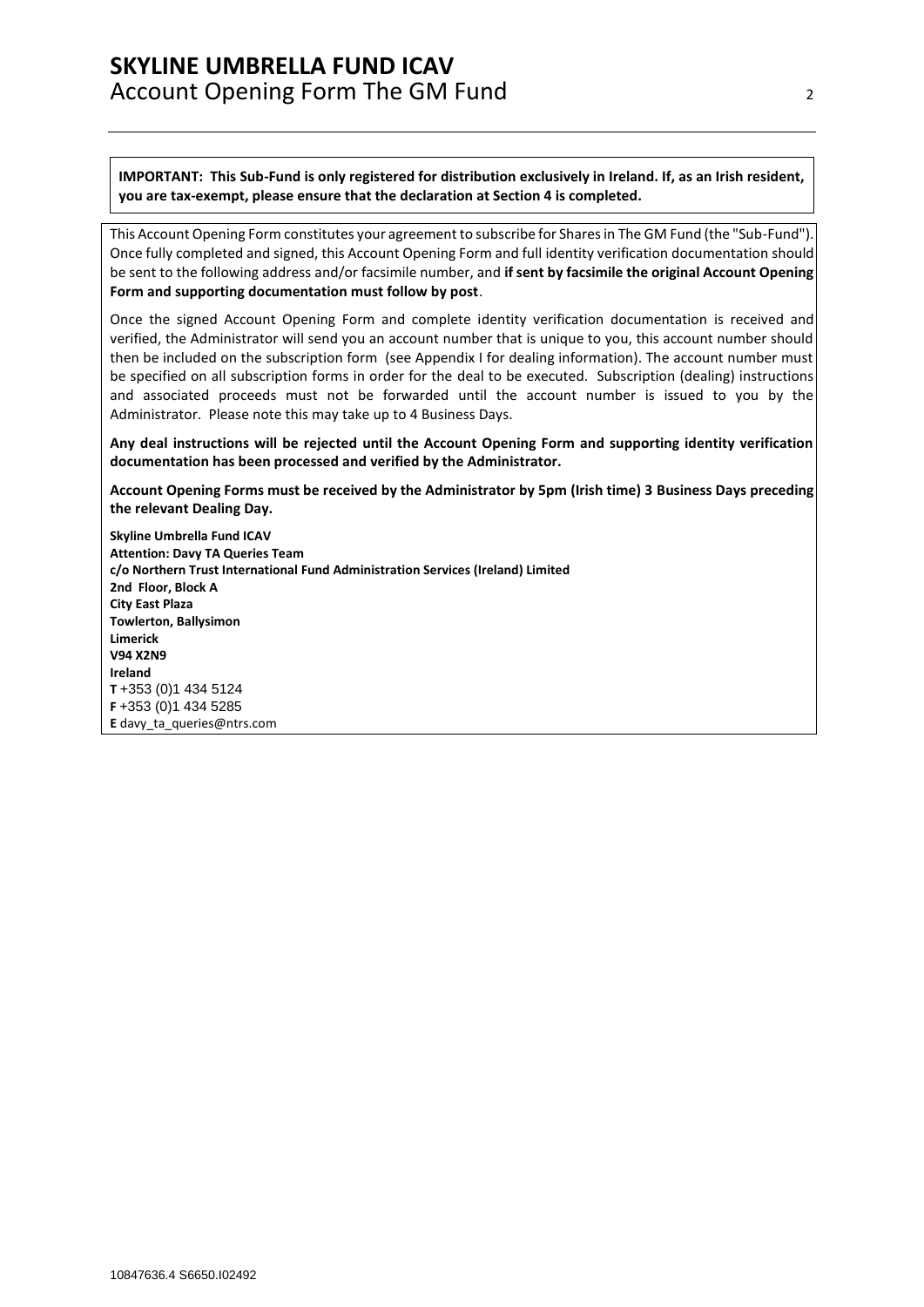### <span id="page-2-0"></span>**1. Registration Details** *Please complete in full*

| Full Name of Applicant:   |                                |  |  |
|---------------------------|--------------------------------|--|--|
|                           |                                |  |  |
| Registered Office Address | Mailing Address (if different) |  |  |
|                           |                                |  |  |
|                           |                                |  |  |
|                           |                                |  |  |
|                           |                                |  |  |
| Telephone Number:         | Telephone Number:              |  |  |
| Fax Number:               | Fax Number:                    |  |  |
| <b>Contact Name:</b>      | <b>Contact Name:</b>           |  |  |
| E-mail Address:           | E-mail Address:                |  |  |

### **Details of Authorised Contactee/Agent\***

By ticking the box opposite and signing this Account Opening Form, I hereby authorise the Administrator to transfer to the authorised contactee/agent copies of contract notes, statements, investor reports and other documentation that may contain my personal details and/or information in relation to my investment in the Sub-Fund.  $\Box$ 

\*If you do not wish to appoint an authorised contactee/agent, please leave this section blank.

Full Name:

Relationship with the Applicant: (e.g. agent)

Registered Office Address

| Mailing Address (if different |  |  |
|-------------------------------|--|--|
|-------------------------------|--|--|

| Telephone Number:    | Telephone Number:    |  |
|----------------------|----------------------|--|
| Fax Number:          | Fax Number:          |  |
| <b>Contact Name:</b> | <b>Contact Name:</b> |  |
| E-mail Address:      | E-mail Address:      |  |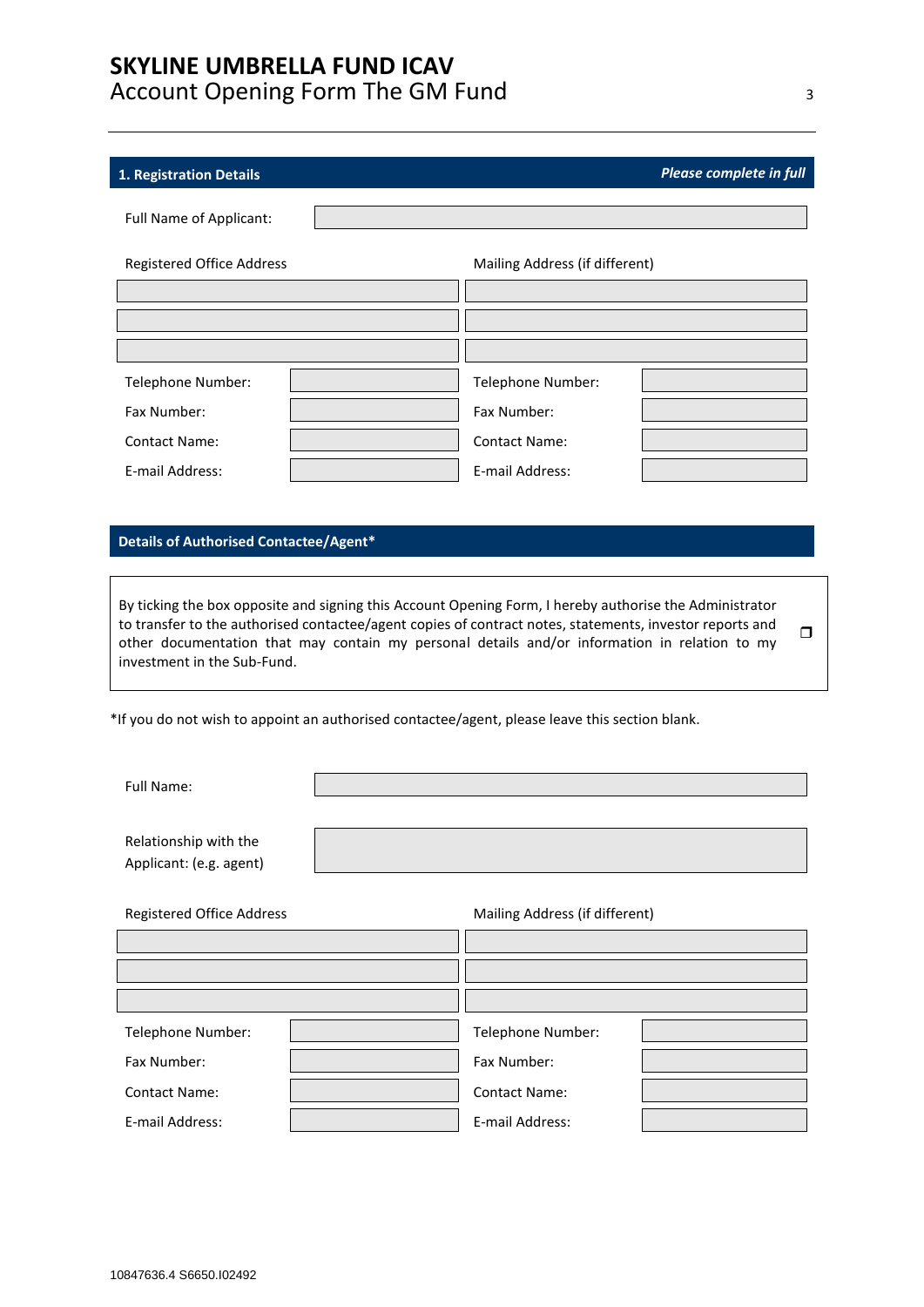#### <span id="page-3-0"></span>**2. Bank Account Details** *Please complete in full*

#### **Applicant's Banking Information**

Important information regarding bank accounts for subscriptions and redemptions

Third party payments are not permitted for redemptions. Please confirm the details of the bank accounts from which and to which payments will be made below.

A copy of a recent bank statement (no more than 3 months old) or a banker's reference, must accompany the application to evidence the bank account details provided for subscriptions and redemption payments are for a bank account in the registered account name. Accounts in the name of regulated entities are exempt from this requirement

To meet anti-money laundering and counter terrorist financing obligations under the current legislation, all joint bank account holders will be required to complete identity and verification requirements, even where those joint bank account holders will not be registered holders of shares or units in the fund.

Failure to provide all the anti-money laundering identity and verification requirements, bank account information and documentation requested as part of this application will result in a failure in setting up the account and subscribing to the fund.

THIS SECTION MUST BE COMPLETED BY ALL INVESTORS OTHER THAN EQUIVALENTLY REGULATED ENTITIES OPENING AN ACCOUNT IN THEIR OWN NAME OR THE NAME OF THEIR NOMINEE COMPANY, EITHER FOR THEIR OWN BENEFIT OR THE BENEFIT OF ONE OR MORE THIRD PARTIES

A request to change bank account details MUST BE MADE IN WRITING TO THE ADMINSTRATOR AND MUST BE ACCOMPANIED BY a bank statement or banker's reference to evidence the new bank account details provided are for a bank account registered account name.

| Name of Bank     |                 |
|------------------|-----------------|
| A/c Name         |                 |
| Address of Bank  |                 |
| A/c Number       |                 |
| Sort Code        |                 |
| IBAN:            |                 |
| Swift Code / ABA | Reference Code: |

#### **BENEFICIARY BANK INFORMATION**

#### **CORRESPONDENT BANK INFORMATION**

**Note:** Required if Payment CCY differs to bank account residency or if your bank account does not support Multi currency payments

| Correspondent Bank Name                            |  |
|----------------------------------------------------|--|
| Correspondent BIC/SWIFT<br>Code/Sort Code/ABA Code |  |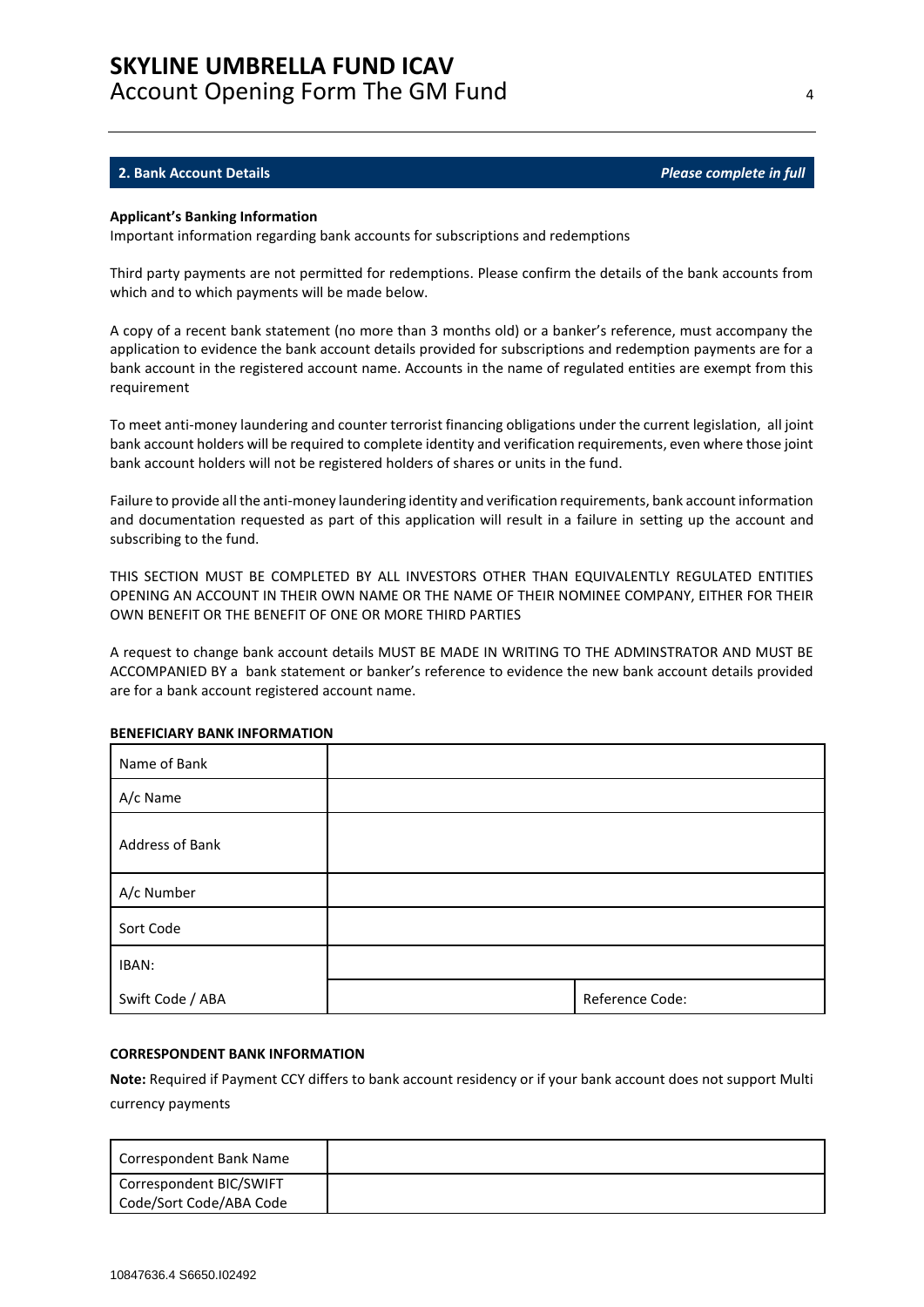| Correspondent A/c Name            |         |
|-----------------------------------|---------|
| Correspondent<br>Number / IBAN    | Account |
| <b>Correspondent Bank Address</b> |         |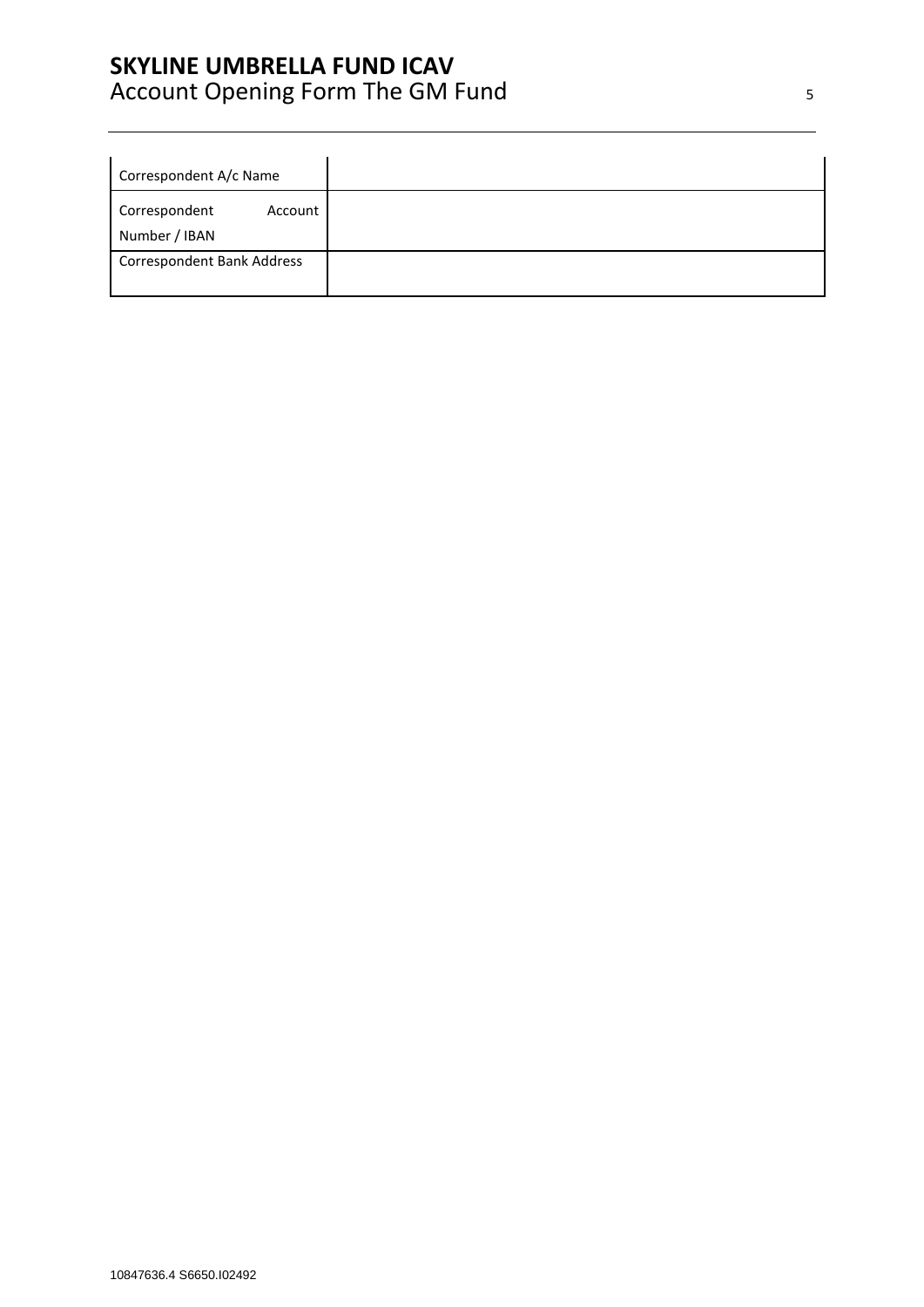### <span id="page-5-0"></span>**3. Declaration of Residency**

# **Investment Undertaking Tax - Declaration of Residence**

### **Declaration of Residence inside or outside Ireland (OWN BEHALF ONLY)**

Please tick (i), (ii) or (iii) as appropriate

### **(i) Irish residents**

I am/we are an Irish resident who will cause the Fund to have an obligation to deduct and pay tax to the Irish Revenue Commissioners. *Irish resident companies entitled to the lower rate of Investment Undertaking Tax are required to provide a statement on its letterhead confirming that the company is within the charge of corporation tax.*

**OR**

### **(ii) Exempt Irish residents**

I am/we are an Irish resident who will not cause the Fund to have an obligation to deduct and pay tax to the Irish Revenue Commissioners. *If this box is ticked, please also complete the declaration of exempt Irish residents below.*

**OR**

### **(iii) Non-Irish residents**

I am/we are not currently resident or ordinarily resident who will not cause the Fund to have an obligation to deduct and pay tax to the Irish Revenue Commissioners. *If this box is ticked, please also complete the declaration of residence outside Ireland below.*

# **Declaration of Residence for the beneficial owner inside or outside Ireland (INTERMEDIARIES ONLY)**

Please tick (i), (ii) or (iii) as appropriate

### **(i) Irish residents**

As an Intermediary, I/we declare that the person who will be beneficially entitled to the units is an Irish resident who will cause the Fund to have an obligation to deduct and pay tax to the Irish Revenue Commissioners. *Irish resident companies entitled to the lower rate of Investment Undertaking Tax are required to provide a statement on its letterhead confirming that the company is within the charge of corporation tax.*

**OR**

### **(ii) Exempt Irish residents**

As an Intermediary, I/we declare that the person who will be beneficially entitled to the shares/units is an Irish resident who will not cause the Fund to have an obligation to deduct and pay tax to the Irish Revenue Commissioners. *If this box is ticked, please also complete the declaration of exempt Irish residents below.*

**OR**

### **(iii) Non-Irish residents**

As an Intermediary, I/we declare that the person who will be beneficially entitled to the shares/units is not currently resident or ordinarily resident who will not cause the Fund to have an obligation to deduct and pay tax to the Irish Revenue Commissioners. *If this box is ticked, please also complete the declaration of residence outside Ireland below.*

**Authorised signatory: \_\_\_\_\_\_\_\_\_\_\_\_\_\_\_\_\_\_\_\_\_\_\_\_\_\_\_ Authorised signatory: \_\_\_\_\_\_\_\_\_\_\_\_\_\_\_\_\_\_\_\_\_\_\_\_\_\_\_**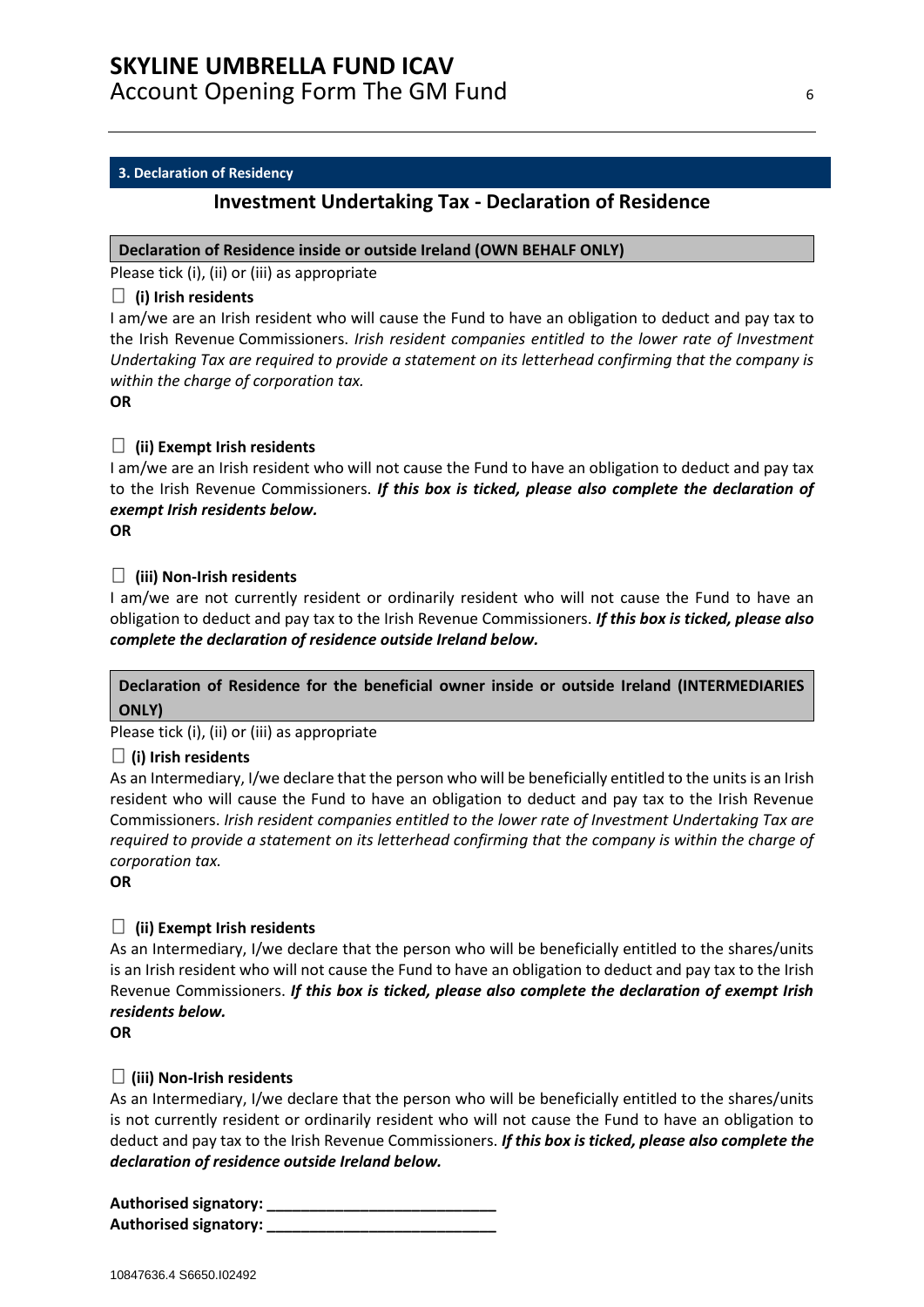Date: <u>/ / \_</u>

### **Declaration of exempt Irish resident entities**

### **Declaration referred to in Section 739D(6), Taxes Consolidation**

### **[It is important to note that this declaration, if it is then still correct, shall apply in respect of any subsequent acquisitions of shares/units.]**

- I declare that the information contained in this declaration is true and correct.
- I also declare that I am applying for the shares/units on behalf of the applicant named below who is entitled to the units in respect of which this declaration is made and is a person referred to in Section 739D(6) of the Taxes Consolidation Act, 1997, being a person who is: (*please tick as appropriate)*
- $\Box$  a pension scheme;
- $\Box$  a company carrying on life business within the meaning of section 706 TCA 1997;
- $\square$  an investment undertaking:
- $\Box$  an investment limited partnership;
- $\square$  a special investment scheme;
- $\Box$  a unit trust to which section 731(5)(a) TCA 1997 applies;
- $\Box$  a charity being a person referred to in section 739D(6)(f)(i) TCA 1997;
- $\Box$  a qualifying management company;

 $\Box$  entitled to exemption from income tax and capital gains tax by virtue of section 784A(2) TCA, 1997\* (see further requirement for Qualifying Fund Manager below);

- $\Box$  a PRSA Administrator;
- $\Box$  a credit union within the meaning of section 2 of the Credit Union Act 1997.

### **Additional requirements where the declaration is completed on behalf of a Charity**

- I also declare that at the time of making this declaration, the units in respect of which this declaration is made are held for charitable purposes only and
	- form part of the assets of a body of persons or trust treated by the Revenue Commissioners as a body or trust established for charitable purposes only, or
	- are, according to the rules or regulations established by statute, charter, decree, deed of trust or will, held for charitable purposes only and are so treated by the Revenue Commissioners.
- I undertake that, in the event that the person referred to in paragraph (7) of Schedule 2B TCA 1997 ceases to be a person referred to in Section 739D(6)(f)(i) TCA, 1997, I will, by written notice, bring this fact to the attention of the investment undertaking accordingly.

# **Additional requirements where the declaration is completed by a qualifying fund manager / PRSA Administrator**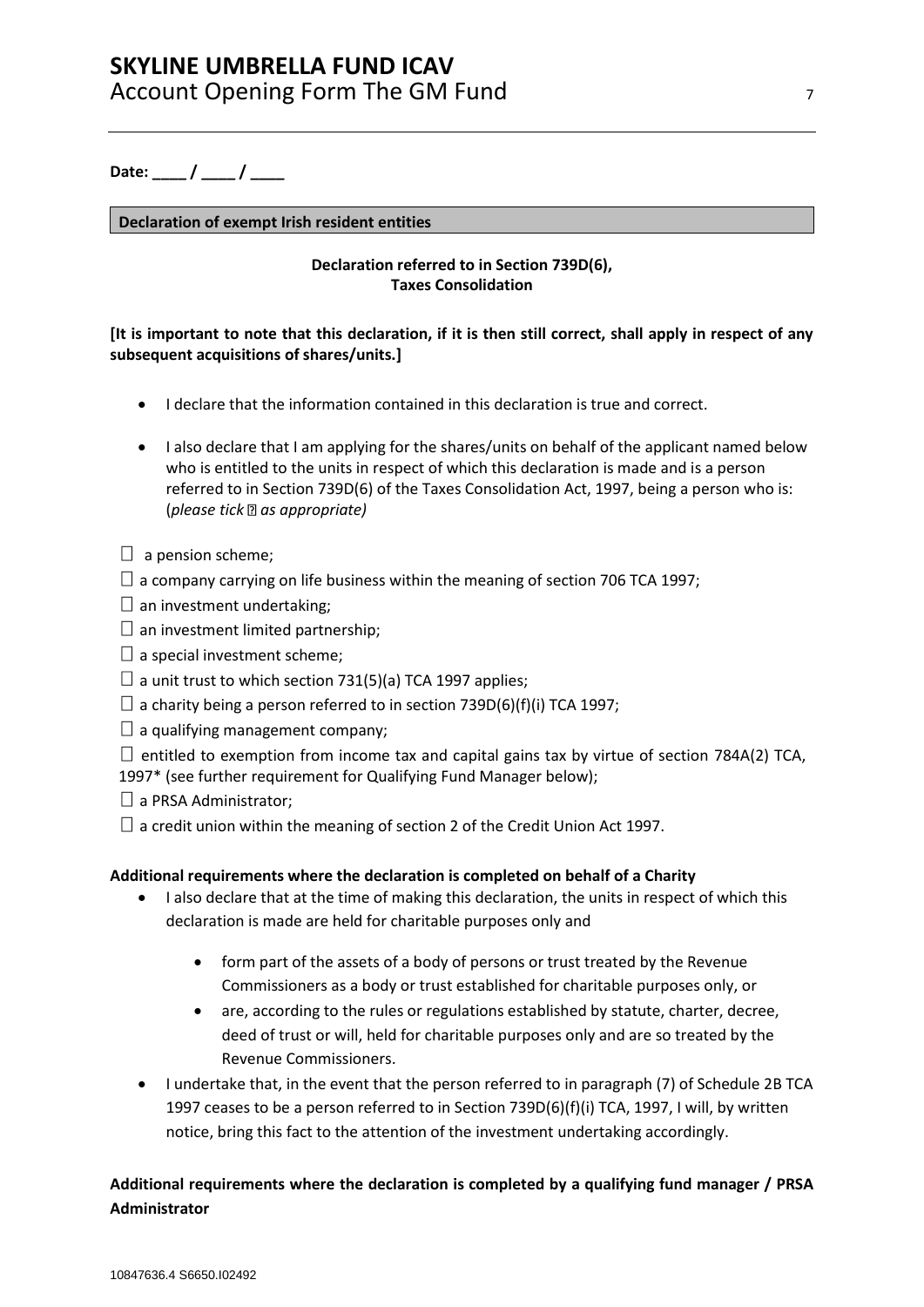- I/we\* also declare that at the time this declaration is made, the units in respect of which this declaration is made
	- o are assets of \*an approved retirement fund/an approved minimum retirement fund or a PRSA, and
	- $\circ$  are managed by the Declarant for the individual named below who is beneficially entitled to the units.
- I/we\* undertake that, if the units cease to be assets of \*the approved retirement fund/the approved minimum retirement fund or the PRSA, including a case where the units are transferred to another such fund or account, I/we\* will, by written notice, bring this fact to the attention of the investment undertaking accordingly.

\*Delete as appropriate

### **Additional requirements where the declaration is completed by an Intermediary**

- I/we\* also declare that I am/we are\* applying for shares/units on behalf of persons who
	- $\circ$  to the best of my/our\* knowledge and belief, have beneficial entitlement to each of the shares/units in respect of which this declaration is made, and
		- o is a person referred to in section 739D(6) TCA 1997.
- I/we\* further declare that
	- o Unless I/we\* specifically notify you to the contrary at the time of application, all applications for shares/units made by me/us\* from the date of this application will be made on behalf of persons referred to in section 739D TCA 1997, and
	- o I/we\* will inform you in writing if I/we\* become aware that any person ceases to be a person referred to in section 739D(6) TCA 1997.
	- \* Delete as appropriate

**Name of applicant: \_\_\_\_\_\_\_\_\_\_\_\_\_\_\_\_\_\_\_\_\_\_\_\_\_\_\_\_\_\_\_\_\_\_**

**Irish tax reference number of applicant: \_\_\_\_\_\_\_\_\_\_\_\_\_\_\_\_\_\_\_\_\_\_\_\_\_\_**

**Authorised signatory: \_\_\_\_\_\_\_\_\_\_\_\_\_\_\_\_\_\_\_\_\_\_\_\_\_\_\_(declarant)**

**Capacity in which declaration is made: \_\_\_\_\_\_\_\_\_\_\_\_\_\_\_\_\_\_\_\_\_\_\_\_\_\_\_\_**

**Authorised signatory: \_\_\_\_\_\_\_\_\_\_\_\_\_\_\_\_\_\_\_\_\_\_\_\_\_\_\_(declarant)**

Capacity in which declaration is made:

Date: <u>/ / / \_</u>

#### **IMPORTANT NOTES**

1. This is a form authorised by the Revenue Commissioners which may be subject to inspection. It is an offence to make a false declaration.

2. Tax reference number in relation to a person has the meaning assigned to it by Section 885 TCA, 1997 in relation to a "specified person" within the meaning of that section. In the case of a charity, quote the Charity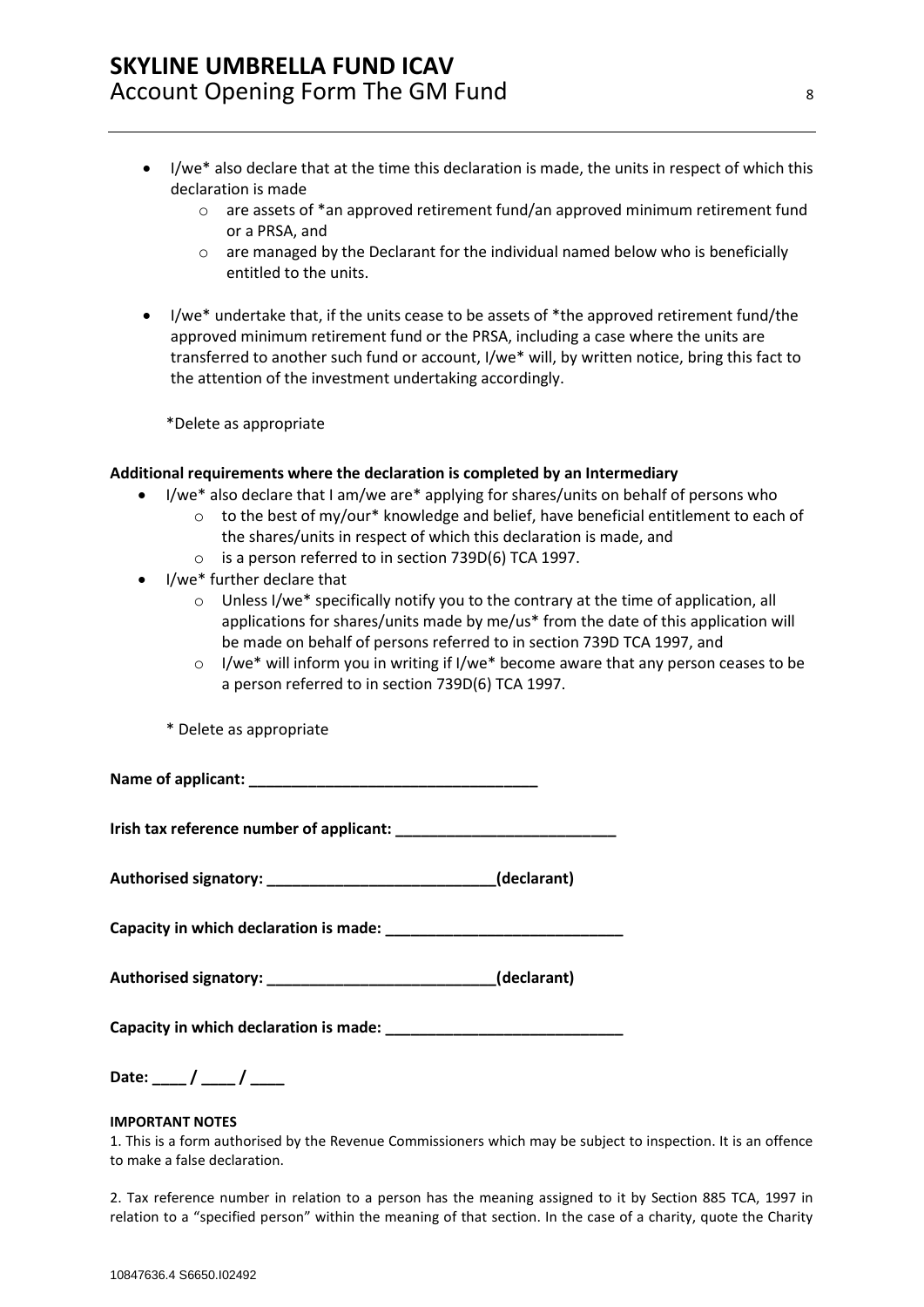Exemption Number (CHY) as issued by Revenue. In the case of a qualifying fund manager, quote the tax reference number of the beneficial owner of the share/units.

3. In the case of, (i) an exempt pension scheme, the administrator must sign the declaration; (ii) a retirement annuity contract to which Section 784 or 785 applies, the person carrying on the business of granting annuities must sign the declaration; (iii) a trust scheme, the trustees must sign the declaration. In the case of a charity, the declaration must be signed by the trustees or other authorised officer of a body of persons or trust established for charitable purposes only within the meaning of Sections 207 and 208 TCA 1997. In the case of an approved retirement fund/an approved minimum retirement fund or a PRSA, it must be signed by a qualifying fund manager or PRSA administrator. In the case of an intermediary, the declaration must be signed by the intermediary. In the case of a company, the declaration must be signed by the company secretary or other authorised officer. In the case of a unit trust it must be signed by the trustees. In any other case it must be signed by an authorised officer of the entity concerned or a person who holds a power of attorney from the entity. A copy of the power of attorney should be furnished in support of this declaration.

#### **Declaration of residence outside Ireland**

It is important to note that this declaration, if it is then still correct, shall apply in respect of any subsequent acquisitions of shares/units. Terms used in this declaration are defined in the Prospectus.

#### **Declaration on own behalf**

I/we\* declare that I am/we are\* applying for the shares/units on my own/our own behalf/on behalf of a company\* and that I am/we are/the company\* is entitled to the shares/units in respect of which this declaration is made and that

- I am/we are/the company is\* not currently resident or ordinarily resident in Ireland, and
- Should I/we/the company\* become resident in Ireland I will/we will\* so inform you, in writing, accordingly.

\*Delete as appropriate

#### **Declaration as Intermediary**

I/we\* declare that I am/we are\* applying for shares/units on behalf of persons:

- who will be beneficially entitled to the shares/units; and
- who, to the best of my/our\* knowledge and belief, are neither resident nor ordinarily resident in Ireland.

\*Delete as appropriate

**Name and address of applicant**: \_\_\_\_\_\_\_\_\_\_\_\_\_\_\_\_\_\_\_\_\_\_\_\_\_\_\_\_\_\_\_\_\_\_\_\_\_\_\_\_\_

\_\_\_\_\_\_\_\_\_\_\_\_\_\_\_\_\_\_\_\_\_\_\_\_\_\_\_\_\_\_\_\_\_\_\_\_\_\_\_\_\_\_\_\_\_\_\_\_\_\_\_\_\_\_\_\_\_\_\_\_\_\_\_\_\_\_\_\_\_

**Signature of applicant or authorised signatory**:\_\_\_\_\_\_\_\_\_\_\_\_\_\_\_\_\_\_\_ (declarant)

Capacity of authorised signatory (if applicable): \_\_\_\_\_\_\_\_\_\_\_\_\_\_\_\_\_\_\_\_\_\_\_\_\_\_\_\_\_\_\_

Date:  $\frac{1}{2}$  /  $\frac{1}{2}$ 

**Joint Applicants:**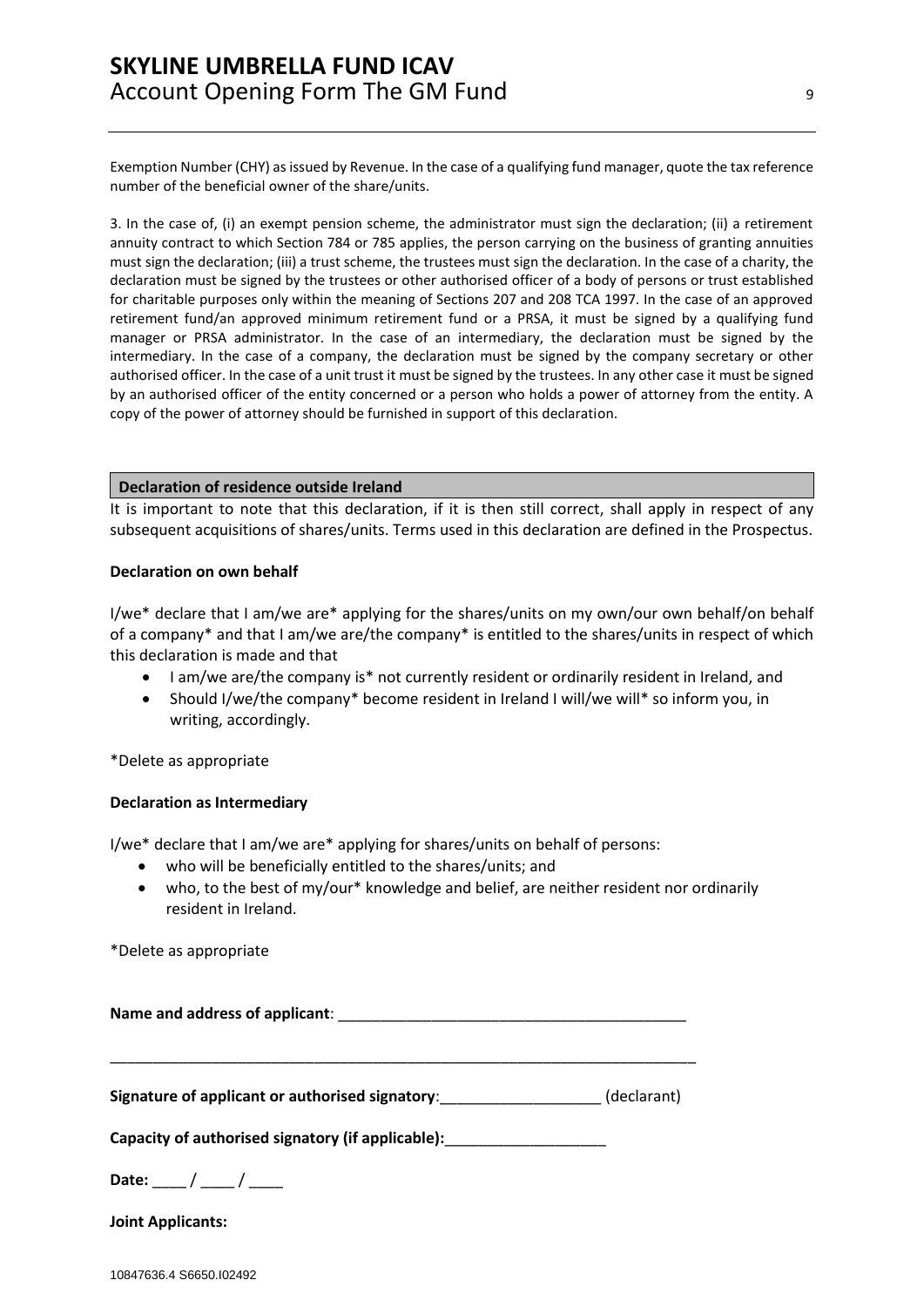**Names:** \_\_\_\_\_\_\_\_\_\_\_\_\_\_\_\_\_\_\_\_\_\_\_ **Signatures:** \_\_\_\_\_\_\_\_\_\_\_\_\_\_\_\_\_\_\_\_\_\_\_\_\_\_\_

\_\_\_\_\_\_\_\_\_\_\_\_\_\_\_\_\_\_\_\_\_\_\_\_\_\_\_\_\_\_ \_\_\_\_\_\_\_\_\_\_\_\_\_\_\_\_\_\_\_\_\_\_\_\_\_\_\_

IMPORTANT NOTES

1. Non-resident declarations are subject to inspection by the Irish Revenue Commissioners and it is a criminal offence to make a false declaration.

2. To be valid, the Account Opening Form (incorporating the declaration required by the Irish Revenue Commissioners) must be signed by the applicant. Where there is more than one applicant, each person must sign. If the applicant is a company, it must be signed by the company secretary or another authorised officer.

3. If the Account Opening Form (incorporating the declaration required by the Revenue Commissioners) is signed under power of attorney, a copy of the power of attorney must be furnished in support of the declaration.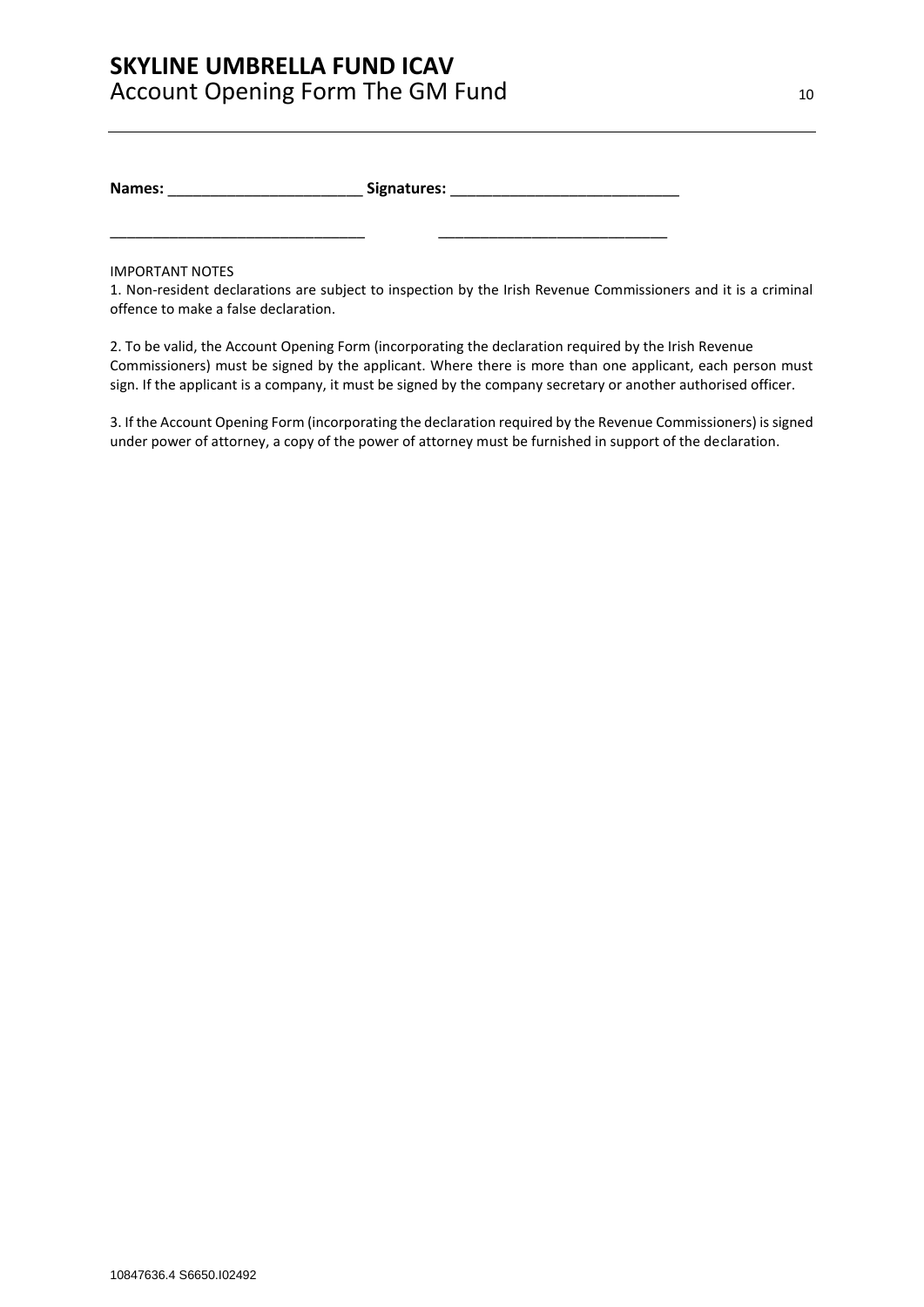### <span id="page-10-0"></span>4**. Identity Verification**

In accordance with the Criminal Justice (Money Laundering and Terrorist Financing) Acts 2010- 2018 (the "Act"), please complete the area below applicable to you and provide the identity verification documentation initially requested.

**IMPORTANT: Be aware that the ICAV reserves the right to request additional information and documentation, including requiring that previously submitted documentation be certified as a true copy and re-submitted to ensure the ICAV's compliance with the Act and any associated regulations and authoritative guidance.**

**Guide to completing this section:**

- Part I Beneficial Ownership Detail must be provided by All Applicants
- **Part II** To be completed by any applicant which is a Recognised Regulated Entity; e.g. a bank, provider of financial services or nominee company investing on its own behalf or on behalf of a third party and if regulated for compliance with applicable Anti Money Laundering regulations in a Prescribed Country
- **Part III** To be completed by any Individual (s) investing in their own name
- **Part IV** To be completed by any Unregulated Nominee Company that does not fall within scope of Part II above.
- **Part V** To be completed by any Politically Exposed Person(s) investing into the Sub-Fund.
- **Part VI** To be completed by Other Investors investing into the Sub-Fund.
- •

**Be aware that this may extend to identifying the beneficial owner and verifying their identity until such time that the ultimate natural persons beneficially owning the investment are identified.**

### **Examples of Photographic Identity Documentation**

- ➢ Current passport.
- $\triangleright$  Current driving licence.
- $\triangleright$  Current national identity card.
- ➢ Identity document with photographic identity issued by a government department.

### **Examples of Proof of Address**

- ➢ Bank statements/credit card statements.
- $\triangleright$  Utility bill.
- $\triangleright$  Household/motor insurance certificate and renewal notices.
- ➢ Correspondence from local authorities.
- $\triangleright$  Correspondence from the revenue commissioners or equivalent.
- $\triangleright$  Correspondence from any government body.
- $\triangleright$  Driving licence which confirms the address provided it has not also been used to satisfy the photographic identity requirement above.
- $\triangleright$  Payslip or salary advice dated within the previous 3 months.
- $\triangleright$  Confirmation of address from a lawyer or financial institution.

Note: All documentation must reflect the current residential address and must be dated within the previous 3 months other than in the case of an official document known to be issued only or typically at fixed intervals of more than 3 months, in which case such document may be accepted during that period, to a maximum of 12 months (e.g. correspondence from local authorities).

**Note that, in all cases the Administrator or ICAV may, at its absolute discretion request further due diligence documentation/ information to satisfy applicable procedural and regulatory requirements.** 

**Please note that for certain types of investors (for example a politically exposed person ("PEP") 6 or a recognised regulated entity7) the administrator will require and request further information.**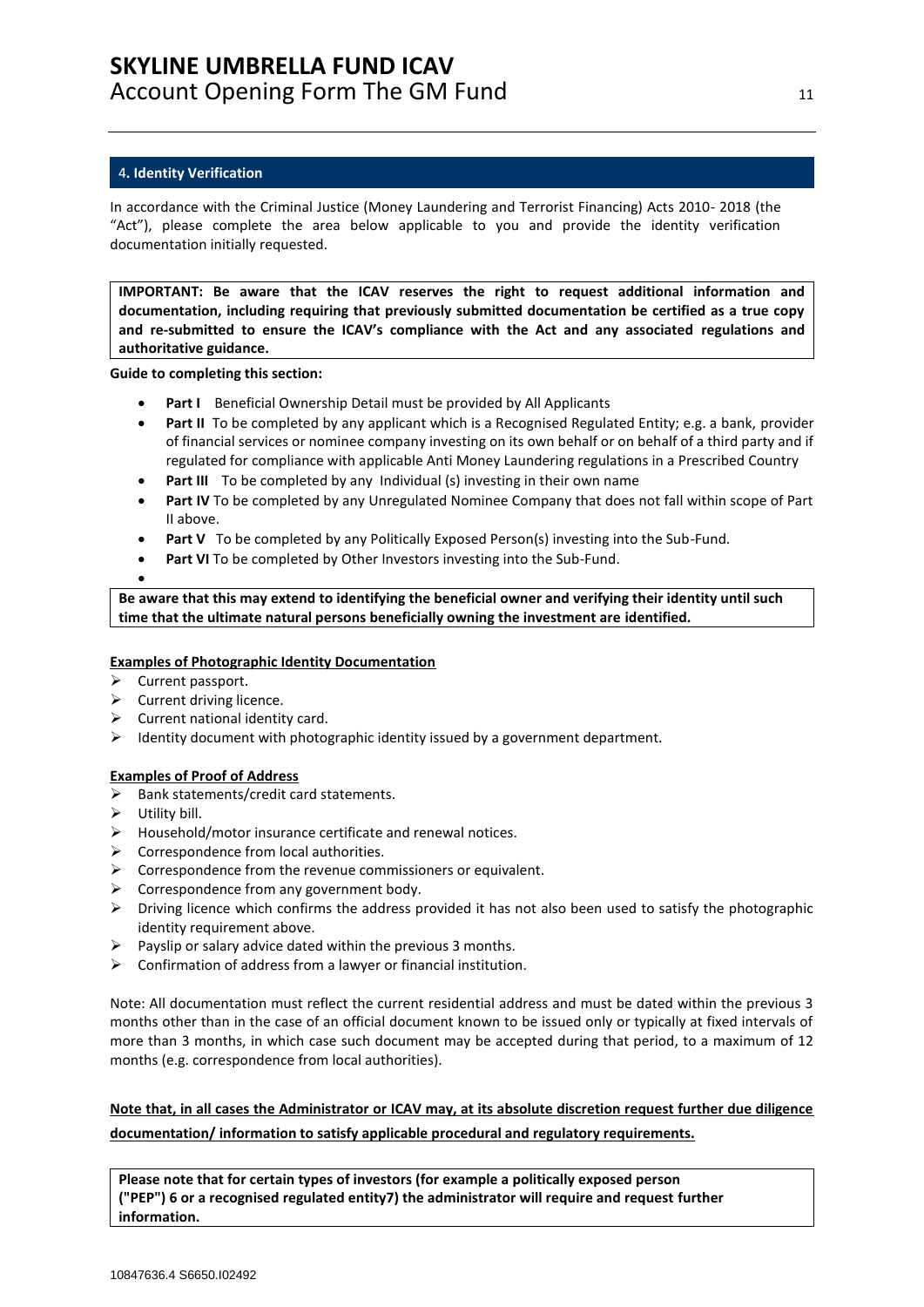#### **PART I – Beneficial Ownership Detail**

Full Name of any Individual with a beneficial interest (directly or indirectly) of 25% or more in this investment: or anyone who otherwise exercises control of the legal entity, where applicable:

| ے |  |
|---|--|

**Note:** If there is/ are no Individual(s) with a beneficial interest of 25% or more in this investment or anyone that otherwise exercises control of the legal entity, where applicable please check the box below:

#### **PART II – Recognised Regulated Entities**

Applicant is a Recognised Regulated Entity (as previously defined) acting on its own account or on behalf of a third party

\_\_\_\_\_\_\_\_\_\_\_\_\_\_\_\_\_\_\_\_\_\_\_\_\_\_\_\_\_\_\_\_\_\_\_\_\_\_\_\_\_\_\_\_\_\_\_\_\_\_\_\_\_\_\_\_\_\_\_\_\_\_\_\_\_\_\_\_\_\_\_\_\_\_\_\_\_\_\_\_\_\_\_\_\_\_

YES

Name of Regulatory Authority:

Applicable Domestic Regulations:

- 1. A letter of assurance from the Regulated Credit or Financial Institution (see appendix 3 for template).
- 2. Identify any beneficial owner entitled to 25% or more (directly or indirectly) of the share capital, profit or voting rights or otherwise exercise control over the management of the entity. Where there is no beneficial owner entitled to 25% or more, then the natural person(s) who hold the position of director(s) of the entity must be identified (along with address, date of birth and nationality).

#### **PART III - Individual(s)**

\_\_\_\_\_\_\_\_\_\_\_\_\_\_\_\_\_\_\_\_\_\_\_\_\_\_\_\_\_\_\_\_\_\_\_\_\_\_\_\_\_\_\_\_\_\_\_\_\_\_\_\_\_\_\_\_\_\_\_\_\_\_\_\_\_\_\_\_\_\_\_\_\_\_\_\_\_\_\_\_\_\_\_\_\_

### **Please provide**

- **1.** A copy photographic identity document e.g. Passport or Driver's Licence and
- 2. One copy of non-photographic identity documents e.g. utility bill / bank statement dated within the last three months.
- 3.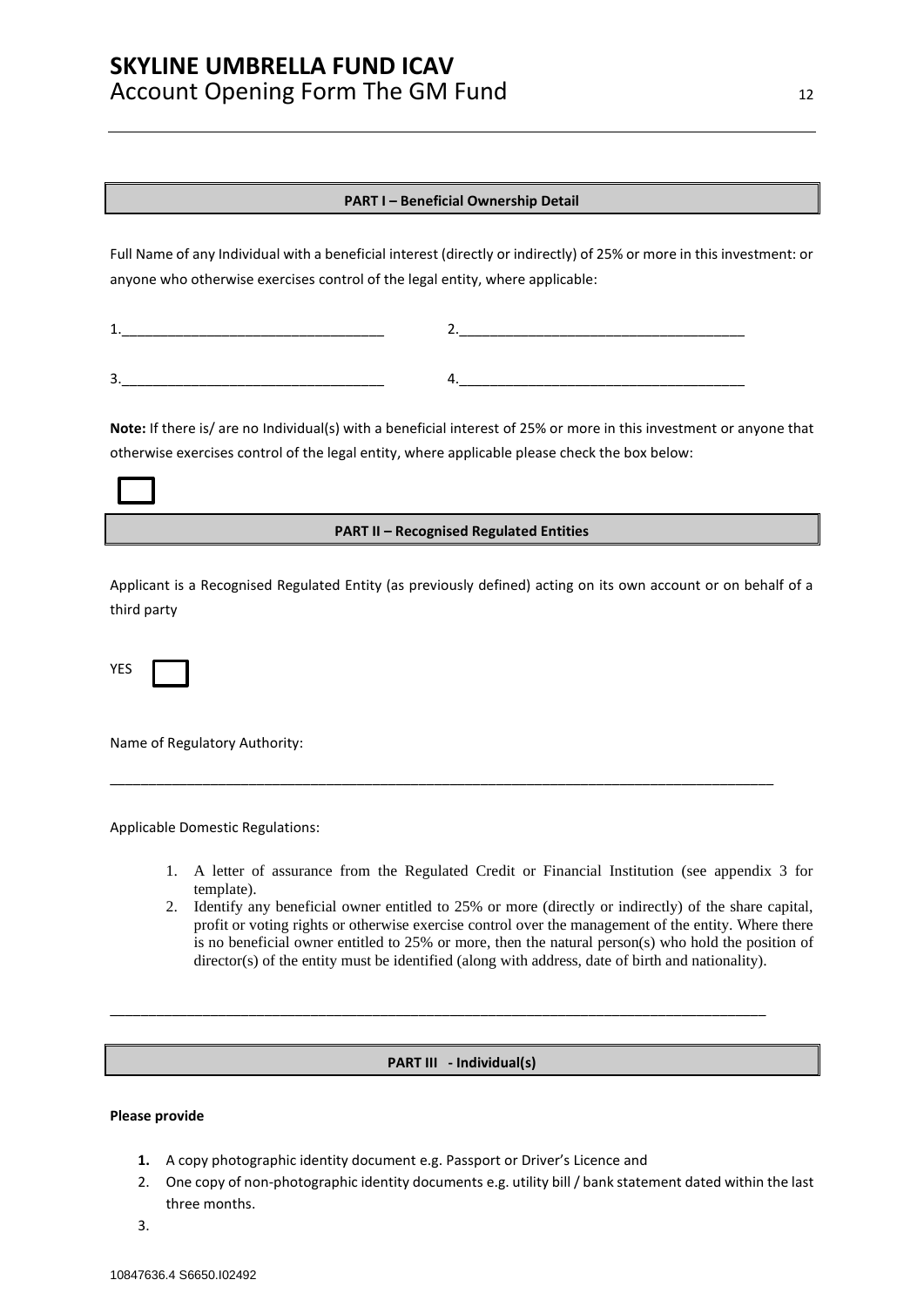Current Occupation (s)

Date of Birth

**In the case of joint account holders, please supply the relevant documentation and information in respect of all holders.** 

\_\_\_\_\_\_\_\_\_\_\_\_\_\_\_\_\_\_\_\_\_\_\_\_\_\_\_\_\_\_\_\_\_\_\_\_\_\_\_\_\_\_\_\_\_\_\_\_\_\_\_\_\_\_\_\_\_\_\_\_\_\_\_\_\_\_\_\_\_\_\_\_\_\_\_\_\_\_\_\_\_\_\_\_\_

\_\_\_\_\_\_\_\_\_\_\_\_\_\_\_\_\_\_\_\_\_\_\_\_\_\_\_\_\_\_\_\_\_\_\_\_\_\_\_\_\_\_\_\_\_\_\_\_\_\_\_\_\_\_\_\_\_\_\_\_\_\_\_\_\_\_\_\_\_\_\_\_\_\_\_\_\_\_\_\_\_\_\_\_\_

**PART IV – Unregulated Nominee Company**

#### **Please provide**

- 1. Standard Reliance Letter and
- 2. Proof of Regulatory Status of Parent Company **or**
- 3. Documentation in accordance with the legal form of the Nominee Company (see Part VI)

### **PART V – Politically Exposed Persons**

A **Politically Exposed Person** is defined as an individual who is or was at any time in the preceding 12 months entrusted with a prominent public function or immediate family members of such persons or persons known to be close professional associates of such persons.

Please confirm whether you are a **Politically Exposed Person (PEP)** YES: NO:

### **Required Identity Verification Documentation**

- **1.** Certified Copy Photographic Identity Document e.g. Passport or Driver's Licence and
- **2.** One Certified Copy of Proof of Residential Address Verification e.g. utility bill / bank statement dated within the last three months
- **3.** Source of Funds
- **4.** Source of Wealth

**Note:** In terms of certified documents, this means that there is an original signature on the document from a suitable person confirming the documents are a true copy of the original, and they will need to sign and date it, printing their name, occupation, address, telephone number and email address. Suitable persons include any of the following; police officer, practicing solicitors, embassy consular staff, financial institutions, medical professions, notaries public. The person certifying the documents should be independent of the investor.

### **Required Identity Verification Documentation**

Please provide:

- A photocopy of a photographic identity documents such as a passport or driver's license and
- One non-photographic identity document (such as a utility bill) dated within the previous three months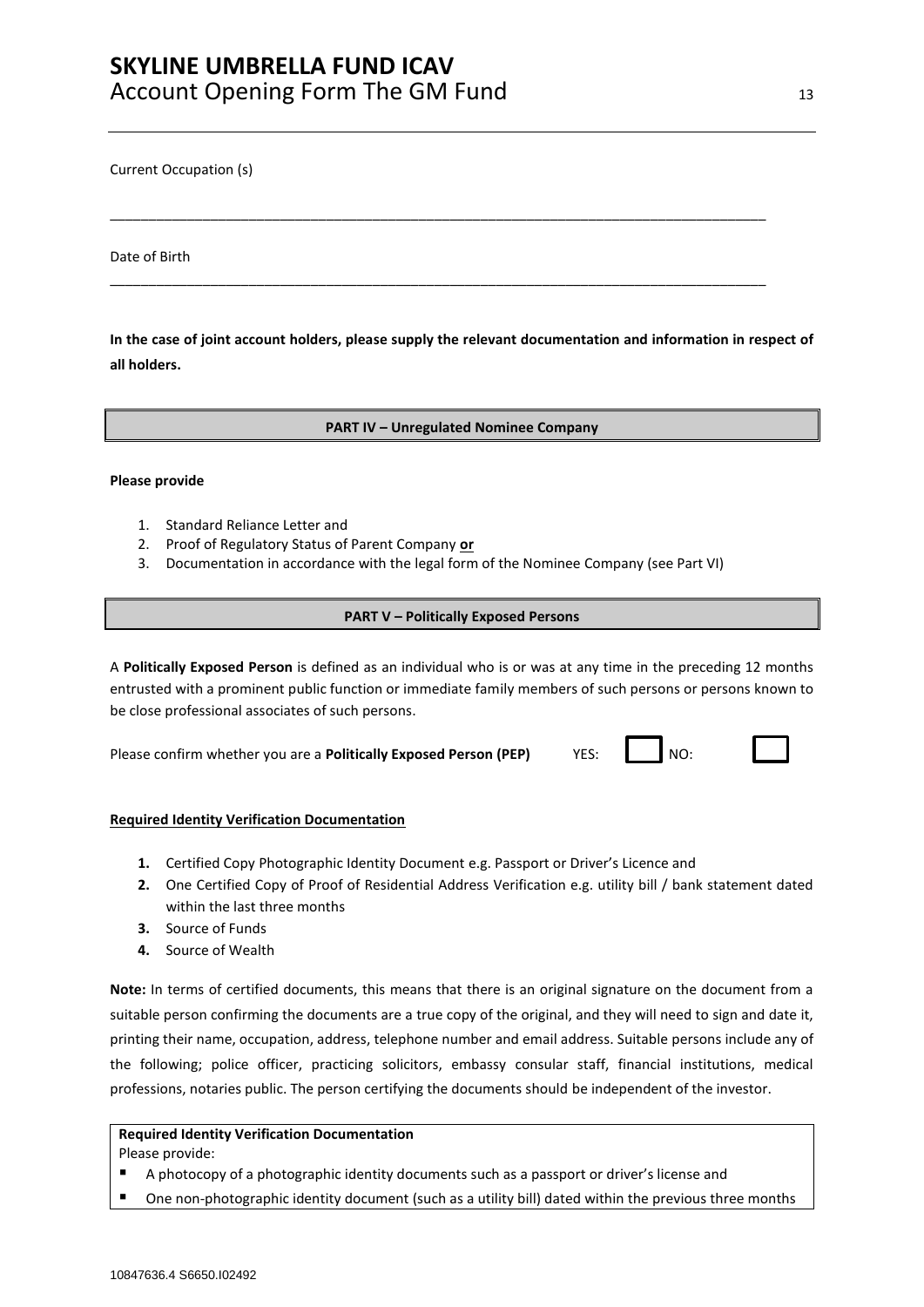| <b>Corporate Entities</b>                |                              |  |
|------------------------------------------|------------------------------|--|
|                                          |                              |  |
|                                          |                              |  |
| A. Source of Funds                       |                              |  |
| Please provide details                   |                              |  |
| Earnings from Employment/Self Employment | Inheritance or Gift          |  |
| Investment Income                        | Matured Investment           |  |
| Lump Sum Retirement                      | <b>Court Award</b>           |  |
| Sale of Property                         | Other - please specify below |  |
| Other                                    |                              |  |

#### **B. Source of Wealth**

**Please provide a brief description of your source of wealth** (source of total accumulated net worth)

# **PART VI – OTHER INVESTORS (Standard Customer Due Diligence)**

#### **Required Identity Verification Documentation**

Please provide

- A copy of one of (i) certificate of incorporation (or equivalent), or (ii) the memorandum & articles of association (or equivalent) or, (iii) the latest audited financial statements, and
- For each of two (2) directors of the company, please provide:
- A photocopy of a photographic identity document such as passport or driver's license and

Two non-photographic identity documents (such as a utility bill)

**If you fall under one of the investor categories outlined below please provide documents evidencing the requested information.**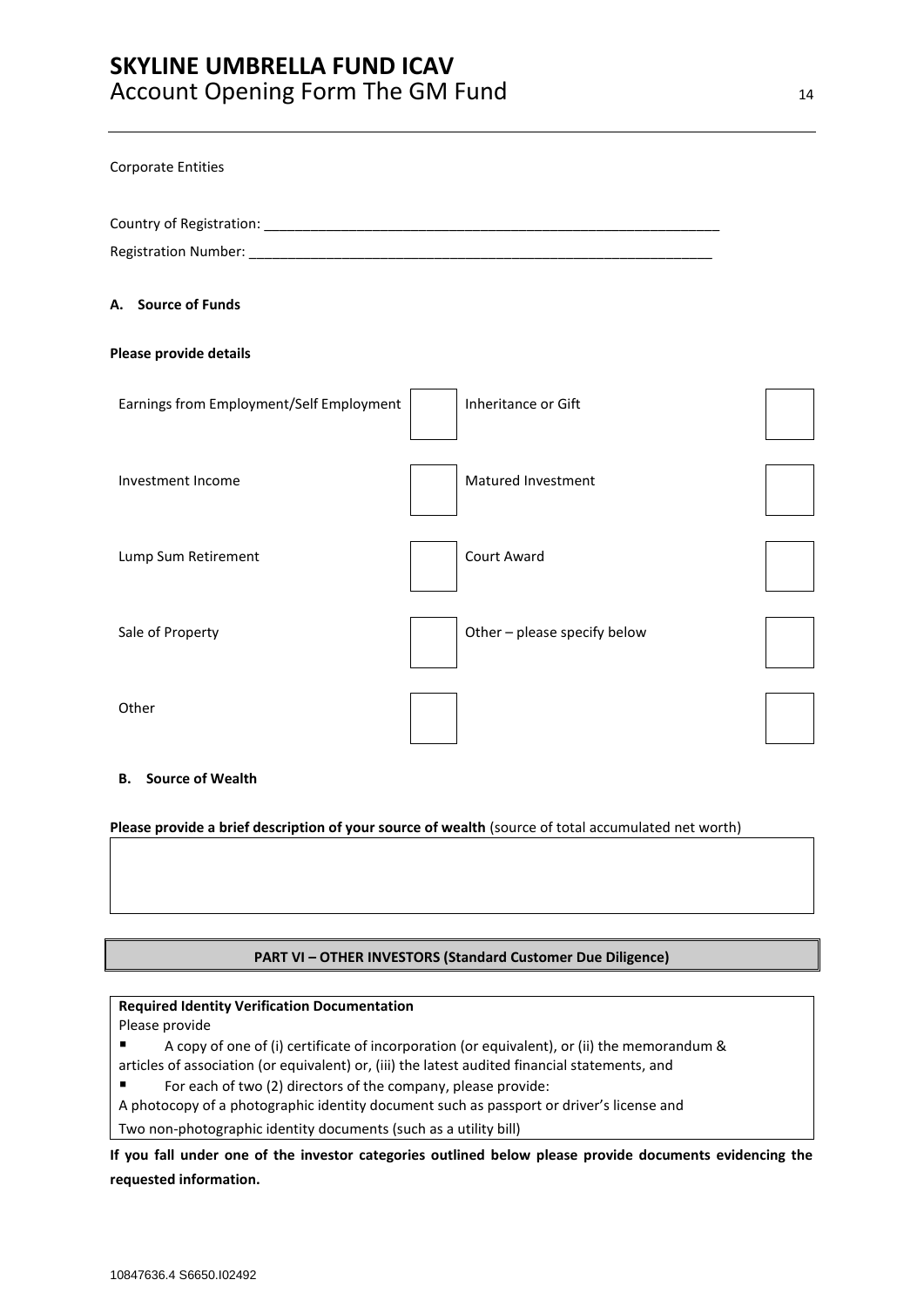#### **Note that, in all cases this is an indicative list only and the Administrator or ICAV may, at its absolute discretion**

**request further due diligence documentation/ information to satisfy applicable procedural and regulatory requirements.**

#### **Listed Company on a Recognised Exchange**

1. Please provide Proof of Listing on a recognised stock exchange in a Prescribed Country

#### **Listed Company – Not Appearing on a Recognised Exchange**

#### **Please provide:**

- 1. Proof of listing of the company.
- 2. Full name of the company.
- 3. Registered number of the company.
- 4. Registered office address of the company.
- 5. Principal business address of the company.
- 6. Details of Directors of the company- including name, residential address and date of birth & verification of identity of two directors or where applicable one director and one authorised signatory.
- 7. Identification and verification of any beneficial owners who are natural persons, who own 25% or more (directly or indirectly) of the share capital, profit or voting rights or otherwise exercise control over the management of the company.
- 8. Confirmation as to whether the company is investing on its own behalf or on behalf of underlying investors and (as applicable) identify any Beneficial Owner
- 9. Verification of identity of Company by providing one of the below:
	- Search of the relevant company registry; or
	- Copy of Certificate of incorporation or equivalent; or
	- Copy of Memorandum and Articles of Association or equivalent; or
	- Copy of latest audited financial statements.

#### **Wholly Owned Subsidiary of a Listed Company**

#### **Please provide**

- 1. Full name of the subsidiary company.
- 2. Registered number of the subsidiary company.
- 3. Registered office address of the subsidiary company.
- 4. Principal business address of the subsidiary company.
- 5. Details of Directors of the company including name, residential address and date of birth & verification of identity of two directors or where applicable one director and one authorised signatory.
- 6. Identification and verification of any Beneficial Owner beneficially entitled to 25% or more (directly or indirectly) of the share capital, profit or voting rights or otherwise exercise control over the management of the entity. Where the Beneficial Owner is deemed high risk per NT risk rating requirements, the identity should be verified in line with its legal form.
- 7. Confirmations as to whether the company is investing on its own behalf or on behalf of underlying investors and (as applicable) provide identity detail for any Beneficial Owner.
- 8. Verification of identity of the subsidiary company by providing one of the below:
- Search of the relevant company registry; or
- Copy of Certificate of incorporation or equivalent; or
- Copy of Memorandum and Articles of Association or equivalent; or
- Copy of latest audited financial statements.
- Name of beneficial owners who own more than 25% of the entity or its voting rights or indicate if none (attach a sheet if necessary)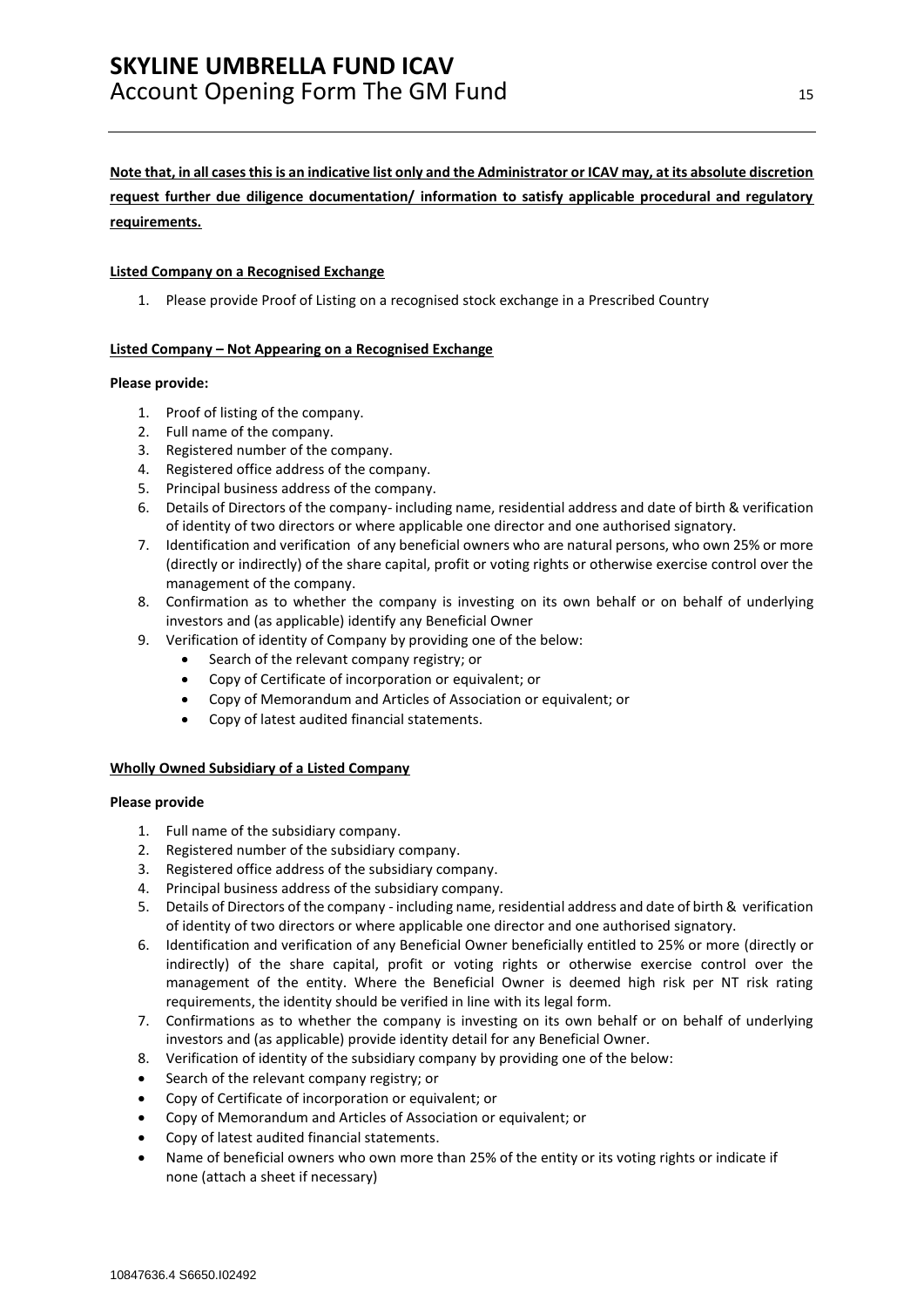#### **Private Company**

#### **Please provide**

- 1. Full name of the company.
- 2. Registered number of the company.
- 3. Registered office address of the company.
- 4. Principal business address of the company.
- 5. Details of directors of the company- including name, residential address and date of birth.
- 6. Documentation to verify the identity of two directors or one director and one authorised signatory in line with legal form (If individuals, one proof of ID and one proof of address is required).
- 7. Identification and verification of any beneficial owners who are natural persons, own 25% or more ( directly or indirectly) of the share capital, profit or voting rights or otherwise exercise control over the management of the company. Where the Beneficial Owner is deemed high risk per NT risk rating requirements, the identity should be verified in line with its legal form.
- 8. Verification of identity of the company by providing one of the below:
- Search of the relevant company registry; or
- Copy of Certificate of incorporation or equivalent; or
- Copy of Memorandum and Articles of Association or equivalent; or
- Copy of audited financial statements.

#### **Partnership**

#### **Please provide**

- 1. Full name of the partnership.
- 2. Registered office address
- 3. Principal business address of the partnership.
- 4. Detail of all partners- including name, residential address and date of birth.
- 5. Documentation to verify the identity of two partners, general partner and a second partner or one partner and one authorised signatory (If individuals, one proof of ID and one proof of address is required)
- 6. Identification and verification of any partners who own 25% or more (directly or indirectly) of the partnership capital, profit or voting rights or otherwise exercise control over the management of the partnership. Where the Beneficial Owner is deemed high risk per NT risk rating requirements, the identity should be verified in line with its legal form. Note: Where the beneficial owner is a corporate entity, Northern Trust requires details of ultimate beneficial owners (this can be demonstrated through an organisation chart signed by an authorised signatory or shareholder register or other company documentation etc.).
- 7. Constitutional Document for the partnership (e.g. Partnership Agreement).

#### **Required Identity Verification Documentation**

#### Please provide

copy of the partnership agreement or equivalent, and

The appropriate identity verification documentation\*, depending on their legal nature, for:

- The General Partner (or equivalent), or
- Any two partners, or

Any one partner and one authorised signatory

*\* i.e. if they are a corporate entity, see Required Identity Verification Documentation within the Corporate Entities section above, or if they are a natural person, then the following is required: A photocopy of a photographic identity document such as passport or driver's license and Two non-photographic identity documents (such as a utility bill)*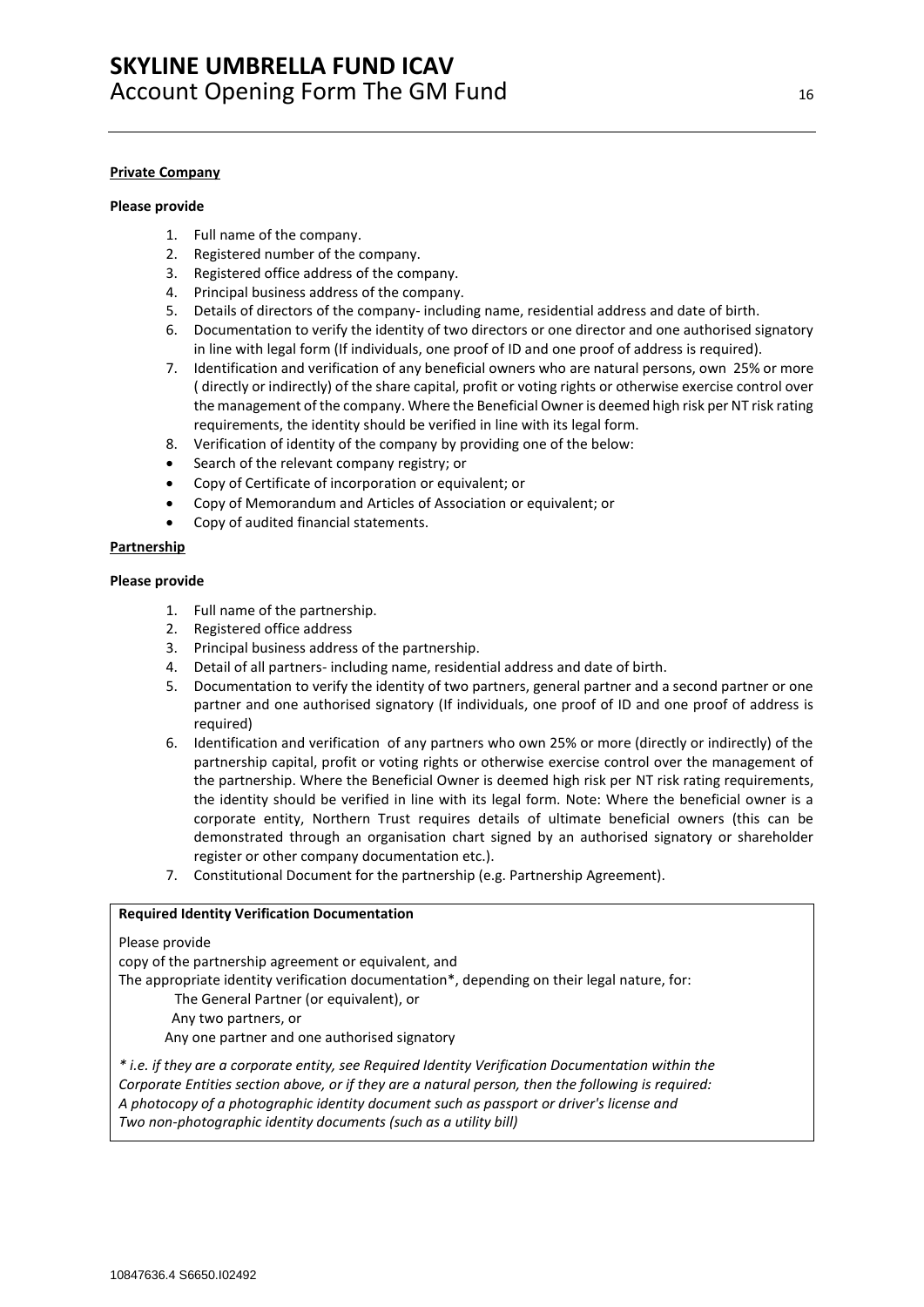#### **Limited Liability Company**

#### **Please provide**

- 1. Full name of the LLC.
- 2. Registered office address of the LLC.
- 3. Principal business address of the LLC.
- 4. Details of all Managing Members- including name, residential address and date of birth.
- 5. Documentation to verify the identity of two Managing Members or one Managing Member and one authorised signatory (If individuals, one proof of ID and one proof of address is required)
- 6. Identification and verification of any Member beneficially entitled to 25% or more (directly or indirectly) of the entity's share capital or otherwise exercise control over the management of the entity. Where the Beneficial Owner is deemed high risk per NT risk rating requirements, the identity should be verified in line with its legal form.
- 7. Constitutional Document
- 8. Operating Agreement.

#### **Collective Investment Scheme ('CIS')**

#### **Please provide**

- 1. Full name of CIS.
- 2. Registered address of CIS.
- 3. Prospectus or equivalent.
- 4. Name and address of scheme promoter.
- 5. Name and address of scheme administrator.
- 6. Name and address of entity carrying out anti-money laundering checks upon the scheme investors and confirmation that entity is regulated for AML purposes.
- 7. Identity detail for any investors who own 25% or more (directly or indirectly) of the share capital.

#### **Employee/ Superannuation Pension Scheme**

#### **Please provide**

1. Proof of registration from the relevant tax authorities

#### **General Pension Scheme**

#### **Please provide**

- 1. Full name of the pension scheme.
- 2. Registered office address of the pension scheme.
- 3. Confirmation of registration (as appropriate) from the relevant tax authorities or pension's board **or**
- 4. Documentation to verify the identity of two Trustees / Directors/Governors/Board Members or one Trustee/ Director/Governor/ Board Member and one authorised signatory (If individuals, one proof of ID and one proof of address is required)
- 5. Constitutional/Formation Document (e.g. Trust Deed).

#### **Pensions Only — please confirm the following:**

- The scheme provides retirement benefits to employees  $Yes \Box$  No  $\Box$
- Contributions are made by an employer or by way of deduction from an employee's wages Yes  $\Box$  No  $\Box$
- The scheme's rules do not permit the assignment of a member's interest under the scheme Yes  $\Box$  No  $\Box$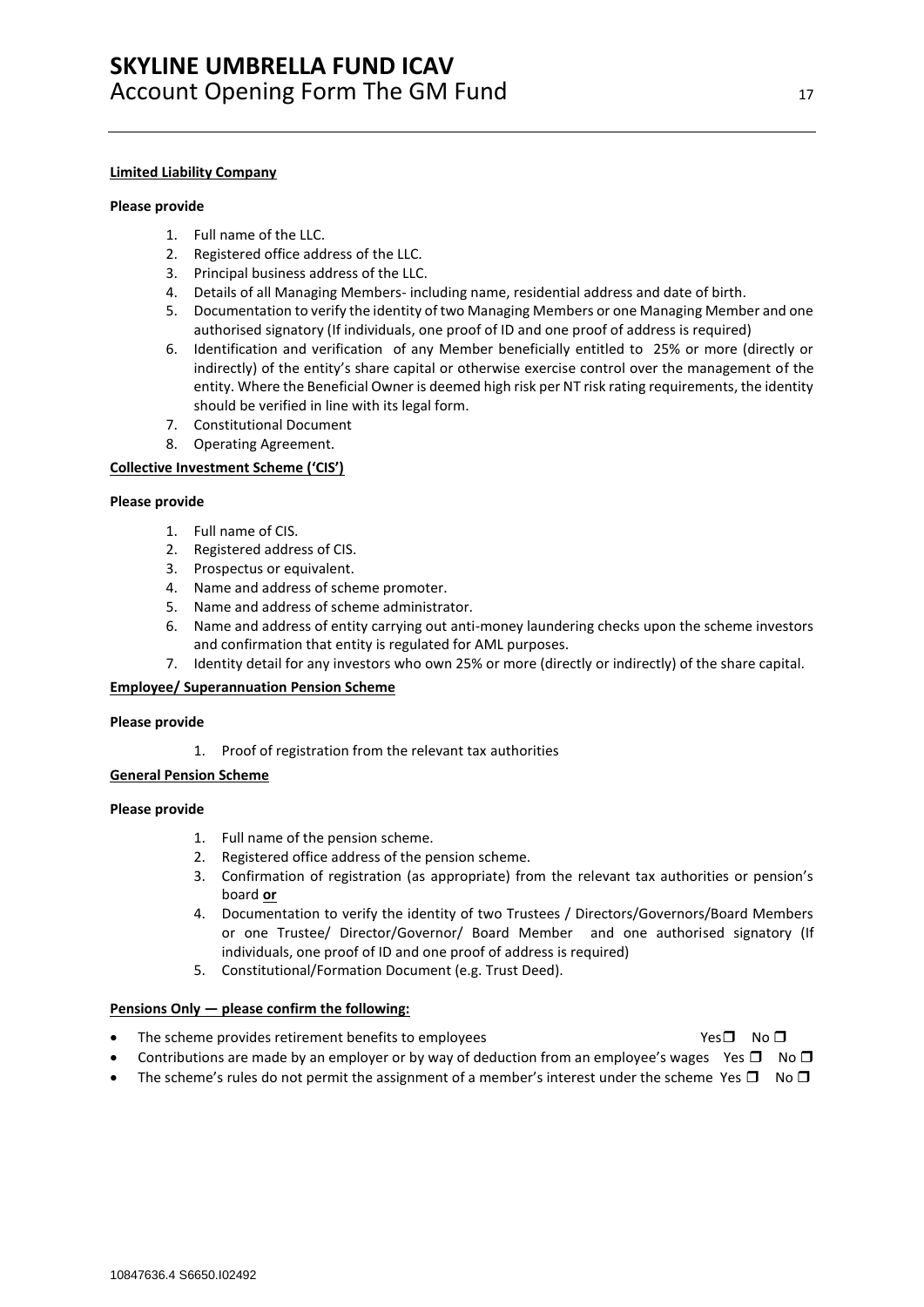#### **Registered Charity**

#### **Please provide**

1. Extract from the relevant Charities Register e.g. UK Charities Commission

#### **Unregistered Charity**

#### **Please provide**

- 1. Full name of the charity.
- 2. Nature/purpose including the nature of the funding of the charity.
- 3. Registered office address of the charity.
- 4. Principal business address of the charity.
- 5. Details of Trustees/Directors/ Governors/Board Members or equivalent.- including name, residential address and date of birth.
- 6. Documentation to verify the identity of two Trustees / Directors/Governors/Board Members or one Trustee/ Director/Governor/ Board Member and one authorised signatory (If individuals, one proof of ID and one proof of address is required)
- 7. Details of beneficiaries (where ascertainable).
- 8. Constitutional/Formation Document for the charity

#### **Trust, Foundation or similar entity**

#### **Please provide**

- 1. Full name of trust, foundation or similar entity.
- 2. Registered address of trust, foundation or similar entity.
- 3. Legal form of the trust, foundation or similar entity.
- 4. Trust deed or equivalent or confirmation of the entity to an appropriate register.
- 5. Detail of Nature / purpose of the Trust, foundation or similar entity.
- 6. Details of all trustees- including name, residential address and date of birth.
- 7. Documentation to verify the identity of two trustees or one trustee and one authorised signatory (If individuals, one proof of ID and one proof of address is required)
- 8. Identity detail for any beneficial owners who own more at least 25% of the share capital or voting rights or otherwise exercises control over the trust. Where the Beneficial Owner is deemed high risk per NT risk rating requirements, the identity should be verified in line with its legal form. Note: Where the beneficial owner is a corporate entity, the Administrator requires details of ultimate beneficial owners (this can be demonstrated through an organisation chart signed by an authorised signatory or shareholder register or other company documentation etc.).
- 9. Details of settlor- including name, residential address and date of birth, as applicable
- 10. Details of protector (as appropriate)- including name, residential address and date of birth, as applicable

#### Please Provide

A copy of the trust deed (or equivalent) or confirmation of the entity to an appropriate register, and The appropriate identity verification documentation\*, depending on their legal nature, for: Any two trustees / directors / governors / equivalent, or Any one trustee / director / etc. and one authorised signatory *\*i.e. if they are a corporate entity, see Required Identity Verification Documentation within the Corporate Entities section above, or if they are a natural person, then the following is required: A photocopy of a photographic identity document such as passport or driver's license and*

*Two non-photographic identity documents (such as a utility bill)*

#### **None of the Above**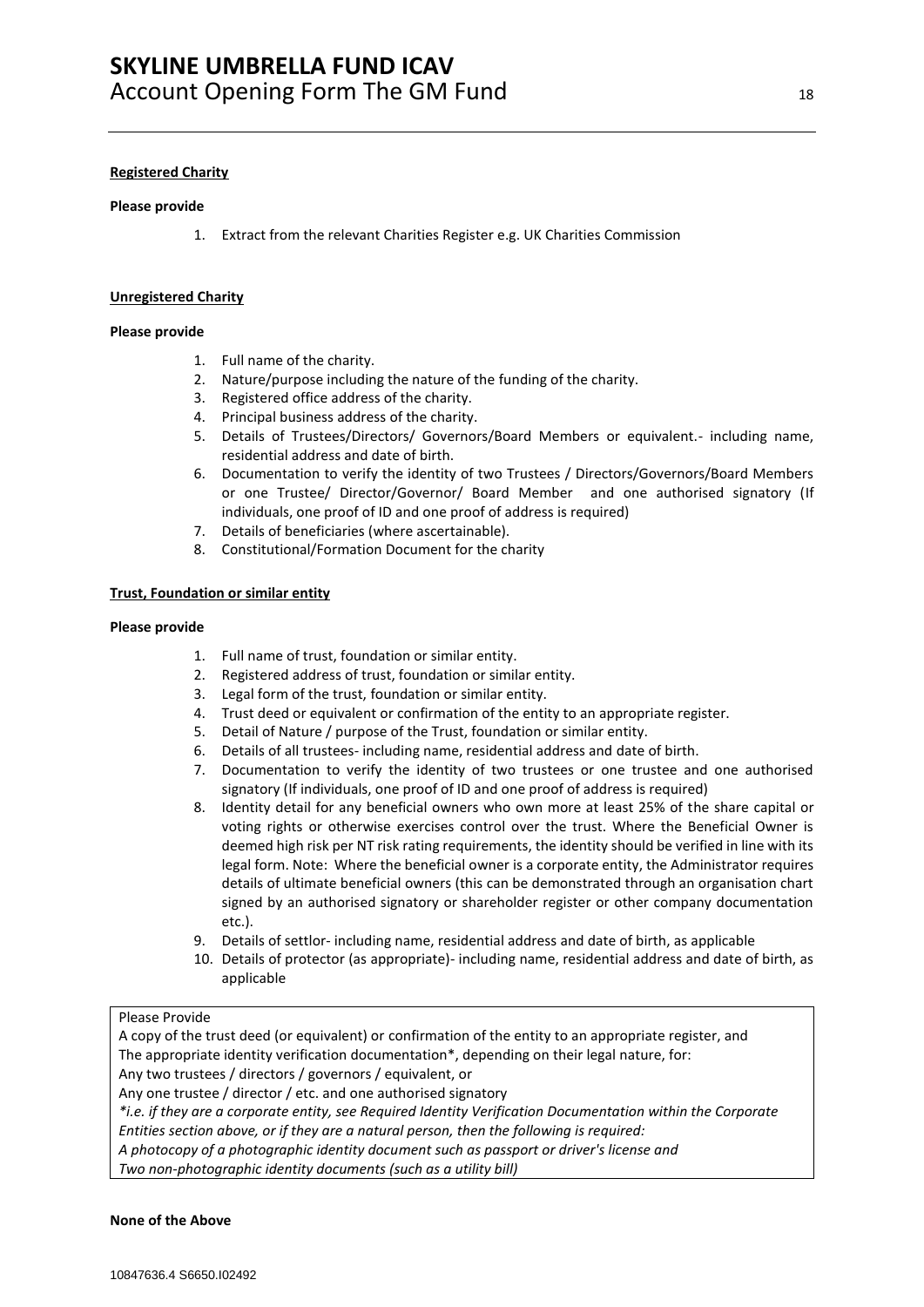Please contact the Distributor or Administrator for requirements

#### **Club or Society**

#### **Please provide**

- 1. Full name of the club/society.
- 2. Registered office address of the club/society.
- 3. Nature/Purpose including the nature of funding of the club/society.
- 4. Confirmation of the legal status of the club/society.
- 5. Constitutional/Formation Document (e.g. Trust Deed) and / or copy of audited financial statements (if available).
- 6. Details of officers of the club/society.
- 7. Documentation to verify the identity of two officers of the Club/Society or one officer and one authorised signatory (If individuals, one proof of ID and one proof of address is required).
- 8. Names or classes of persons who stand to benefit from the Club or Society.
- 9. Where there is a named individual beneficiary with a 25% interest or more, verification of identity will be required.

#### **Government / Public Body in a Prescribed Country**

#### **Please provide**

1. Background from a reliable source (e.g. internet search).

#### **Government/ Public Body in Non Prescribed Country**

#### **Please provide**

- 1. Full name of the government/public authority.
- 2. Nature and status the government/public authority.
- 3. Registered office address of the government/public authority.
- 4. Name of the home state authority and nature of its relationship with the government/public authority.
- 5. Detail of ownership of the government/public authority.
- 6. Details of main public body officials- including name, residential address and date of birth & verification of identity of two officials or where applicable, one official and one authorised signatory.
- 7. Identity detail for all persons who own or control 25% or more of the entity's share capital, profit or voting rights or otherwise exercises control over the management of the entity.

Note: Where the beneficial owner is a corporate entity, the Administrator requires details of ultimate beneficial owners (this can be demonstrated through an organisation chart signed by

an authorised signatory or shareholder register or other company documentation etc).

8. Appropriate background information on the entity (e.g. via internet search).

#### **School, College or University**

#### **Please provide**

- 1. Full name of school, college or university.
- 2. Registered office address school, college or university.
- 3. Detail to allow verification of identity of school, college or university from relevant registers and/or from obtaining appropriate background information (e.g. via internet search).
- 4. Documentation to verify the identity of two officials or one official and one authorised signatory (If individuals, one proof of ID and one proof of address is required) or 6 and 7 below.
- 5. Confirmation of ownership of the entity. In particular, confirmation of public ownership or independent ownership.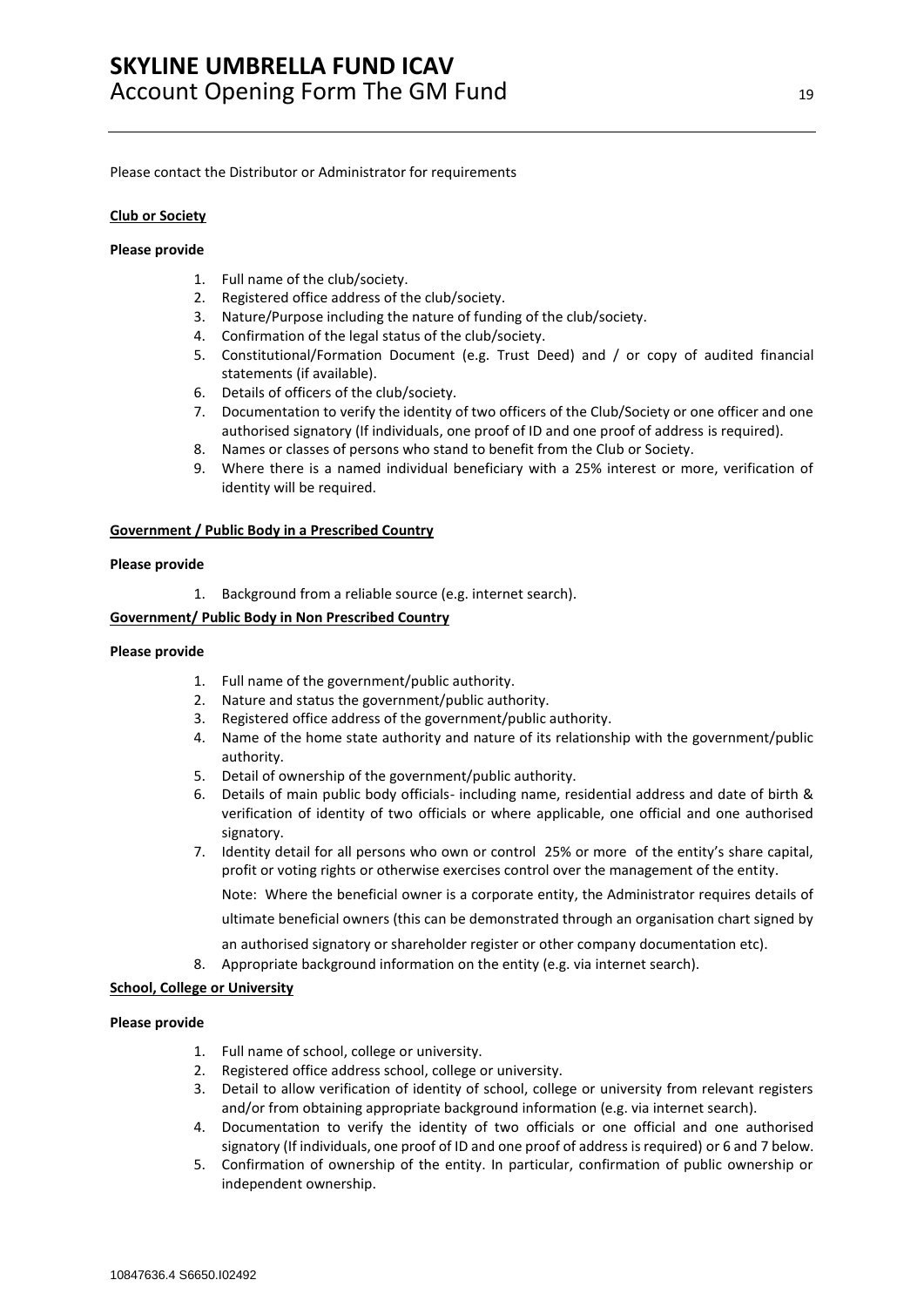- 6. Where independently owned, identity detail of all persons who own or control 25% or more of the entity's share capital, profit or voting rights. Where the Beneficial Owner is deemed high risk per NT risk rating requirements, the identity should be verified in line with its legal form.
- 7. Detail of main officials of school, college or university- including name, residential address and date of birth.

#### <span id="page-19-0"></span>5**. Benefit Plan Investors**

In order for the ICAV and each Fund to accurately monitor its "Benefit Plan Investor" participation, please review the following definition and make the appropriate representations by checking all applicable boxes following the definition

The Subscriber represents that it is:

- A.  $\Box$  not a Benefit Plan Investor<sup>[1]</sup>; or
- $B. \quad \Box \quad$  a Benefit Plan Investor that is:

1.  $\Box$  subject to Part 4 of Title I of the Employee Retirement Income Security Act of 1974, as amended ("**ERISA**");

- 2.  $\Box$  subject to Section 4975 of the Internal Revenue Code of 1986, as amended (the "**Code**") (that has not checked B1);
- 3. an entity whose underlying assets include "**plan assets**". The Subscriber also represents that the percentage of its "plan assets" compared to the value of its total assets is not more than:

| $\Box$ |              | $10\% * \Box$ 20% * $\Box$ 30% $\Box$ 40% |  |  |
|--------|--------------|-------------------------------------------|--|--|
| $\Box$ |              | $50\%$ $\Box$ 60% $\Box$ 70% $\Box$ 80%   |  |  |
| $\Box$ | $90\%$ 100%; |                                           |  |  |

(\* applicable to entities with multiple classes, one of which exceeds the 25% threshold for Benefit Plan Investors)

<sup>[1]</sup> A Benefit Plan Investor means (1) an "employee benefit plan" within the meaning of Section 3(3) of the Employee Retirement Income Security Act of 1974, as amended, that is subject to the provisions of Part 4 of Title I of ERISA, (2) an individual retirement account, Keogh plan or other plan described in Section 4975(e)(1) of the US Internal Revenue Code of 1986, as amended, (3) an entity whose underlying assets include "plan assets" by reason of 25% or more of any class of equity interests in the entity being held by plans described in (1) or (2) above, or (4) any other entity (such as an insurance company separate or general account or a group or common trust) whose underlying assets include "plan assets" by reason of an investment in the entity by plans described in (1) or (2) above.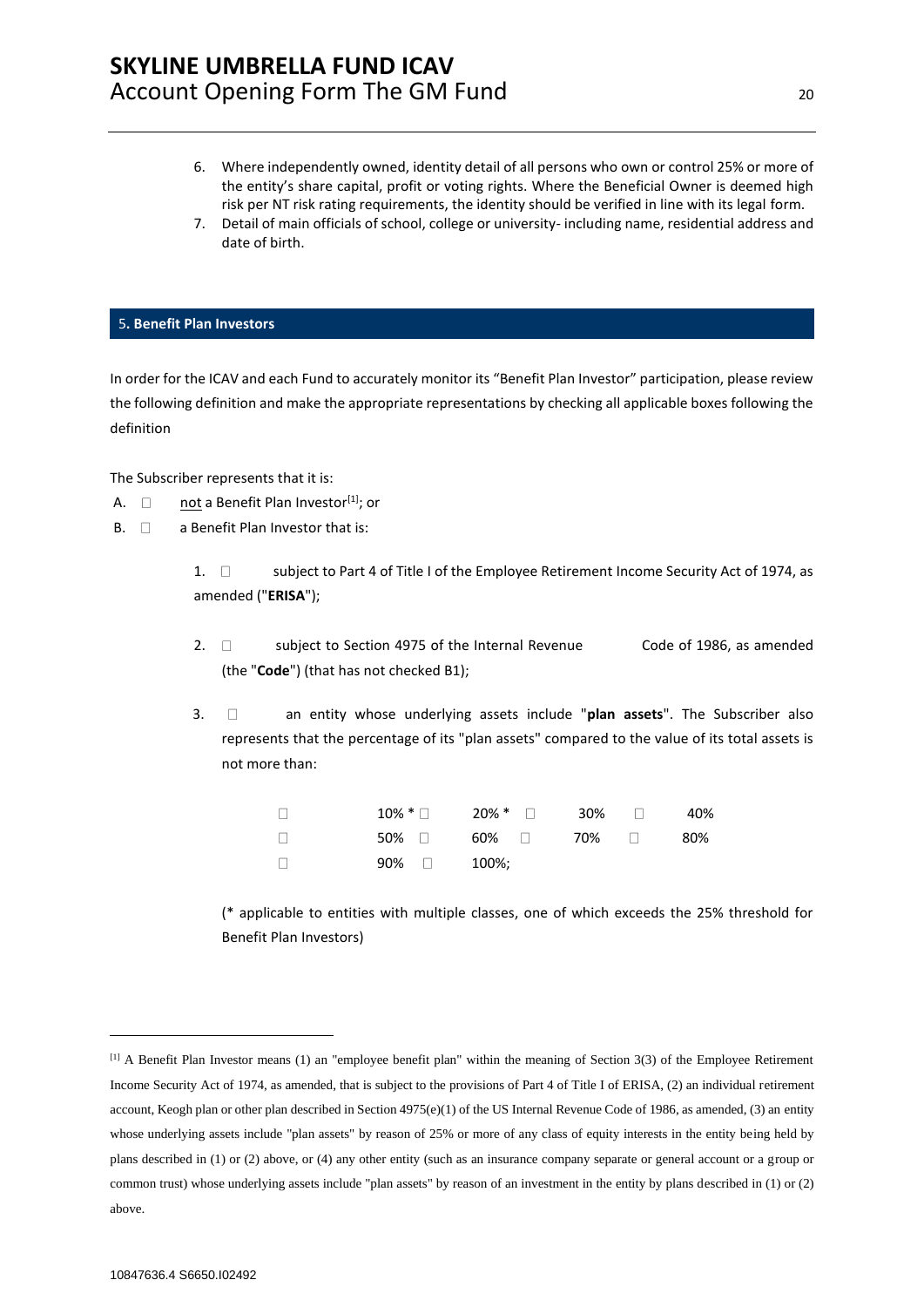4.  $\Box$  an insurance company general account (or is investing general account assets under the U.S. Department of Labor Advisory Opinion Letter 2005-19A). The Subscriber also represents that the percentage of "plan assets" included in the general account is not more than:

|  |                         | $\Box$ 10% $\Box$ 20% $\Box$ 30% $\Box$ 40% |  |
|--|-------------------------|---------------------------------------------|--|
|  |                         | $\Box$ 50% $\Box$ 60% $\Box$ 70% $\Box$ 80% |  |
|  | $\Box$ 90% $\Box$ 100%. |                                             |  |

The Subscriber agrees to promptly notify the Manager and the Administrator immediately if the above response changes and to provide any other information reasonably requested by the Fund, the Manager or the Administrator for the purposes of determining whether or not the Fund is holding "plan assets".

If the Subscriber is, or is acting on behalf of, an employee benefit plan (a "**Plan**") which is subject to ERISA, the Subscriber represents and warrants that: (a) it is aware of and has taken into consideration any applicable diversification requirements of Section  $404(a)(1)(C)$  of ERISA; (b) it has concluded that its proposed investment in the Fund is a prudent one and has independently decided to invest in the Fund; (c) the fiduciary or other person signing this Subscription Agreement is independent of the Fund and parties providing services to the Fund (including without limitation the Manager); (d) this subscription and the investment contemplated hereby is in accordance with all requirements applicable to the Plan under its governing instruments and under ERISA; (e) the Subscriber acknowledges and agrees that parties providing services to the Fund shall not be a "fiduciary" (within the meaning of Section 3(21) of ERISA) with respect to any assets of the Plan by reason of the Subscriber's investment in the Fund; (f) the Subscriber represents and warrants that neither the Manager nor any affiliate thereof has acted as a fiduciary to the Subscriber with respect to the decision to invest in the Fund nor have such persons provided investment advice or a recommendation with respect to the decision of the Subscriber to invest in the Fund; and (g) the investment by the Subscriber in the Fund will not result in a "prohibited transaction" under Section 406 of ERISA or Section 4975(c) of the Code.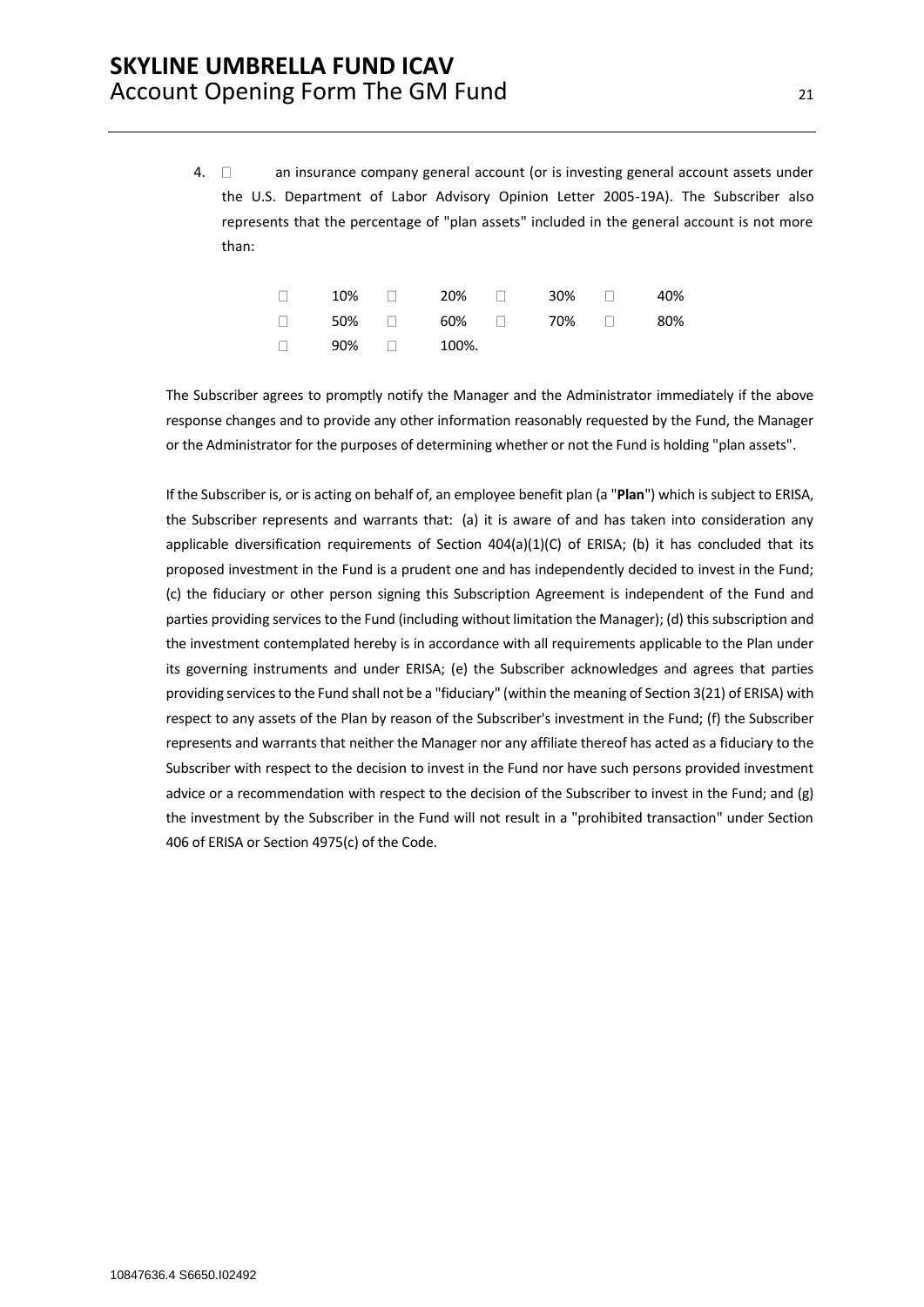#### <span id="page-21-0"></span>6**. Representations, Authorities, and Indemnities**

- 1. I/we confirm that I am / we are 18 years of age or over (delete if you are not a natural person).
- 2. If you are joint applicants We direct that, on the death of one of us, the Shares for which we are applying shall be held in the name of and to the order of the survivor(s) or the executor(s) or administrator of the last such survivor (delete if you are not a natural person or you are a sole investor).
- 3. I/we confirm that I am / we are not a US Person (as defined in the Prospectus) and am/are not acquiring Shares on behalf of, or for the benefit of, a US Person, nor do I/we intend transferring any Shares which I/we may purchase to any person who is a US Person. I/we confirm that I/we have the authority to make this investment whether the investment is our own or is made on behalf of another person or institution.
- 4. I/we indemnify the ICAV, Investment Manager, Depositary, Administrator and other Shareholders for any loss suffered by them as a result of me/us acquiring or holding Shares in the ICAV where, by virtue of my / our holding, I am / we are in breach of the laws of any competent jurisdiction.
- 5. I/we hereby acknowledge as part of this application that I/we have been provided with a copy of the Prospectus and applicable Supplement and where applicable the most recent annual or half-yearly reports and accounts for the ICAV and furthermore that this application is made on the terms thereof and subject to the provisions of the Instrument of Incorporation of the ICAV. In particular, I/we acknowledge that I am/we are aware of the potential risks associated with this investment and where appropriate have sought professional advice on matters of taxation and such other consequences applicable to the investment.
- 6. I/we hereby agree to indemnify and hold harmless the ICAV, the Manager, the Administrator, the Depositary, the Investment Manager, and their respective directors, officers and employees against any loss, liability, cost or expense (including without limitation legal fees, taxes and penalties) which may result directly or indirectly, from any misrepresentation or breach of any warranty, condition covenant or agreement set forth herein or in any document delivered to by me/us to the ICAV or the Administrator. The ICAV, the Investment Manager, and the Administrator will not be responsible or liable for the authenticity of instructions received from us or any authorised person and may rely upon any instruction from any such person representing himself to be a duly authorised person reasonably believed to be genuine.
- 7. The Administrator, the Investment Manager, and the ICAV are each authorised and instructed to accept and execute any instructions in respect of the Shares to which this Account Opening Form relates given by me/us in written form, or by facsimile.
- 8. I/we agree to indemnify each of the Administrator, the Manager, the Investment Manager, and the ICAV and agree to keep each of them indemnified against any loss of any nature whatsoever arising to any of them as a result of any of them acting upon a facsimile instruction. In circumstances where such instructions relate to a change in the Applicant's Banking Information referred to above, I/we confirm that I/we will provide you with an original instruction.
- 9. The Administrator, the Manager, the Investment Manager, and the ICAV may rely conclusively upon and shall incur no liability in respect of any action taken upon any notice, consent, request, instruction or other instrument believed in good faith to be genuine or to be signed by properly authorised persons.
- 10. I/we acknowledge that the ICAV and/or Administrator may refuse to accept any application to subscribe if a prospective investor delays in producing or fails to produce any information required for the purpose of verification as requested by the Administrator and, in that event, any funds received will be returned without interest to the account from which the moneys were originally debited. The ICAV and the Administrator shall not be held liable in this regard.
- 11. I/we acknowledge that the repurchase proceeds of Shares will only be paid on receipt by the Administrator of a repurchase request from me/us together with such documentation that the Administrator may reasonably require. I/we further acknowledge that any failure to supply the ICAV or the Administrator with any documentation requested by them may result in a delay in the settlement of redemption proceeds. I/we acknowledge that in such circumstances, the Administrator will process any redemption request submitted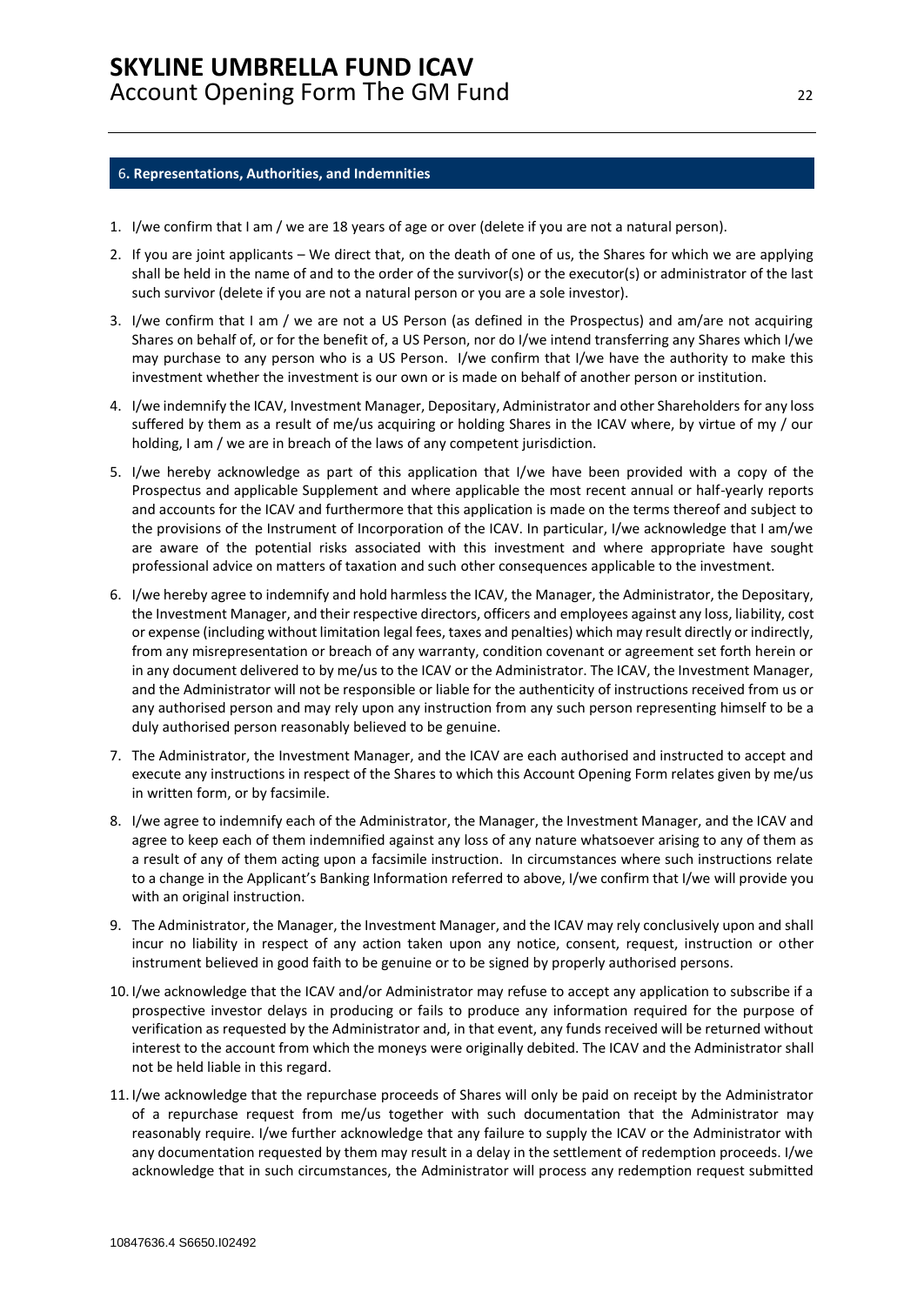by me/us and by doing so I/we will no longer be considered a Shareholder/s notwithstanding that I/we have not received the redemption proceeds.

- 12. I/we confirm that I/we will notify the ICAV and the Administrator if there are any material changes during the lifetime of this investment in the Beneficial Owner Detail which I/we have provided.
- 13. I/we acknowledge that the ICAV must obtain and hold details of its beneficial owners for the purposes of compliance with the European Union (Anti-Money Laundering: Beneficial Ownership of Corporate Entities) Regulations 2016 (S.1. No 560 of 2016) and that my/our personal details may be provided to a central register of beneficial ownership as part of this process.
- 14. I/we confirm that I/we have the capacity and am/are duly authorised to make this application and to make the representations and give the indemnities referred to in this Account Opening Form.
- 15. I/we shall provide the ICAV, the Manager and the Administrator with any additional information which it may reasonably request in connection with tax and or/FATCA and/or CRS regulations/reporting requirements or other similar requirements in order to substantiate any representations made by me/us or otherwise and I/we authorise the ICAV or its agents to disclose such information relating to this application to such persons as they consider appropriate. For the purposes of the Tax Reporting Services, the Administrator may assume that the Sub-Fund has obtained any and all effective consents, agreements, waivers or approvals that may be required from Shareholders or others to whom a duty of confidentiality is owed and the Administrator shall not be obliged to enquire further but shall be entitled to rely on any representation made by the Sub-Fund or its duly authorised representatives in this respect.
- 16. I/we agree to provide to the ICAV, the Manager and the Administrator at such times as each of them may request such declarations, certificates or documents as each of them may reasonably require (the "Tax Information") in connection with this investment (including for the purposes of tax and/or FATCA and/or CRS regulations/reporting requirements). Should any information furnished to any of them become inaccurate or incomplete in any way, I/we hereby agree to notify the ICAV or the Administrator immediately of any such change and further agree to request the redemption of Shares in respect of which such confirmations have become incomplete or inaccurate where requested to do so by the ICAV.

In addition to any information required to the Tax Information, I/we agree to promptly provide, and periodically update, at any times requested by the ICAV, any information (or verification thereof) the ICAV deems necessary to comply with any requirement imposed by Sections 1471-1474 of the U.S. Internal Revenue Code of 1986, as amended (the "Code"), and any Treasury Regulations, forms, instructions, or other guidance issued pursuant thereto in order to reduce or eliminate FATCA withholding taxes. The information required to be provided by the preceding sentence may include, but shall not be limited to, (A) information the ICAV deems necessary to determine whether the Shareholder is a "foreign financial institution" ("FFI") as defined in Code 1471(d)(4) or a "non-financial foreign entity" ("NFFE") as defined in Code 1472(d), (B) if I/we am/are an FFI, any certification, statement or other information the ICAV deems necessary to determine whether I/we meet the requirements of Code 1471(b) (including entering into an agreement with the IRS pursuant to Code 1471(b) (an "FFI Agreement") and complying with the terms thereof or, if the FFI is in a jurisdiction that has signed an intergovernmental agreement ("IGA") with the United States, complying with the terms of the IGA and any local laws or regulations implementing its terms) or is otherwise exempt from withholding required under Code 1471, (C) if I/we am/are an FFI, including an FFI in a jurisdiction that has signed an IGA, a Global Intermediary Identification Number ("GIIN") assigned by the IRS; and (D) if I/we am/are an NFFE, any certification, statement or other information the ICAV deems necessary to determine whether a shareholder meets the requirements of Code 1472(b) (which information may be given to the U.S. Internal Revenue Service ("IRS") pursuant to Code 1472(b)(3)) or is otherwise exempt from withholding required under Code 1472.

In addition to the Tax Information, I/we agree to promptly provide, at any times requested by the ICAV, any information (or verification thereof) the ICAV deems necessary for the ICAV to comply with the terms of the IGA and any Irish laws, regulations or other guidance implementing the IGA, and any information required to comply with the terms of that agreement on an annual or more frequent basis. I/we agree to waive any provision of foreign law that would, absent such a waiver, prevent compliance with such requests and acknowledges that, if it fails to provide such waiver, it may be required by the ICAV to withdraw from the Sub-Fund if necessary to comply with FATCA and/or CRS and the IGA.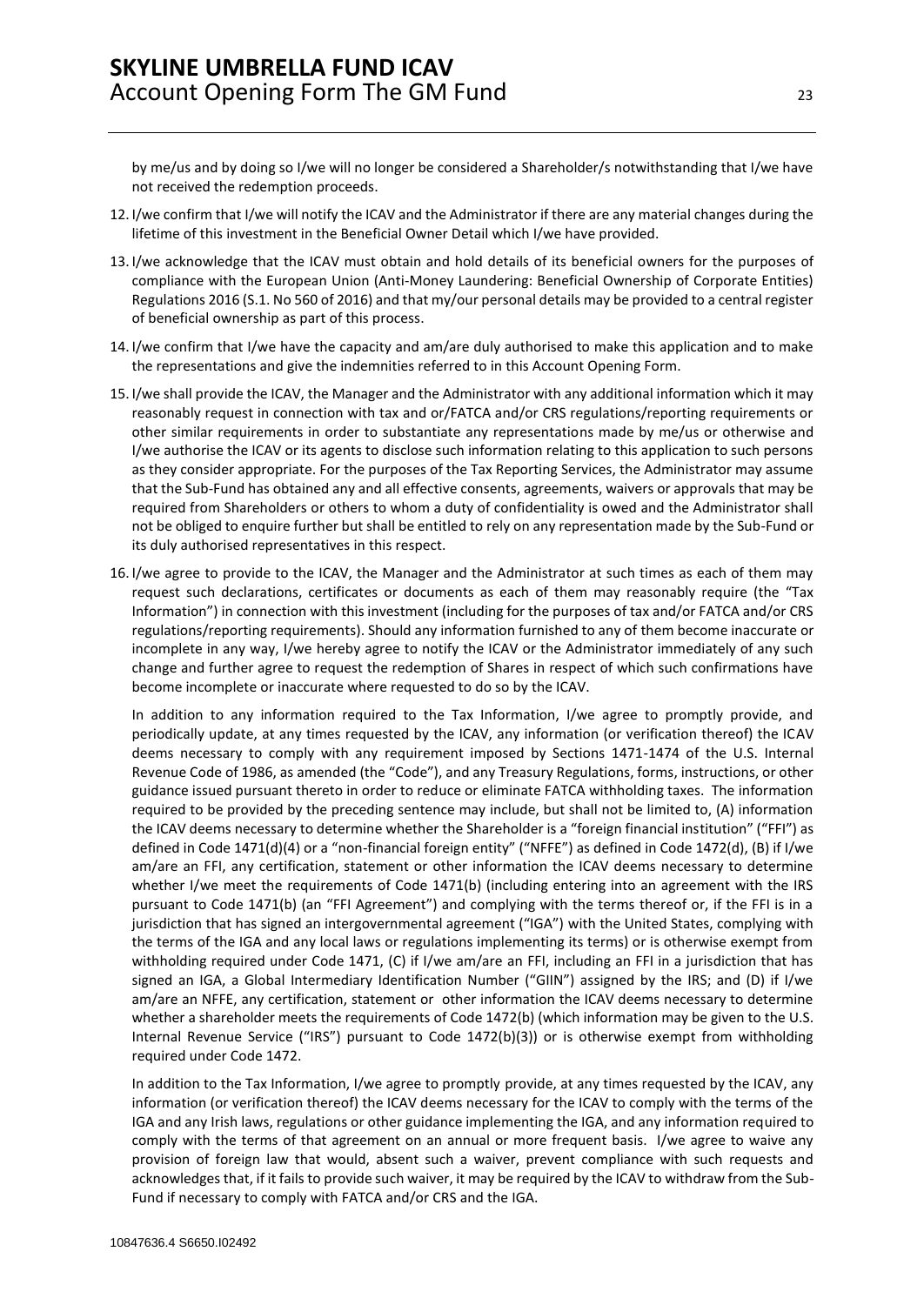By providing the Tax Information, I/we represent and warrant the completeness and accuracy of such information (as at the date of submission) and authorise the ICAV to act upon such information in good faith, including, but not limited to, disclosing or submitting such information to the Irish tax authorities. The ICAV shall have no obligation to carry out any investigation with respect to the truth, accuracy or completeness of the Tax Information provided by us and I/we will, on demand, hold the ICAV harmless from any liability resulting from the my/our failure to provide complete and accurate Tax Information.

I/we hereby acknowledge that if I/we fail to provide the Tax Information on a timely basis, I/we may be subject to 30% U.S. withholding tax on the investor's share of "withholdable payments" (as defined for purposes of FATCA) received by the ICAV.

I/we hereby acknowledge that if I/we fail to provide the Tax Information and such failure results in the ICAV being unable to comply with FATCA the IGA or CRS, the ICAV may exercise its right to completely redeem an applicant (at any time upon any or no notice). I/we further acknowledge and agree to indemnify the ICAV and its other investors for any losses resulting from our failure to meet its obligations under this Section, including any U.S. withholding tax imposed on the ICAV.

- 17. I/we hereby acknowledge that any notice or document may be served by the ICAV or Administrator on me/us in the manner specified from time to time in the Prospectus and, for the purposes of the Electronic Commence Act 2000, if I have provided an e-mail address or fax number to the ICAV or its delegate, consent to any such notice or document being sent to me/us by fax or electronically to the fax number or e-mail address previously identified to the ICAV or its delegate which I/we acknowledge constitutes effective receipt by me/us of the relevant notice or document. I/we acknowledge that I/we am/are not obliged to accept electronic communication and may at any time choose to revoke my/our agreement to receive communications by fax or electronically by notifying the ICAV in writing at the above address, provided that my/our agreement to receive communications by fax or electronically shall remain in full force and effect pending receipt by the ICAV of written notice of such revocation.
- 18. I/we request that the Shares issued pursuant to this application are registered in the name and address set out on page 1 hereof.
- 19. I/we accept such lesser number of Shares if any, than may be specified above in respect of which this application may be accepted.
- 20. I/we acknowledge that all telephone calls with the Investment Manager, the Manager, the Administrator or Depositary may be recorded and consent to such recording.
- 21. I/we agree (i) to provide these representations to the ICAV and/or the Manager at such times as the ICAV and/or the Manager may request, and (ii) to provide on request such certifications, documents or other evidence as the ICAV and/or the Manager may reasonably require to substantiate such representations.
- 22. I/we agree to notify the ICAV and/or the Manager immediately if I/we become aware that any of the representations made is no longer accurate and complete in all respects. I/we agree immediately either to sell or to tender to the ICAV for redemption of a sufficient number of Shares to allow the representations to be made again.
- 23. I/we acknowledge that in respect of a fund which has invested in equity related securities, all or part of that fund's fee and expenses may be charged to the capital of the fund and that this policy will have the effect of lowering the capital value of my/our investment.
- 24. I/we understand that the confirmations, representations, declarations and warranties made herein are continuing and apply to all subsequent purchases of Shares by me/us in the ICAV.
- 25. I/we understand that subscriptions monies paid by me/us into a Subscription/Redemption account will become the property of the Sub-Fund upon receipt and during the period between receipt of subscription monies and the Dealing Day on which Shares are issued, I/we will be treated as an unsecured creditor of the Sub-Fund.
- 26. I/we understand that any redemption proceeds held for any time in a Subscription/Redemption account shall remain an asset of the Sub-Fund. In the event of the insolvency of the ICAV or the Sub-Fund. I/we will rank as an unsecured creditor of the ICAV until such time as the Administrator is satisfied that its anti-money-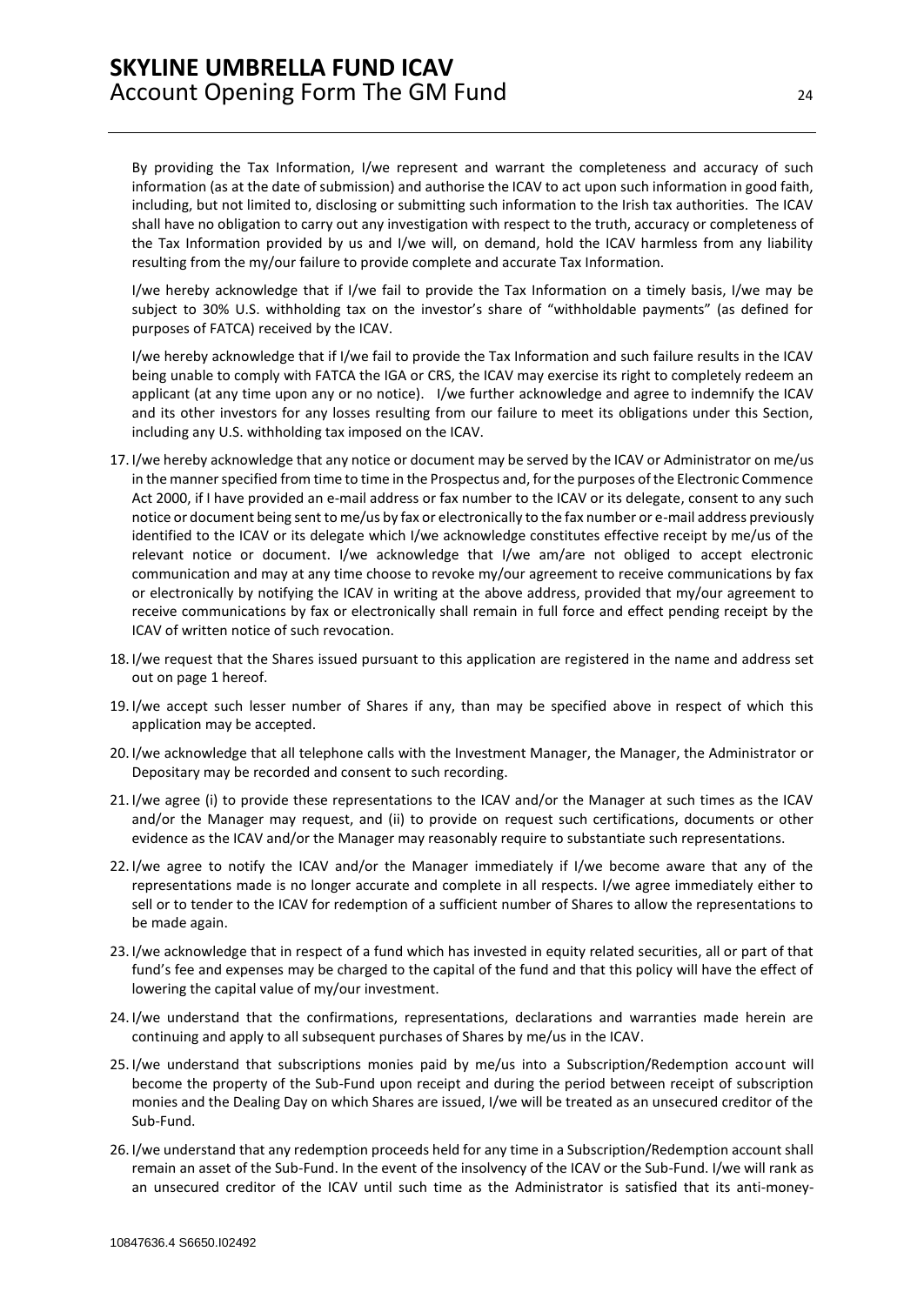laundering procedures have been fully complied with, following which redemption proceeds will be released to me/us.

#### **Key Investor Information Document ("KIID")**

- 1. I/we hereby acknowledge and confirm that I/we have received, read and understood the KIID for the Sub-Fund and Class(es) to which this Account Opening Form relates in good time prior to completing this Account Opening Form. I/we hereby confirm that for any subsequent investments I/we will obtain and read the latest version of the appropriate KIID prior to each subscription and that any future investments to any other subfund or share class of the ICAV can also be transacted based on this confirmation. The KIID is available on [https://www.davygfm.com/funds-factsheets/management-company-services.](https://www.davygfm.com/funds-factsheets/management-company-services)
- 2. I/we represent and acknowledge that:

I/we have regular access to the internet and acknowledge and agree that the provision of the KIID by way of email or website is appropriate in the context in which the business between the ICAV, its delegate(s) and me/us is, or is to be, carried on and that the provision by me/us of my/our email address to the ICAV or its delegate(s) is evidence of this.

I/we have been offered the choice of receiving the prospectus and the KIID on paper and in electronic form by means of a website or by email and hereby specifically consent to receiving the KIID in electronic form by email or by accessing the latest version of the document online at [https://www.davygfm.com/funds](https://www.davygfm.com/funds-factsheets/management-company-services)[factsheets/management-company-services](https://www.davygfm.com/funds-factsheets/management-company-services) (or such other website as may be notified to me/us from time to time).

I/we have also been notified electronically of this website address and the place on the website where the KIID can be accessed.

I/we received or accessed by electronic means the KIID.

I/we consent to accessing the KIID by electronic means before making any subsequent and/or future subscriptions for Shares in any Class of the Sub-Fund.

The KIID shall be reviewed at least every 12 months and that the up-to-date version of the KIID at any given time shall be made available on [https://www.davygfm.com/funds-factsheets/management-company](https://www.davygfm.com/funds-factsheets/management-company-services)[services](https://www.davygfm.com/funds-factsheets/management-company-services) (or such other website as may be notified to me/use from time to time. I/We agree that I/we will inspect the KIID by accessing the website in good time before making any subsequent and/or future subscriptions for Shares in any Class of the Sub-Fund. I/We agree that I/we bear sole responsibility for ensuring that I/we have inspected the up-to-date version of the KIID and that, in any event, I/we consent to be, and shall be deemed to have been, provided with the up-to-date KIID by means of the website in good time before any subsequent or future subscriptions.

Where I/we are acquiring the Shares for or on behalf of any person in my/our capacity as a sub-distributor of the ICAV, I/we certify that prior to accepting any order for the acquisition of Shares, I/we will ensure that the investor will be provided with the current KIID for the relevant Share Class. Where permitted by applicable law, "provided" shall include informing the investor of the applicable website where the KIID may be obtained, which is <https://www.davygfm.com/funds-factsheets/management-company-services> (or such other website address as may be notified to me/us from time to time).

I/we may at any time request a hard copy of any such documentation from the Sub-Fund free of charge and/or revoke, in writing or other authorised manner, the consent given to receive such information electronically or to subscribe or redeem Shares of the Sub-Fund electronically.

#### **Data Protection**

A. I/We consent to personal information obtained in relation to me/us being handled by the Administrator, the ICAV, the Manager, or the Investment Manager and their delegates, agents or affiliates in accordance with the Irish Data Protection Acts 1988 to 2003. Information in relation to me/us will be held, used, disclosed and processed for the purposes of (a) managing and administering my/our holdings in the Sub-Fund and any related account on an ongoing basis; (b) for any other specific purposes where I have given specific consent to do so; (c) to carry out statistical analysis and market research (d) to comply with any applicable legal, tax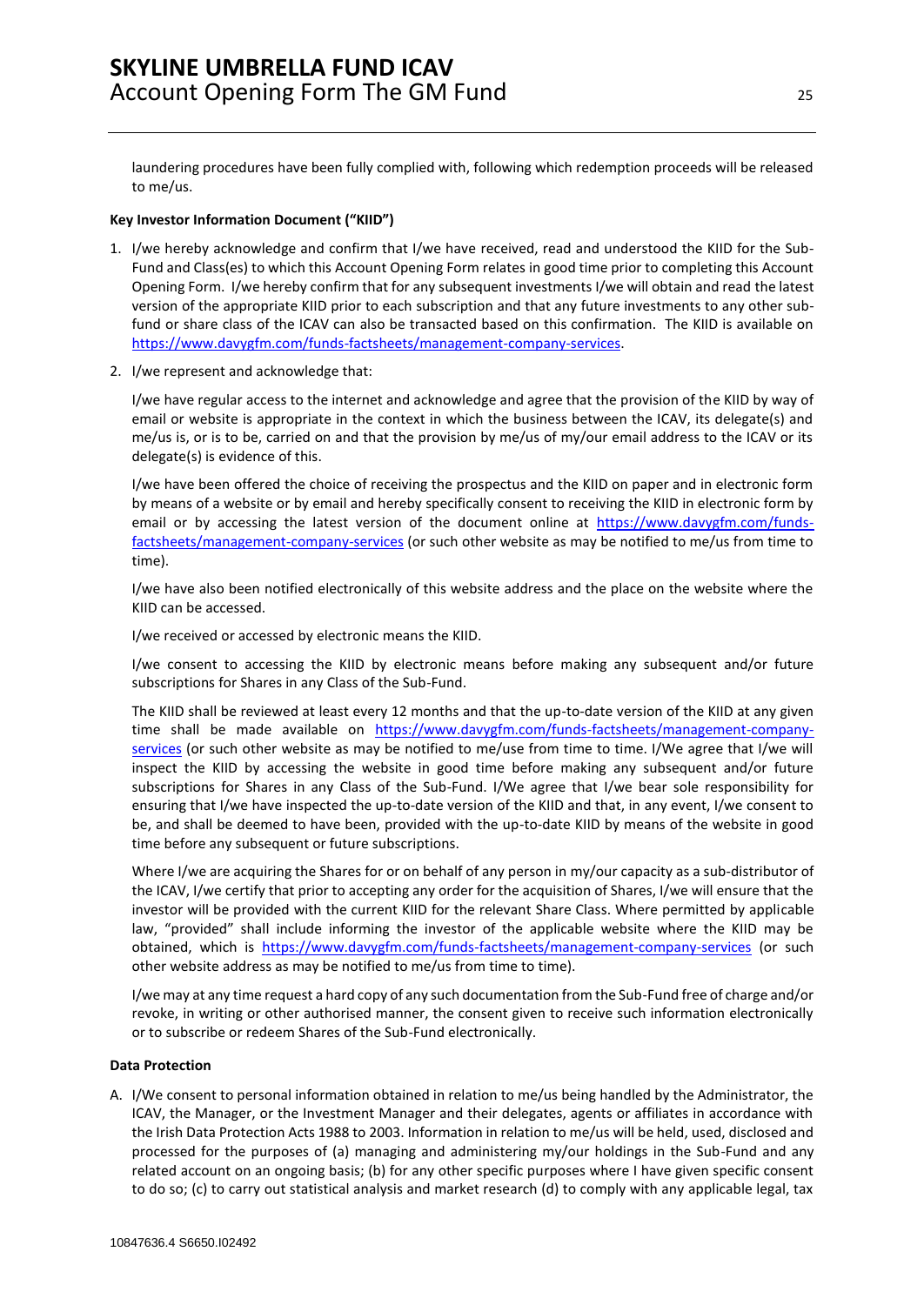or regulatory obligations including legal obligations under company law, tax law and anti-money laundering legislation and (e) for disclosure and transfer whether in Ireland or elsewhere (including companies situated in countries outside of the European Economic Area which may not have the same data protection laws as in Ireland) to third parties including my/our financial adviser (where appropriate), regulatory bodies, taxation authorities, auditors, technology providers or to the Sub-Fund and its delegates and its or their duly appointed agents and any of their respective related, associated or affiliated companies for the purposes specified above; (f) For other legitimate business interests of the Sub-Fund. I/We hereby acknowledge my/our right of access to and the right to amend and rectify my/our personal data, as provided herein. I/We understand that the Sub-Fund is a data controller and will hold any personal information provided by me/us in confidence and in accordance with the Data Protection Act 1988. The Administrator may only transfer personal data outside of the EEA by using an EU-approved 'model contract' by means of which the non-EEA data receiver agrees to abide by the instructions of the data controller (the Administrator), and agrees to comply with security measures which are appropriate to the circumstances of the data transfer, and which are specified in the contract itself.

- B. I/We consent to the recording of telephone calls that I/we make to and receive from the Administrator, the ICAV, the Manager or the Investment Manager and their delegates or duly appointed agents and any of their respective related, associated or affiliated companies for record keeping, security and/or training purposes. I/We consent to the ICAV, the Manager or the Investment Manager sending information about other investment services to me/us by letter, telephone or other reasonable means of communication. I/We understand that I/we have a right to request not to receive such information. The Administrator or ICAV may disclose personal information to the Depositary and/or the Investment Manager and/or the Manager and/or third parties where necessary or for legitimate business interests. This may include disclosure to third parties such as auditors and the Central Bank of Ireland or agents of the Administrator who process the personal information for anti-money laundering purposes or for compliance with foreign regulatory requirements. The Administrator may and will hold all or part of the information in relation to your shareholding in accordance to legal and regulatory requirements even after you have fully redeemed from the fund.
- C. I/we consent to the processing of my/our information and the disclosure of my/our information as outlined above and to the Manager and/or the Investment Manager and where necessary or in the ICAV's legitimate interests to any company in the Investment Manager's group of companies or agents of the ICAV including companies situated in countries outside the European Economic Area, which may not have the same data protection laws as in Ireland.
- D. From time to time, the Manager and/or the Investment Manager may send you information about other products or services which they offer. You have a right to request not to receive such information. If you do wish to receive such information and/or marketing material, **please tick here**: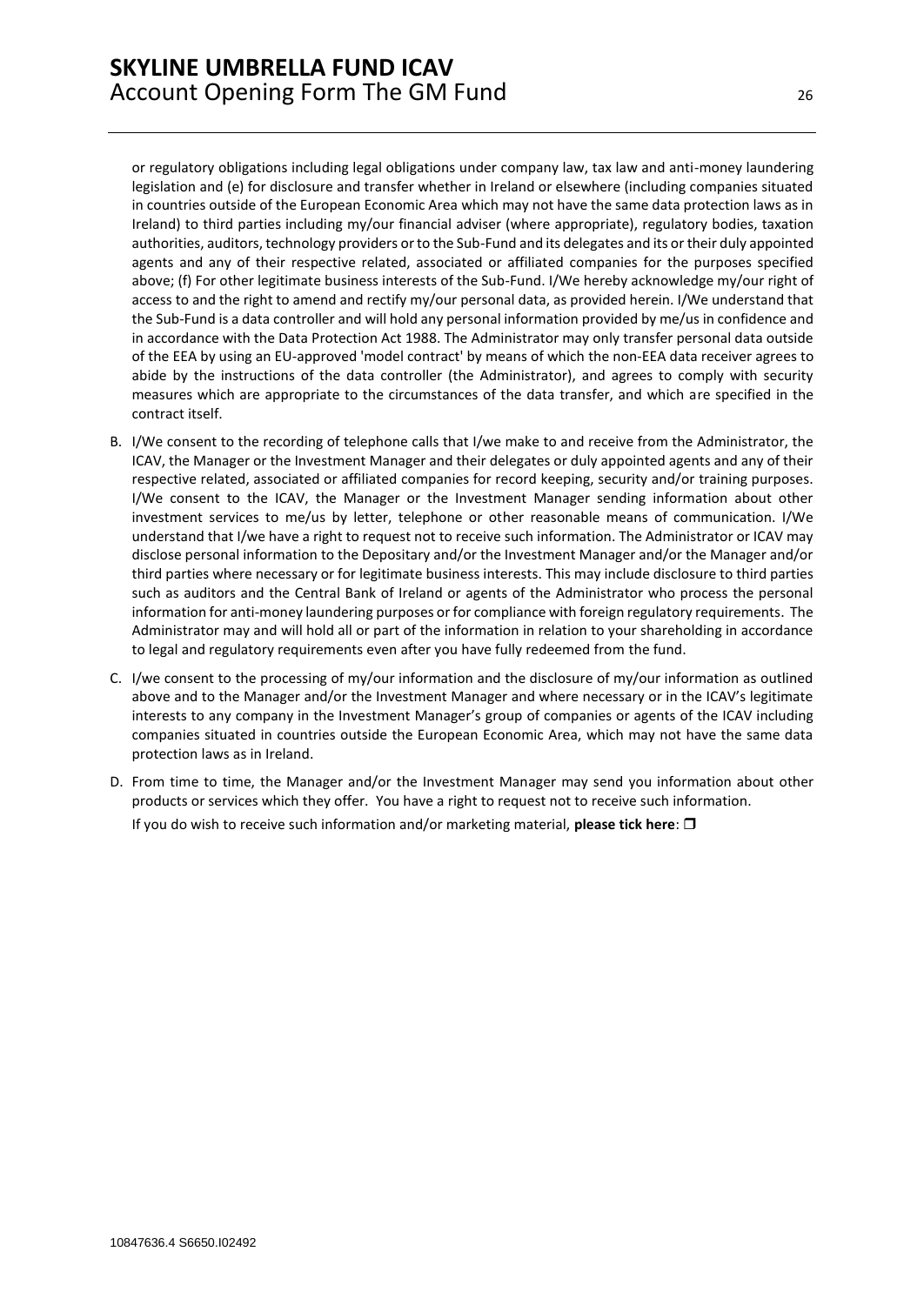#### <span id="page-26-0"></span>**7a. FATCA Self-Certification - ENTITY**

**\*Section 1**: **Account holder Identification** 

#### **Instructions for completion and data protection notice.**

We are obliged under Section 891E, Section 891F, and Section 891G of the Taxes Consolidation Act 1997 (as amended) and regulations made pursuant to those sections to collect certain information about each account holder's tax arrangements. Please complete the sections below as directed and provide any additional information that is requested. Please note that by completing this application form you are providing personal information, which may constitute personal data within the meaning of the Data Protection Acts, 1988 and 2003 of Ireland. Please note that in certain circumstances we may be legally obliged to share this information, and other financial information with respect to an account holder's interests in the Sub-Fund, with the Irish tax authorities, the Revenue Commissioners. They in turn may exchange this information, and other financial information with foreign tax authorities, including tax authorities located outside the EU.

If you have any questions about this form or defining the account holder's tax residency status, please speak to a tax adviser or local tax authority.

For further information on FATCA or CRS please refer to the Irish Revenue or the OECD website at: *http://www.revenue.ie/en/business/aeoi/index.html* or the following link:

*http://www.oecd.org/tax/automatic-exchange/* in the case of CRS only.

*If any of the information below about the account holder's tax residence or FATCA/CRS classification changes in the future, please ensure that we are advised of these changes promptly.*  (Mandatory fields are marked with an \*)

#### *Account holders that are Individuals or Controlling Persons should not complete this form and should complete the form entitled "Individual (including Controlling Persons) Self-Certification for FATCA and CRS".*

| Section 1. Account noiger identification                                         |  |
|----------------------------------------------------------------------------------|--|
|                                                                                  |  |
|                                                                                  |  |
| *Current (Resident or Registered) Address:                                       |  |
|                                                                                  |  |
|                                                                                  |  |
| Postal/ZIP Code: ________________________Country: ______________________________ |  |
| Mailing address (if different from above):                                       |  |
|                                                                                  |  |
|                                                                                  |  |
| Postal/ZIP Code: _______________________Country: _______________________________ |  |
| *Section 2: FATCA Declaration:                                                   |  |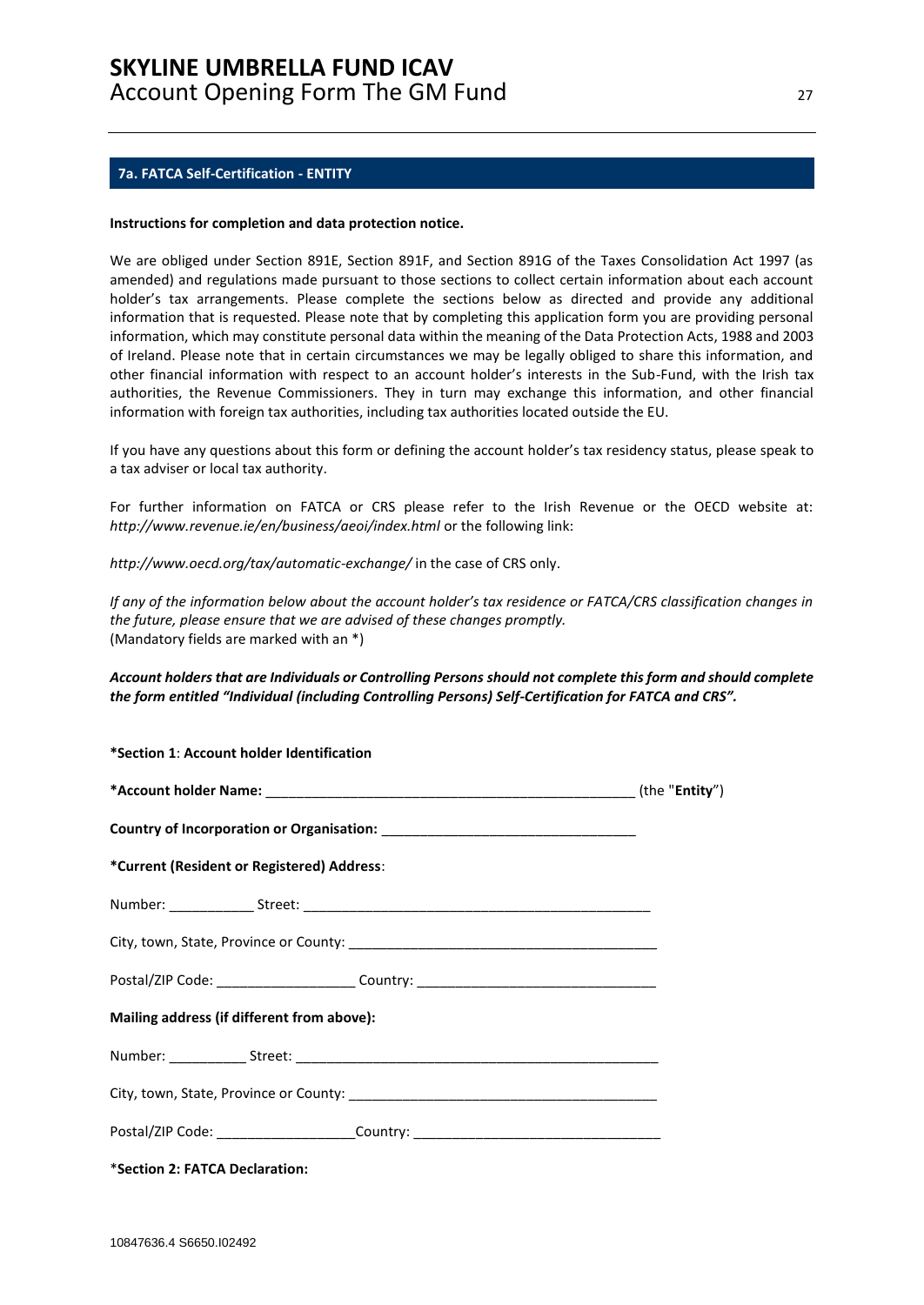Please tick either (a), (b) or (c) below and complete as appropriate.

**a)** The Entity **is** a *Specified U.S. Person* and the Entity's U.S. Federal Taxpayer Identifying number (U.S. TIN) is as follows:

| U.S. TIN:                                                                                                      |  |
|----------------------------------------------------------------------------------------------------------------|--|
| Or                                                                                                             |  |
| b) The Entity is not a <i>Specified U.S. Person</i> (Please also complete Sections 3, 4 and 5)                 |  |
| Or                                                                                                             |  |
| c) The Entity is a US person but not a <i>Specified U.S. Person</i> (Please also complete<br>Sections 4 and 5) |  |

**\*Section 3: Entity's FATCA Classification (the information provided in this section is for FATCA, please note your FATCA classification may differ from your CRS classification in Section 5):** 

#### **3.1 Financial Institutions under FATCA:**

Indicate exemption:

If the Entity is a *Financial Institution***,** please tick one of the below categories and provide the Entity's GIIN at 3.2 or indicate at 3.3 the reason why you are unable to provide a GIIN.

|      | Irish Financial Institution or a Partner Jurisdiction Financial Institution |  |
|------|-----------------------------------------------------------------------------|--|
| II.  | Registered Deemed Compliant Foreign Financial Institution                   |  |
| III. | Participating Foreign Financial Institution                                 |  |

#### **3.2** Please provide the Entity's *Global Intermediary Identification number ("GIIN")*

# ⎕⎕⎕⎕⎕⎕.⎕⎕⎕⎕⎕.⎕⎕.⎕⎕⎕

#### **3.3 If the Entity is a** *Financial Institution* **but unable to provide a** *GIIN***,** please tick one of the below reasons:

| The Entity has not yet obtained a GIIN but is sponsored by another entity which<br>does have a GIIN∞ Please provide the sponsor's name and sponsor's GIIN : |  |
|-------------------------------------------------------------------------------------------------------------------------------------------------------------|--|
| <b>Sponsor's Name:</b>                                                                                                                                      |  |
| Sponsor's $GIN:$                                                                                                                                            |  |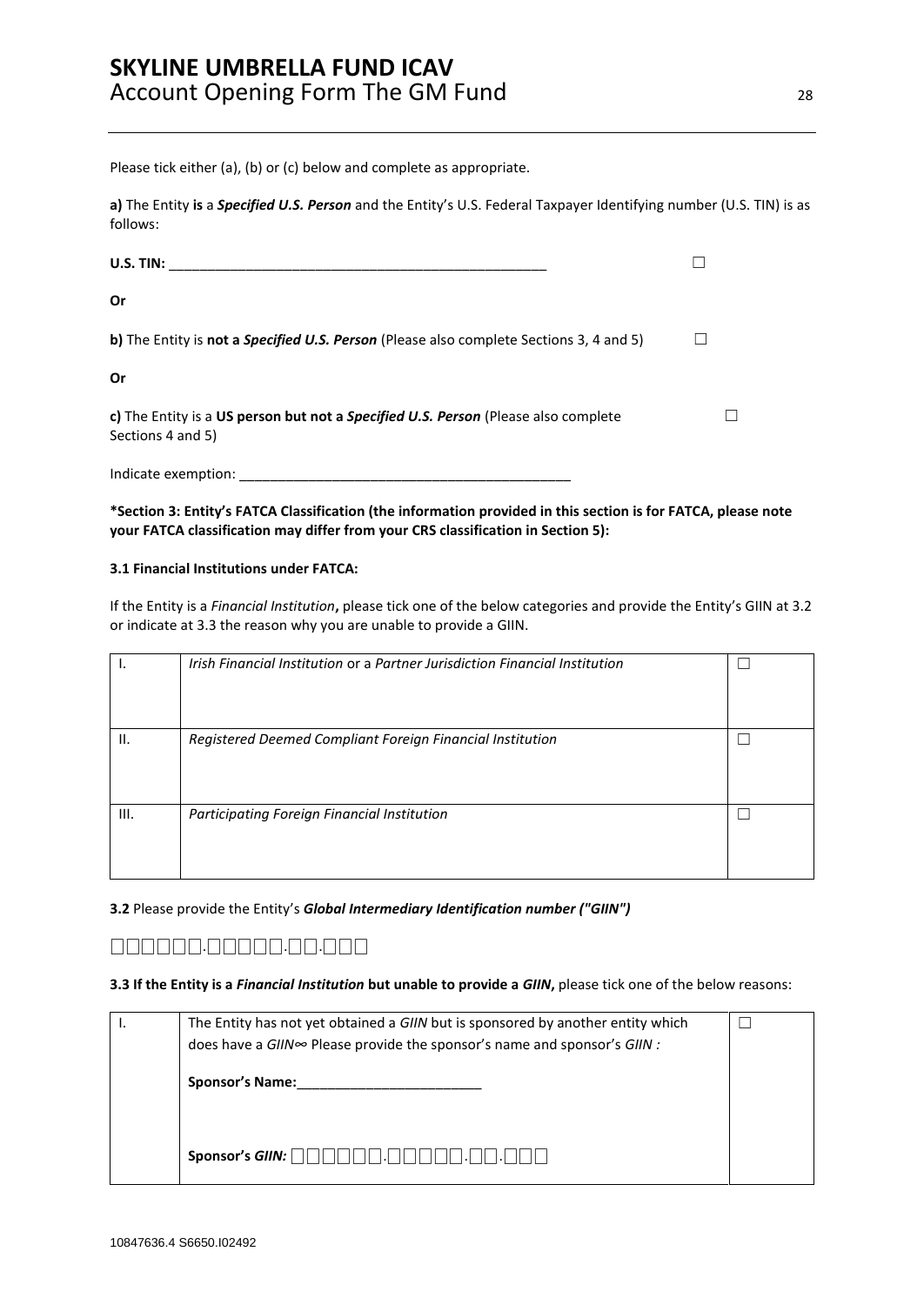|      | <b>«NOTE:</b> this option is only available to Sponsored Investment Entities in Model 1<br>IGA jurisdictions. Sponsored Investment Entities that do not have U.S. reportable<br>accounts are not required to register and obtain a GIIN with the IRS unless and until<br>U.S. reportable accounts are identified. |                   |
|------|-------------------------------------------------------------------------------------------------------------------------------------------------------------------------------------------------------------------------------------------------------------------------------------------------------------------|-------------------|
| н.   | The Entity is an Exempt Beneficial Owner,                                                                                                                                                                                                                                                                         | $\vert \ \ \vert$ |
|      | Please tick and confirm the category of Exempt Beneficial Owner;<br>I. □Government Entity<br>II. □International Organisation<br>III. □Foreign Central Bank<br>IV.□ Exempt Retirement Fund<br>V. □ Collective Investment Vehicle Wholly Owned by Exempt Beneficial Owners.                                         |                   |
|      |                                                                                                                                                                                                                                                                                                                   |                   |
| III. | The Entity is a Certified Deemed Compliant Foreign Financial Institution (including<br>a deemed compliant Financial Institution under Annex II of the IGA Agreement)                                                                                                                                              | $\Box$            |
| IV.  | The Entity is a Non-Participating Foreign Financial Institution                                                                                                                                                                                                                                                   | L.                |
| V.   | The Entity is an Excepted Foreign Financial Institution                                                                                                                                                                                                                                                           | $\vert \ \ \vert$ |
| VI.  | The Entity is a Trustee Documented Trust. Please provide your Trustee's name and<br><b>GIIN</b>                                                                                                                                                                                                                   | $\Box$            |
|      |                                                                                                                                                                                                                                                                                                                   |                   |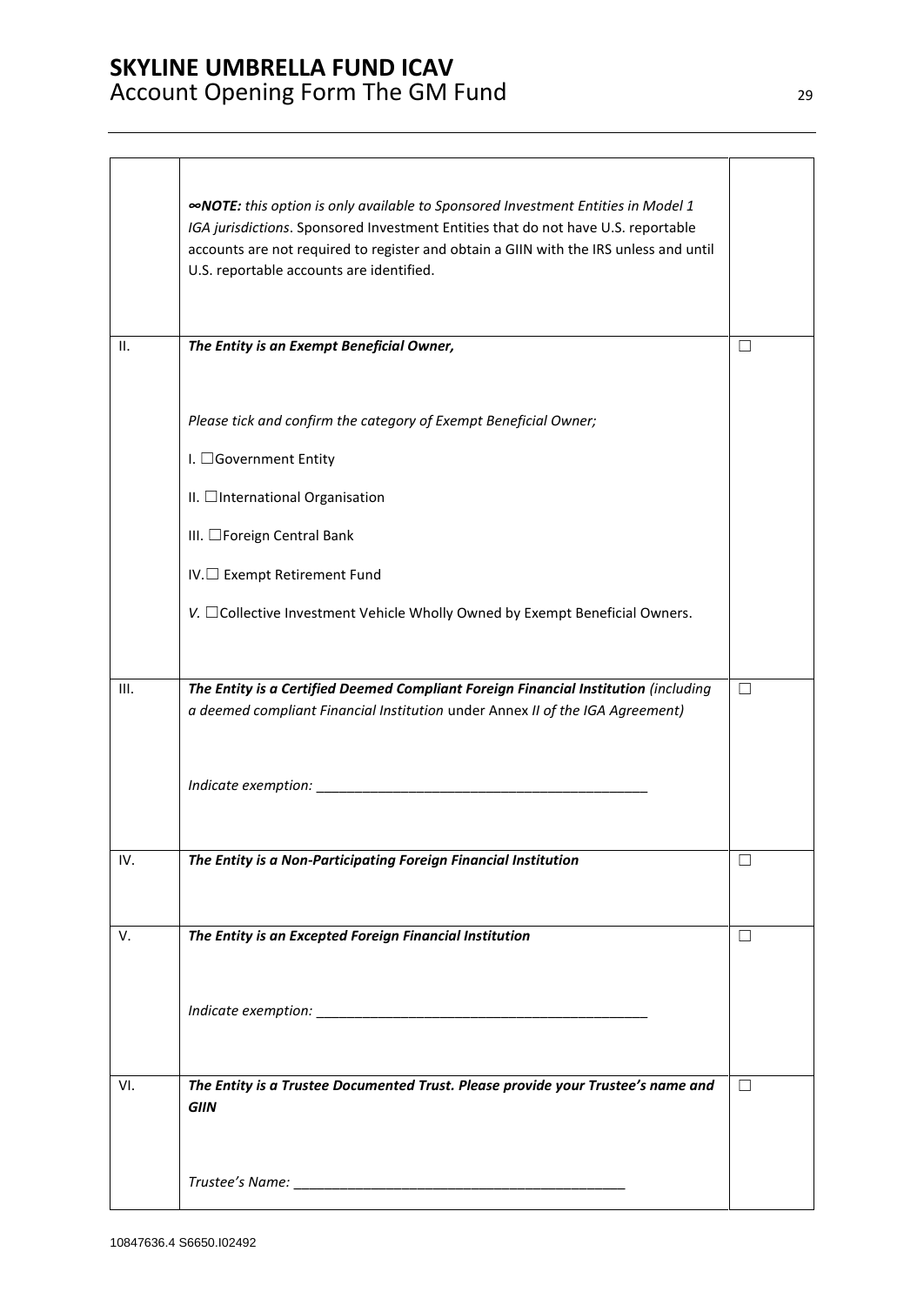| Trustee's GIIN: [ |  |
|-------------------|--|
|                   |  |
|                   |  |

### **3.4. Non-Financial Institutions (Non-Foreign Financial Entity/NFFE) under FATCA:**

If the Entity is **not** a Financial Institution, please confirm the Entity's FATCA classification below by ticking one of the categories

| ۱.   | <b>Active Non-Financial Foreign Entity</b>                                               |              |
|------|------------------------------------------------------------------------------------------|--------------|
|      |                                                                                          |              |
|      |                                                                                          |              |
| ΙΙ.  | <b>Passive Non-Financial Foreign Entity (NFFE)</b>                                       | $\mathsf{L}$ |
|      | (Please tick the box that applies)                                                       |              |
|      |                                                                                          |              |
|      | I. Passive Non-Financial Foreign Entity with no Controlling Persons that are             |              |
|      | specified U.S Persons.                                                                   |              |
|      |                                                                                          |              |
|      | II. Passive Non-Foreign Financial Entity with Controlling Persons that are specified     |              |
|      | U.S Persons. (If this box is ticked, please indicate the name of all natural Controlling |              |
|      | Person(s) of the Entity in section 6.1 below and separately complete                     |              |
| III. | <b>Excepted Non-Financial Foreign Entity</b>                                             | $\Box$       |
|      |                                                                                          |              |
|      |                                                                                          |              |
| IV.  | <b>Direct Reporting NFFE</b>                                                             | П            |
|      |                                                                                          |              |
|      | Please provide your GIIN                                                                 |              |
|      |                                                                                          |              |
|      |                                                                                          |              |
|      |                                                                                          |              |
|      |                                                                                          |              |

### **\*Section 4: Common Reporting Standard ("CRS") Declaration of Tax Residency (Note that Entities may have more than one country of Tax Residence)**

**Please indicate the Entity's country of tax residence for CRS purposes**, (if resident in more than one country please detail all countries of tax residence and associated tax identification numbers ("**TIN**")). Please refer to the OECD CRS Web Portal for AEOI for more information on Tax Residence and TINs.

[https://www.oecd.org/tax/automatic-exchange/crs-implementation-and-assistance/tax-identification](https://www.oecd.org/tax/automatic-exchange/crs-implementation-and-assistance/tax-identification-numbers/)[numbers/](https://www.oecd.org/tax/automatic-exchange/crs-implementation-and-assistance/tax-identification-numbers/)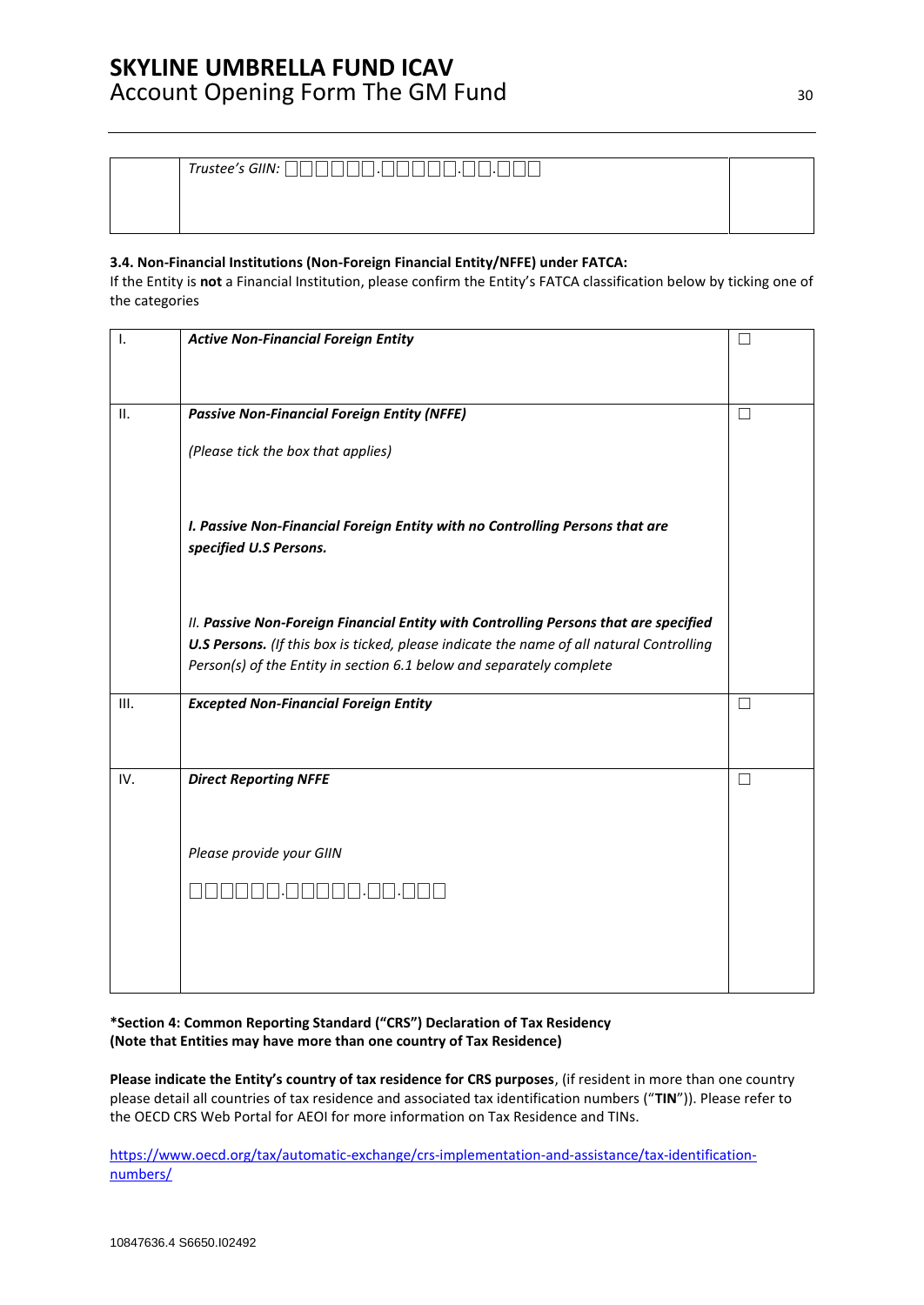If the Entity is not tax resident in any jurisdiction (e.g., because it is fiscally transparent), please indicate that below and provide its place of effective management or country in which its principal office is located.

**NOTE:** Under the Irish legislation implementing the CRS, provision of a Tax ID number (TIN) is required to be provided unless:

**a)** You are tax resident in a Jurisdiction that does not issue a (TIN)

Or **b)** You are tax resident in a non-reportable Jurisdiction (i.e. Ireland or the USA)

| <b>Country of Tax Residency</b> | <b>Tax ID Number</b> | ∞If TIN unavailable Select (A, B or C) and<br>check box below |
|---------------------------------|----------------------|---------------------------------------------------------------|
|                                 |                      |                                                               |
|                                 |                      |                                                               |
|                                 |                      |                                                               |

**∞If a TIN is unavailable**, please provide the appropriate reason **A, B** or **C where indicated below**:

*\_\_\_\_\_\_\_\_\_\_\_\_\_\_\_\_\_\_\_\_\_\_\_\_\_\_\_\_\_\_\_\_\_\_\_\_\_\_\_\_\_\_\_\_\_\_\_\_\_\_\_\_\_\_\_\_\_\_\_\_\_\_\_\_\_\_\_\_\_\_\_\_\_\_\_\_\_\_\_\_*

\_\_\_\_\_\_\_\_\_\_\_\_\_\_\_\_\_\_\_\_\_\_\_\_\_\_\_\_\_\_\_\_\_\_\_\_\_\_\_\_\_\_\_\_\_\_\_\_\_\_\_\_\_\_\_\_\_\_\_\_\_\_\_\_\_\_\_\_\_\_\_\_\_\_\_\_\_\_\_\_\_

- □ **Reason A** The country/jurisdiction where the Account Holder is resident does not issue TINs or TIN equivalents to its residents
- ☐ *Reason B -* The Account Holder is otherwise unable to obtain a TIN *(Please explain why you are unable to obtain a TIN if you selected Reason B)*
- □ **Reason C** <sup>*-*</sup> No TIN is required. (Note: Only select this reason if the domestic law of the relevant country/jurisdiction does not require the collection of the TIN issued by such country/jurisdiction)

**\*Section 5: Entity's CRS Classification** (The information provided in this section is for CRS. Please note an Entity's CRS classification may differ from its FATCA classification in Section 3 above). In addition please note that the information that the Entity has to provide may differ depending on whether they are resident in a participating or non-participating CRS Jurisdiction. For more information please see the OECD CRS Standard and associated commentary. http://www.oecd.org/tax/automatic-exchange/common-reportingstandard/common-reporting-standard-and-related-commentaries/#d.en.345314

### **5.1 Financial Institutions under CRS:**

If the Entity is a *Financial Institution***, Resident in either a Participating or Non-Participating CRS Jurisdiction**  please review and tick one of the below categories that applies **and** specify the type of Financial Institution below.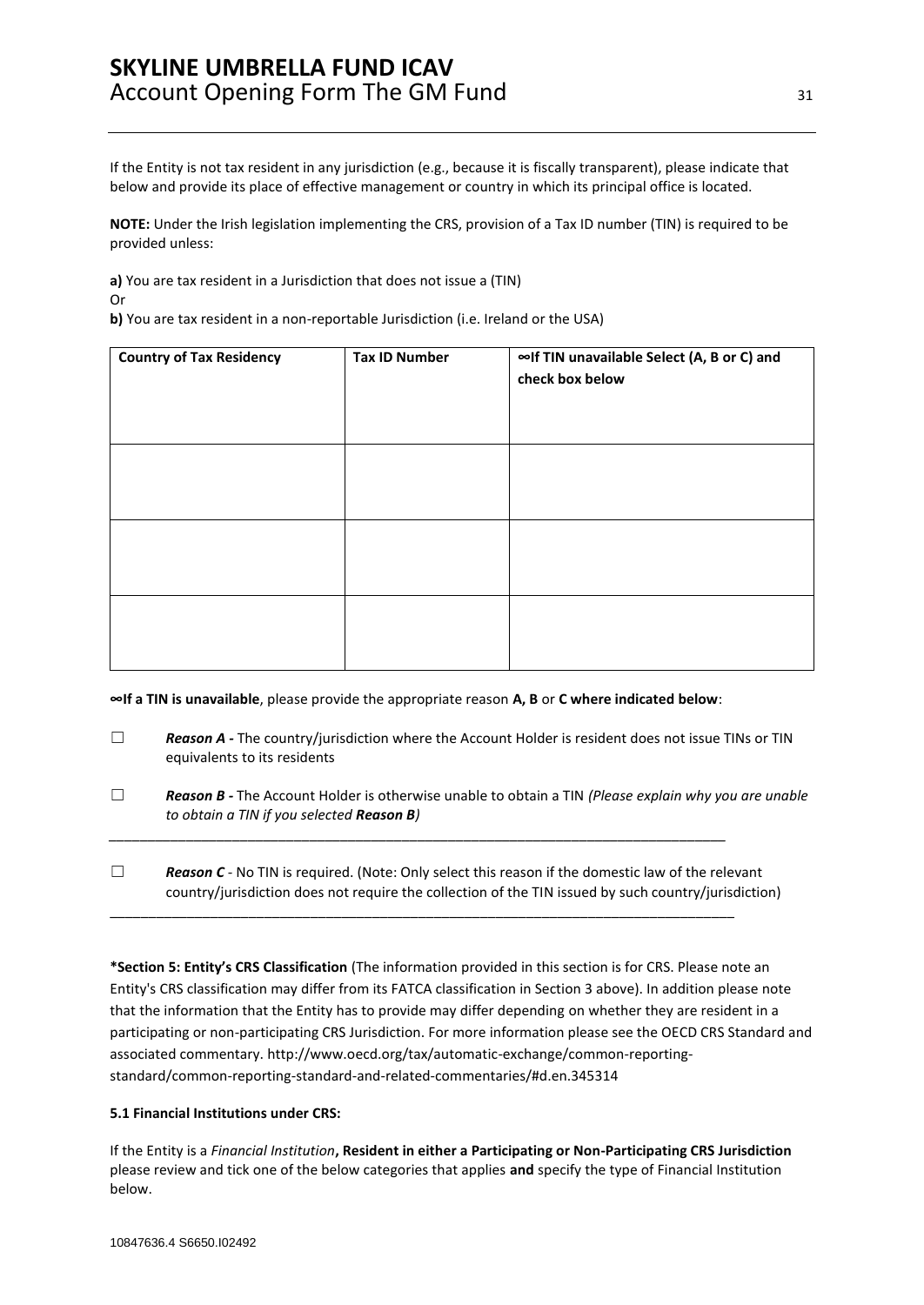*Note: Please check the Irish Revenue AEOI portal at the time of completion of this form to confirm whether your country of Tax Jurisdiction is considered Participating or Non-Participating for the purposes of CRS Due-Diligence in Ireland.<http://www.revenue.ie/en/business/aeoi/participating-jurisdictions.pdf>*

| Τ. | A Reporting Financial Institution resident in a participating CRS jurisdiction                                                                                             | $\overline{\phantom{0}}$ |
|----|----------------------------------------------------------------------------------------------------------------------------------------------------------------------------|--------------------------|
|    |                                                                                                                                                                            |                          |
| Ш. | A Financial Institution Resident in a Non-Participating Jurisdiction.                                                                                                      | $\Box$                   |
|    |                                                                                                                                                                            |                          |
|    | $\Box$ An Investment Entity resident in a Non-Participating Jurisdiction and managed                                                                                       |                          |
|    | by another Financial Institution (If this box is ticked, please indicate the name of<br>any Controlling Person(s) of the Entity in section 6 below and complete a separate |                          |
|    | individual self-certification forms for each of your Controlling Persons")                                                                                                 |                          |
|    | $\Box$ An Investment Entity resident in a Non-Participating Jurisdiction that is not<br>managed by another Financial Institution                                           |                          |
|    | $\Box$ Other Financial Institution, including a Depository Financial Institution, Custodial<br>Institution or Specified Insurance Company                                  |                          |
| Ш. | Non-Reporting Financial Institution under CRS. Specify the type of Non-Reporting                                                                                           | П                        |
|    | <b>Financial Institution below:</b>                                                                                                                                        |                          |
|    |                                                                                                                                                                            |                          |
|    | □Governmental Entity                                                                                                                                                       |                          |
|    | □International Organization                                                                                                                                                |                          |
|    | □ Central Bank                                                                                                                                                             |                          |
|    | □ Broad Participation Retirement Fund                                                                                                                                      |                          |
|    | □ Narrow Participation Retirement Fund                                                                                                                                     |                          |
|    | $\square$ Pension Fund of a Governmental Entity, International Organization, or Central<br>Bank                                                                            |                          |
|    | □ Exempt Collective Investment Vehicle                                                                                                                                     |                          |
|    | $\Box$ Trust whose trustee reports all required information with respect to all CRS<br>Reportable Accounts                                                                 |                          |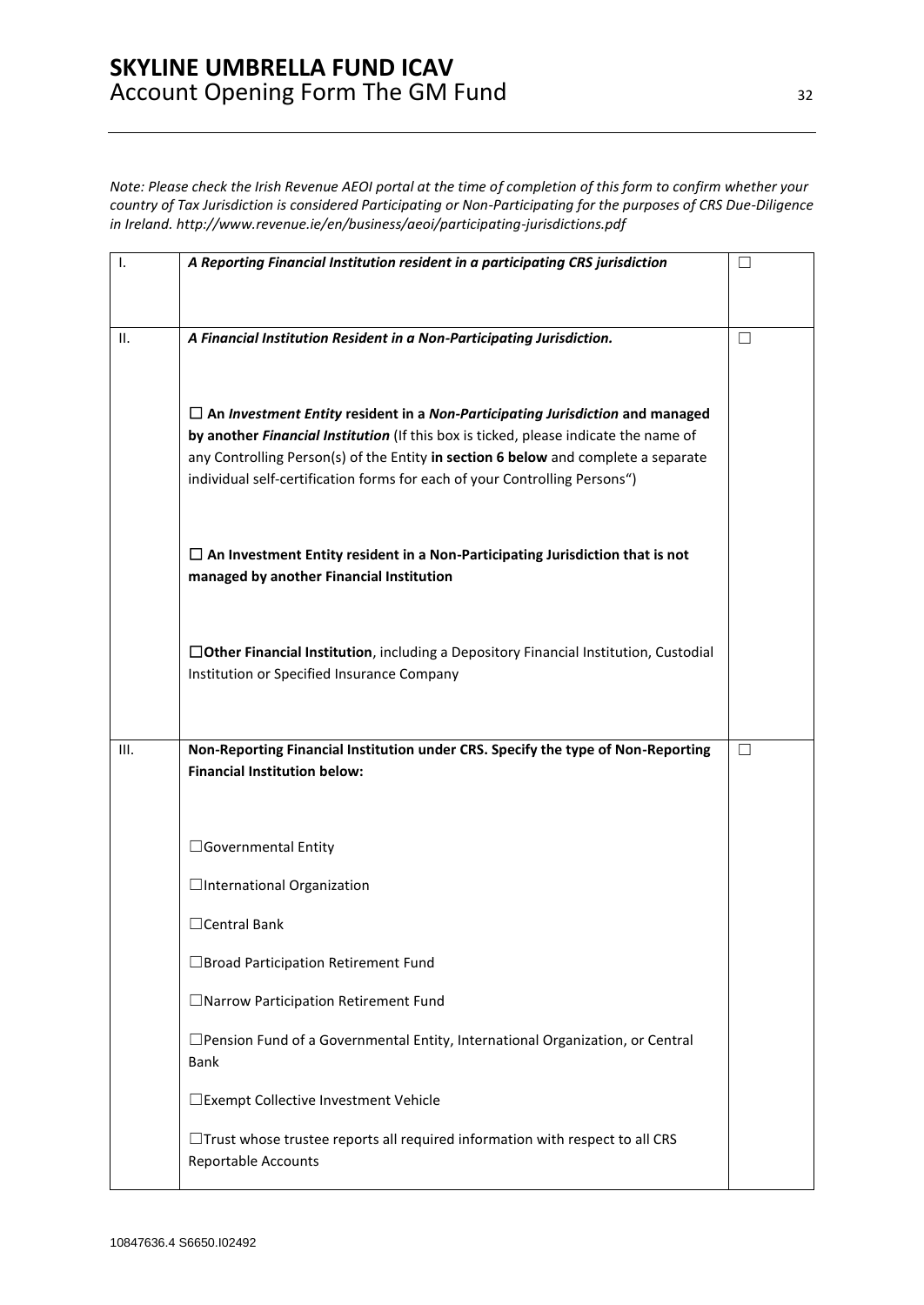| □Qualified Credit Card Issuer                                                                 |  |
|-----------------------------------------------------------------------------------------------|--|
| $\Box$ Other Entity defined under the domestic law as low risk of being used to evade<br>tax. |  |
| Specify the type provided in the domestic law:                                                |  |
|                                                                                               |  |
|                                                                                               |  |
|                                                                                               |  |

### **5.2 Non Financial Institutions ("NFE") under CRS:**

If the Entity is a *not defined as a Financial Institution under CRS then***,** please tick one of the below categories confirming if you are an Active or Passive NFE.

| $\mathbf{I}$ . | Active Non-Financial Entity $-a$ corporation the stock of which is regularly traded<br>on an established securities market.<br>Please provide the name if the established securities market on which the<br>corporation is regularly traded: | П      |
|----------------|----------------------------------------------------------------------------------------------------------------------------------------------------------------------------------------------------------------------------------------------|--------|
| Н.             | Active Non-Financial Entity $-$ if you are a Related Entity of a regularly traded<br>corporation.                                                                                                                                            | П      |
|                | Please provide the name of the regularly traded corporation that the Entity is a                                                                                                                                                             |        |
|                | Please provide details of the securities market that the entity is listed on :                                                                                                                                                               |        |
| III.           | Active Non-Financial Entity - a Government Entity or Central Bank                                                                                                                                                                            | П      |
| IV.            | Active Non-Financial Entity - an International Organisation                                                                                                                                                                                  | $\Box$ |
| V.             | Active Non-Financial Entity - other than those listed in I, II, III or IV above.                                                                                                                                                             | $\Box$ |
|                | (for example a start-up NFE or a non-profit NFE)                                                                                                                                                                                             |        |
| VI.            | Passive Non-Financial Entity ("""If this box is ticked, please also complete Section<br>6.1 below and indicate the name of all natural Controlling Person(s) of the Entity and                                                               | П      |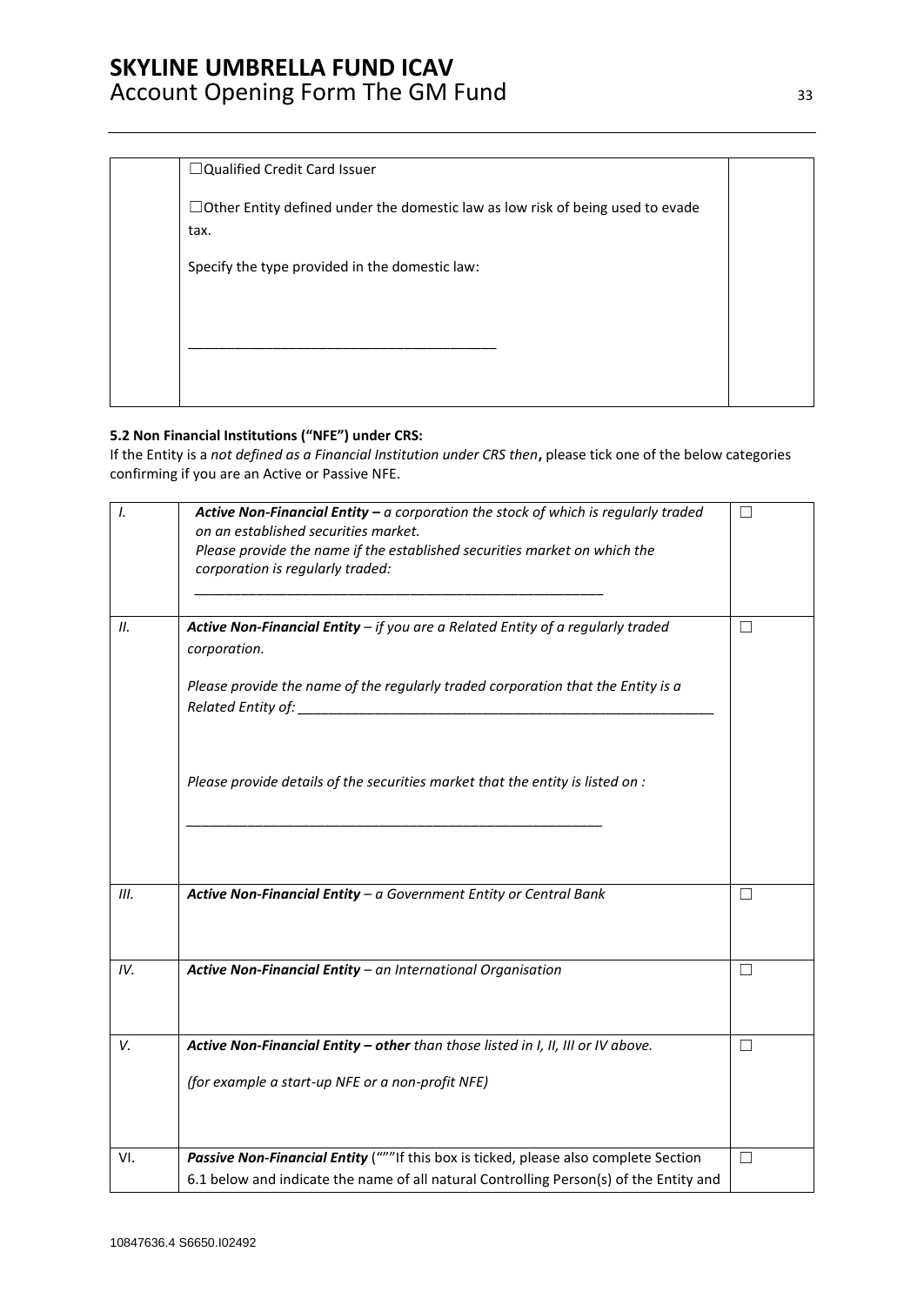| complete a separate Individual Self-Certification Form for each of your Controlling |  |
|-------------------------------------------------------------------------------------|--|
| Person(s)                                                                           |  |

#### **Section 6: Controlling Persons**

**NB: Please note that each Controlling Person must complete a Separate Individual Self-Certification form.** 

**If there are no natural person(s) who exercise control of the Entity then the Controlling Person will be the natural person(s) who hold the position of senior managing official of the Entity.** 

*For further information on Identification requirements under CRS for Controlling Persons, see the Commentary to Section VIII of the CRS Standard. [http://www.oecd.org/tax/automatic-exchange/common-reporting](http://www.oecd.org/tax/automatic-exchange/common-reporting-standard/common-reporting-standard-and-related-commentaries/#d.en.345314)[standard/common-reporting-standard-and-related-commentaries/#d.en.345314](http://www.oecd.org/tax/automatic-exchange/common-reporting-standard/common-reporting-standard-and-related-commentaries/#d.en.345314)*

#### **Name of All Controlling Person(s) of the Account Holder:**

If you have ticked sections 5.1 VI above, then please complete section 6.1 and 6.2 below:

#### **6.1 Indicate the name of all Controlling Person(s) of the Account Holder:**

| .,   |  |
|------|--|
|      |  |
| 11.  |  |
|      |  |
|      |  |
|      |  |
| III. |  |
|      |  |
|      |  |
|      |  |
|      |  |

**Note: In case of a trust**, Controlling Persons means the settlor(s), the trustee(s), the protector(s) (if any), the beneficiary (ies) or class(es) of beneficiary(ies), **AND** any other natural person(s) exercising ultimate effective control over the trust. With respect to an Entity that is a legal person, if there are no natural person(s) who exercise control over the Entity, then the Controlling Person will be the natural person who holds the position of senior managing official of the Entity.

#### **6.2 Complete a separate Individual (Controlling Person's) Self-Certification for FATCA and CRS for each Controlling Person listed in Section 6.1.**

#### **\*Section 7: Declarations and Undertakings**

I/We declare (as an authorised signatory of the Entity) that the information provided in this form is, to the best of my/our knowledge and belief, accurate and complete.

**I acknowledge and consent** to the fact that the information contained in this form and information regarding the Account Holder may be reported to the tax authorities of the country in which this account(s) is/are maintained and exchanged with tax authorities of another country or countries in which the Account Holder may be tax resident where those countries (or tax authorities in those countries) have entered into Agreements to exchange financial account information.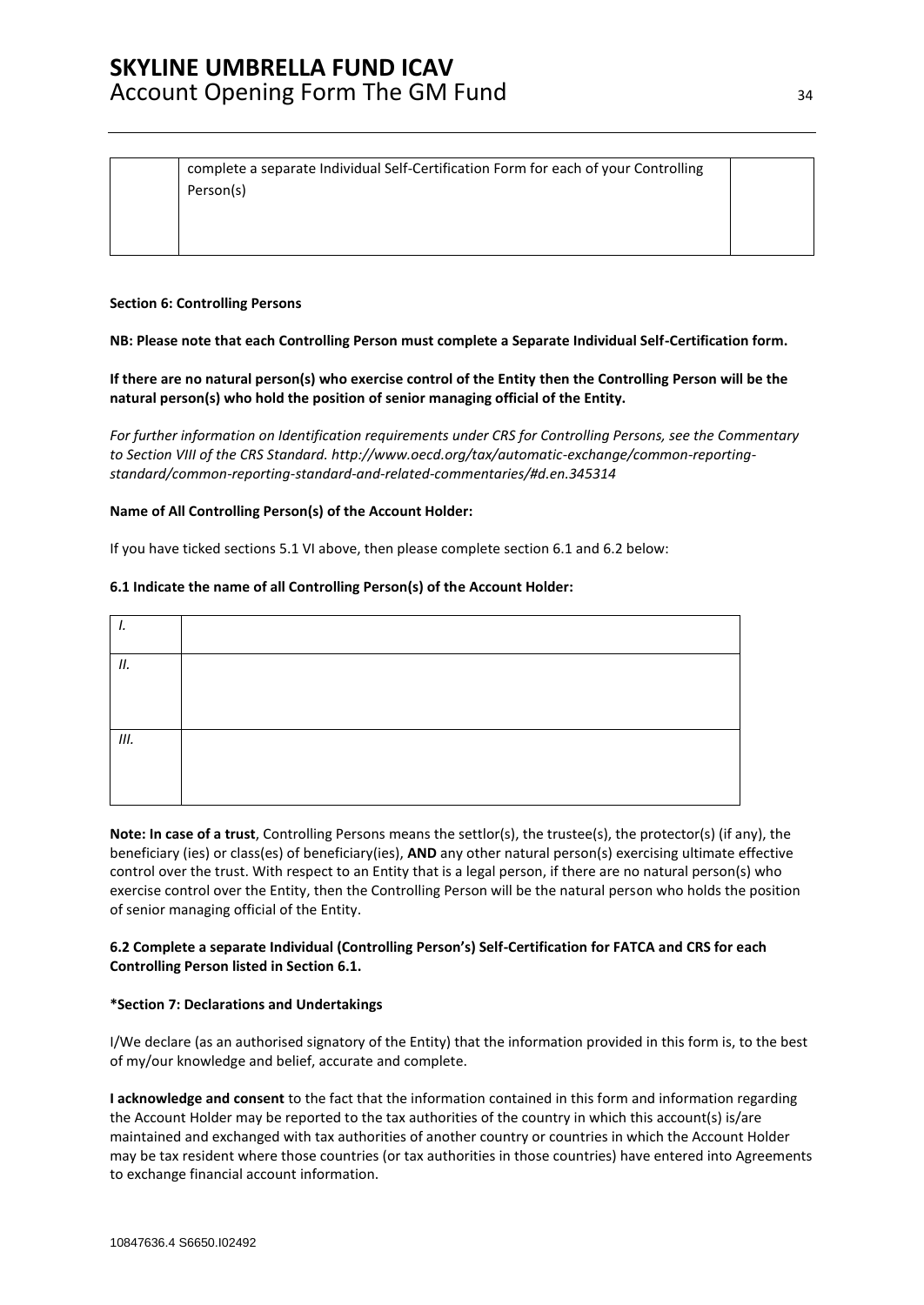I/We on behalf of the Entity undertake to advise the recipient promptly and provide an updated Self-Certification form within 30 days where any change in circumstance (for guidance refer to Irish Revenue or OECD website) occurs which causes any of the information contained in this form to be incorrect.

\_\_\_\_\_\_\_\_\_\_\_\_\_\_\_\_\_\_\_\_\_\_\_\_\_\_\_\_\_\_\_\_\_\_\_\_\_ \_\_\_\_\_\_\_\_\_\_\_\_\_\_\_\_\_\_\_\_\_\_\_\_\_\_\_\_\_\_\_\_\_\_\_\_\_\_\_

\_\_\_\_\_\_\_\_\_\_\_\_\_\_\_\_\_\_\_\_\_\_\_\_\_\_\_\_\_\_\_\_\_\_\_\_\_ \_\_\_\_\_\_\_\_\_\_\_\_\_\_\_\_\_\_\_\_\_\_\_\_\_\_\_\_\_\_\_\_\_\_\_\_\_\_\_

\_\_\_\_\_\_\_\_\_\_\_\_\_\_\_\_\_\_\_\_\_\_\_\_\_\_\_\_\_\_\_\_\_\_\_\_\_ \_\_\_\_\_\_\_\_\_\_\_\_\_\_\_\_\_\_\_\_\_\_\_\_\_\_\_\_\_\_\_\_\_\_\_\_\_\_\_

**\*Authorised Signature(s):** 

**\*Print Name(s):** 

**\*Capacity in which declaration is made**:

**\*Date: (dd/mm/yyyy):** \_\_\_\_\_\_\_\_\_\_\_\_\_\_\_\_\_\_\_\_\_\_\_\_\_\_\_\_\_\_\_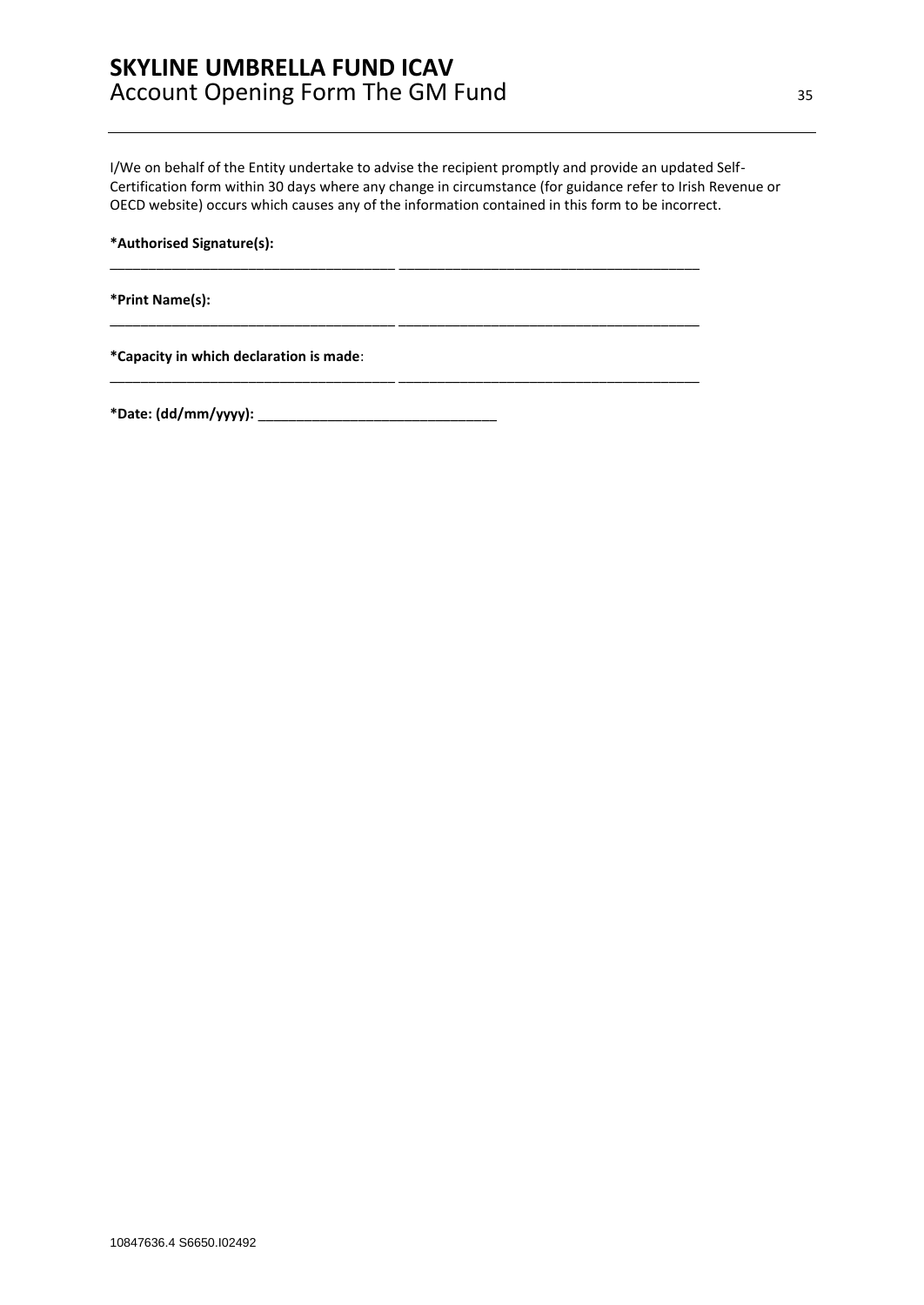#### <span id="page-35-0"></span>**7b. FATCA Self-Certification - Individual**

#### **Instructions for completion and data protection notice**

We are obliged under Section 891E, Section 891F and Section 891G of the Taxes Consolidation Act 1997 (as amended) and regulations made pursuant to those sections to collect certain information about each account holder's tax arrangements. Please complete the sections below as directed and provide any additional information that is requested. Please note that by completing this form you are providing personal information which may constitute personal data within the meaning of the Data Protection Acts, 1998 and 2003 of Ireland. Please note that in in certain circumstances we may be legally obliged to share this information, and other financial information with respect to an account holder's interests in the Sub-Fund, with Revenue, the Irish tax authority. They may in turn exchange this information, and other financial information with foreign tax authorities, including tax authorities outside the EU.

If you have any questions about this form or defining the account holder's tax residency status, please speak to a tax adviser or local tax authority.

For further information on FATCA or CRS please refer to the Irish Revenue or OECD websites at: *http://www.revenue.ie/en/business/aeoi/index.html* or the following link to the OECD CRS Information Portal at: *http://www.oecd.org/tax/automatic-exchange/* in the case of CRS only.

*If any of the information below about the account holder's tax residence or FATCA/CRS classification changes in the future, please advise of these changes promptly.*

*Please note that where there are joint account holders each account holder is required to complete a separate Self-Certification form.* 

#### *Section 1, 2, 3 and 5 must be completed by all Account holders or Controlling Persons.*

*Section 4 should only be completed by any individual who is a Controlling Person of an entity account holder which is a Passive Non-Financial Entity, or a Controlling Person of an Investment Entity located in a Non-Participating Jurisdiction and managed by another Financial Institution.* 

*For further guidance see:http://www.oecd.org/tax/automatic-exchange/common-reporting-standard/commonreporting-standard-and-related-commentaries/#d.en.345314* 

#### **(Mandatory fields are marked with an \*)**

| *Section 1: Account Holder/Controlling Person Identification |  |  |  |  |
|--------------------------------------------------------------|--|--|--|--|
|                                                              |  |  |  |  |
| *Current Residential Address:                                |  |  |  |  |
|                                                              |  |  |  |  |
|                                                              |  |  |  |  |
|                                                              |  |  |  |  |
| Mailing address (if different from above):                   |  |  |  |  |
|                                                              |  |  |  |  |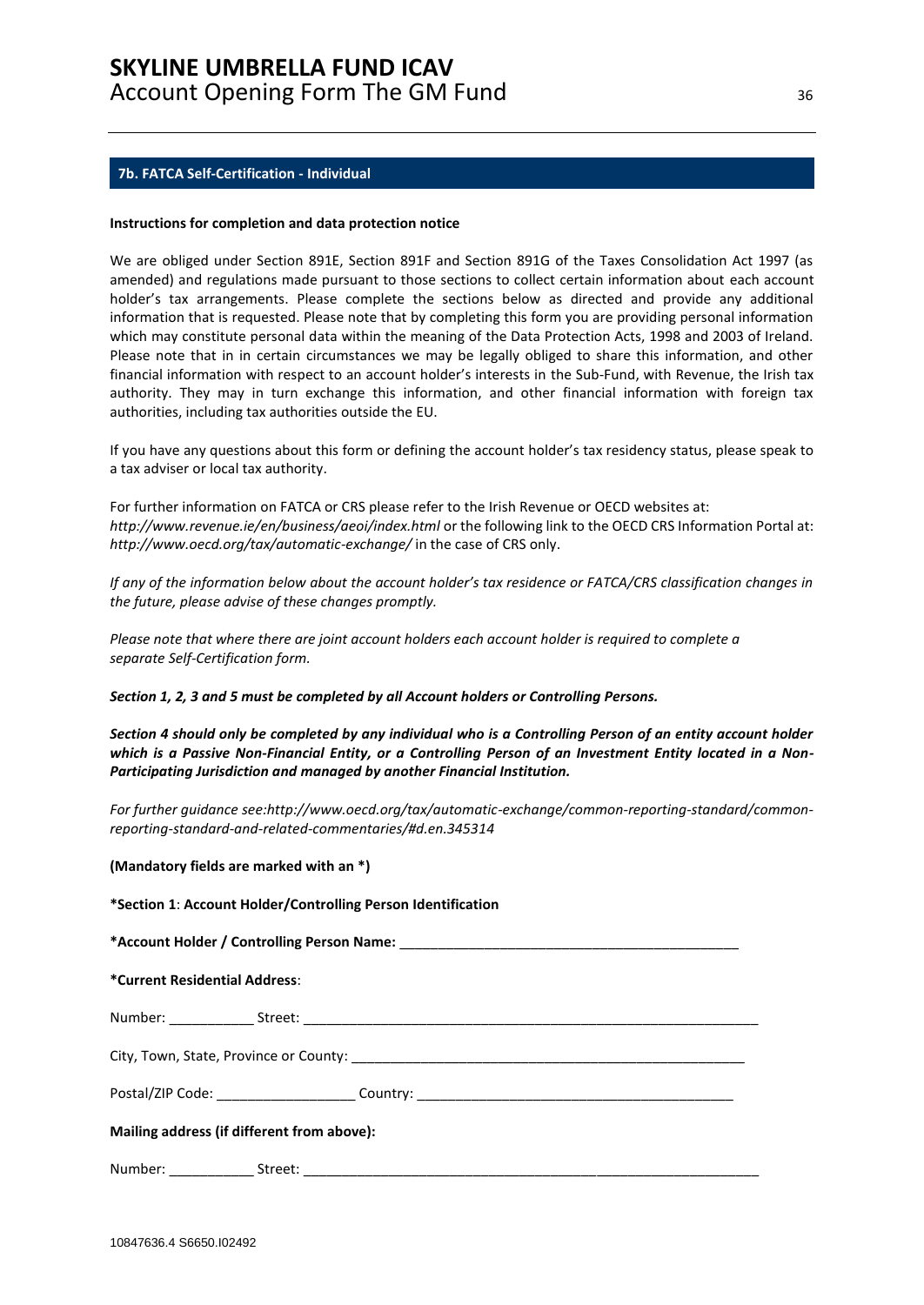|           | *Place and Date Of Birth                                                                                             |                                                                                                                |
|-----------|----------------------------------------------------------------------------------------------------------------------|----------------------------------------------------------------------------------------------------------------|
|           |                                                                                                                      |                                                                                                                |
|           | *Date of Birth: ______________________                                                                               |                                                                                                                |
|           |                                                                                                                      | *Section 2: FATCA Declaration of U.S. Citizenship or U.S. Residence for Tax purposes:                          |
|           | Please tick either (a) or (b) and complete as appropriate.                                                           |                                                                                                                |
|           | taxpayer identifying number (U.S. TIN) is as follows:<br><u> 1989 - Johann Stoff, Amerikaansk politiker (* 1908)</u> | (a) $\Box$ I confirm that I am a U.S. citizen and/or resident in the U.S. for tax purposes and my U.S. federal |
| <b>OR</b> |                                                                                                                      |                                                                                                                |
|           |                                                                                                                      | (b) $\Box$ I confirm that I am not a U.S. citizen or resident in the U.S. for tax purposes.                    |

### **\*Section 3: CRS Declaration of Tax Residency/Residencies (please confirm all Tax Residencies)**

Please indicate your country of tax residence (if resident in more than one country please detail all countries of tax residence and associated tax identification numbers ("**TINs**")). For further guidance please refer to the OECD CRS Information Portal [\(http://www.oecd.org/tax/automatic-exchange/\)](http://www.oecd.org/tax/automatic-exchange/).

**NOTE:** Under the Irish legislation implementing the CRS, provision of a Tax ID number (TIN) is required to be provided unless:

**a)** You are tax resident in a Jurisdiction that does not issue a (TIN), or,

**b)** You are tax resident in a non-reportable Jurisdiction (i.e. Ireland or the USA)

| <b>Country of Tax Residency</b> | <b>Tax ID Number</b> | ∞If TIN unavailable Select (A, B<br>or C) and check box below |
|---------------------------------|----------------------|---------------------------------------------------------------|
|                                 |                      |                                                               |
|                                 |                      |                                                               |
|                                 |                      |                                                               |

**∞If a TIN is unavailable**, please provide the appropriate reason **A, B** or **C where indicated below**: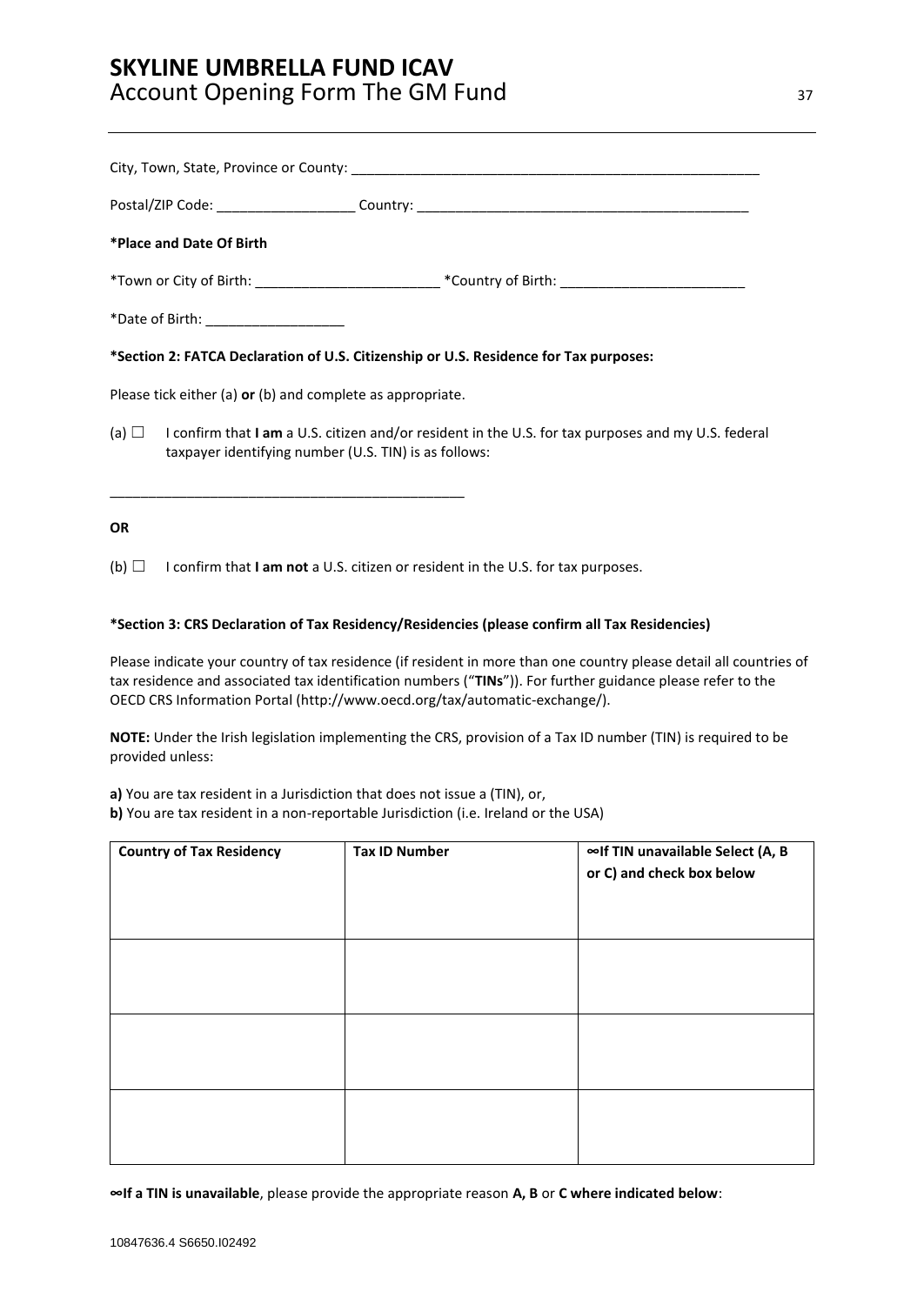- □ **Reason A** The country/jurisdiction where the Account Holder is resident does not issue TINs or TIN equivalents to its residents
- □ **Reason B** No TIN is required. (Note: Only select this reason if the domestic law of the relevant country/jurisdiction does not require the collection of the TIN issued by such country/jurisdiction)

*\_\_\_\_\_\_\_\_\_\_\_\_\_\_\_\_\_\_\_\_\_\_\_\_\_\_\_\_\_\_\_\_\_\_\_\_\_\_\_\_\_\_\_\_\_\_\_\_\_\_\_\_\_\_\_\_\_\_\_\_\_\_\_\_\_\_\_\_\_\_\_\_*

☐ *Reason C -* The Account Holder is otherwise unable to obtain a TIN *(Please explain why you are unable to obtain a TIN if you selected Reason C)* 

#### **Section 4 – Type of Controlling Person**

(**ONLY** to be completed by an individual who is a Controlling Person of an entity which is a Passive Non-Financial Entity or an Investment Entity located in a Non-Participating Jurisdiction and managed by another Financial Institution)

For Joint or multiple Controlling Persons please use a separate Self-Certification form for each Controlling Person.

| Please Confirm the type of Controlling Person applicable under CRS that applies to | <b>Please</b> | <b>Entity Name</b> |
|------------------------------------------------------------------------------------|---------------|--------------------|
| you/the Account holder by ticking the appropriate box                              | tick          |                    |
| Controlling Person of a legal person - control by ownership                        |               |                    |
| Controlling Person of a legal person - control by other means                      |               |                    |
| Controlling Person of a legal person - senior managing official                    |               |                    |
| Controlling Person of a trust - settlor                                            |               |                    |
| Controlling Person of a trust - trustee                                            |               |                    |
| Controlling Person of a trust - protector                                          |               |                    |
| Controlling Person of a trust - beneficiary                                        |               |                    |
| Controlling Person of a trust - other                                              |               |                    |
| Controlling Person of a legal arrangement (non-trust) - settlor-equivalent         |               |                    |
| Controlling Person of a legal arrangement (non-trust) - trustee-equivalent         |               |                    |
| Controlling Person of a legal arrangement (non-trust) - protector-equivalent       |               |                    |
| Controlling Person of a legal arrangement (non-trust) - beneficiary-equivalent     |               |                    |
| Controlling Person of a legal arrangement (non-trust) – other-equivalent           |               |                    |

#### **\*Section 5: Declaration and Undertakings:**

I declare that the information provided in this form is, to the best of my knowledge and belief, accurate and complete.

I acknowledge and consent to the fact that the information contained in this form and information regarding the Account Holder may be reported to the tax authorities of the country in which this account(s) is/are maintained and exchanged with tax authorities of another country or countries in which the Account Holder may be tax resident where those countries (or tax authorities in those countries) have entered into Agreements to exchange financial account information.

I undertake to advise the recipient promptly and provide an updated Self-Certification form within 30 days where any change in circumstances occurs which causes any of the information contained in this form to be incorrect.

### **Data Protection - Customer Information Notice:**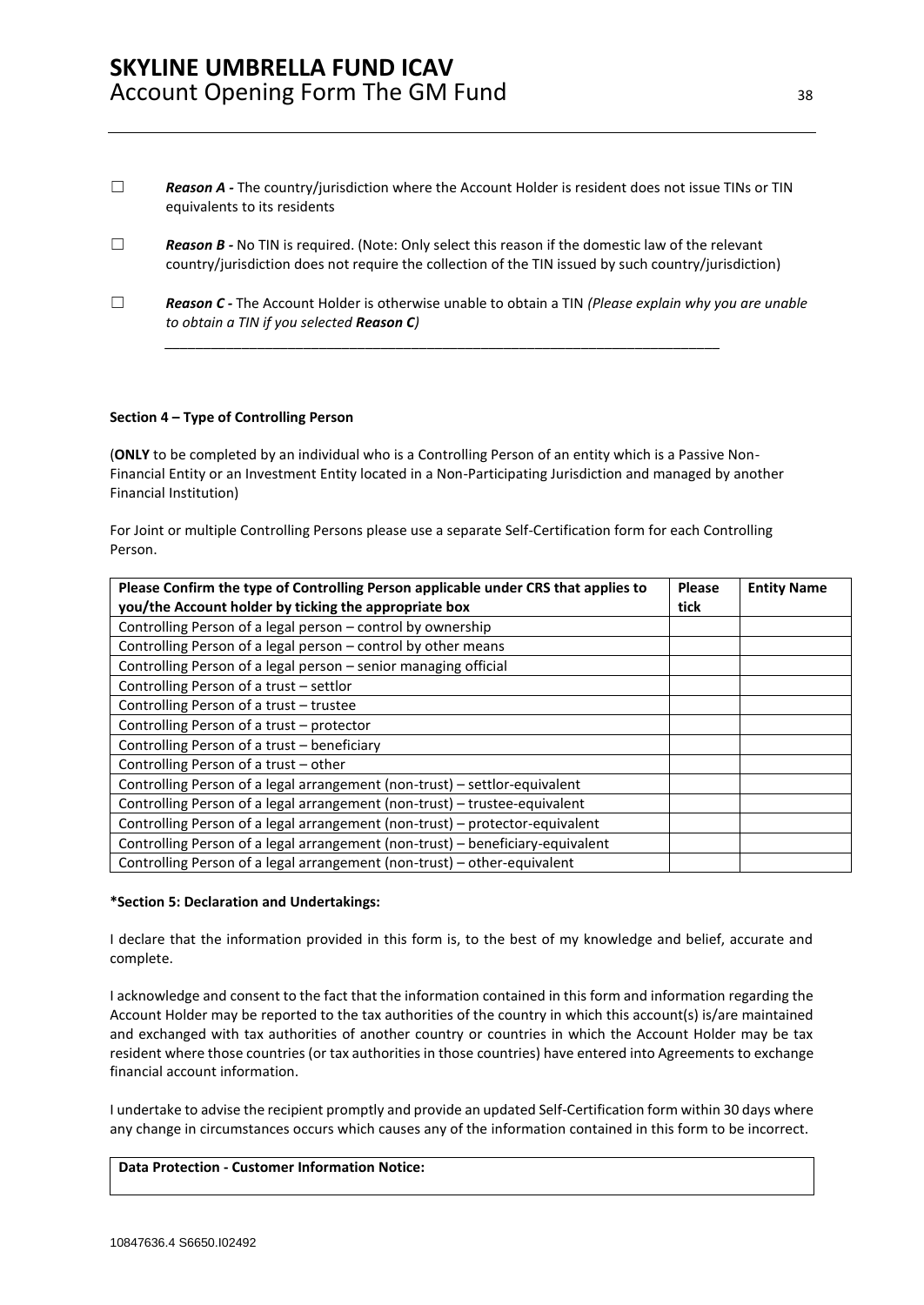The Common Reporting Standard ("**CRS**"), formally referred to as the Standard for Automatic Exchange of Financial Account Information, is an information standard for the automatic exchange of information ("**AEoI**"), developed in the context of the Organisation for Economic Co-operation and Development ("**OECD**").

The standard requires that Financial Institutions in participating jurisdictions gather certain information from account holders (and, in particular situations, also collect information in relation to relevant Controlling Persons of such account holders).

Under CRS account holder information (and, in particular situations, information in relation to relevant Controlling Persons of such account holders) is to be reported to the relevant tax authority where the account is held, which, if a different country to that in which the account holder resides, will be shared with the relevant tax authority of the account holder's resident country, if that is a CRS-participating jurisdiction.

Information that may be reported includes name, address, date of birth, place of birth, account balance, any payments including redemption and dividend/interest payments, Tax Residency(ies) and TIN(s).

Further information is available on the OECD website: http://oecd.org/tax/automatic-exchange/ and on the Irish Revenue website - [http://www.revenue.ie/en/business/aeoi/\)](http://www.revenue.ie/en/business/aeoi/)

\*Authorised Signature: \_\_\_\_\_\_\_\_\_\_\_\_\_\_\_\_\_\_\_\_\_\_\_\_\_\_\_\_\_\_\_\_\_\_\_\_\_\_\_\_

\*Print Name: <u>and the set of the set of the set of the set of the set of the set of the set of the set of the set of the set of the set of the set of the set of the set of the set of the set of the set of the set of the se</u>

\*Date: (dd/mm/yyyy): \_\_\_\_\_\_\_\_\_\_\_\_\_\_\_\_\_\_\_\_\_\_\_\_\_\_\_\_\_\_\_\_\_\_\_\_\_\_\_\_

\*Capacity (if Controlling Person): \_\_\_\_\_\_\_\_\_\_\_\_\_\_\_\_\_\_\_\_\_\_\_\_\_\_\_\_\_\_\_\_\_\_\_\_\_\_\_\_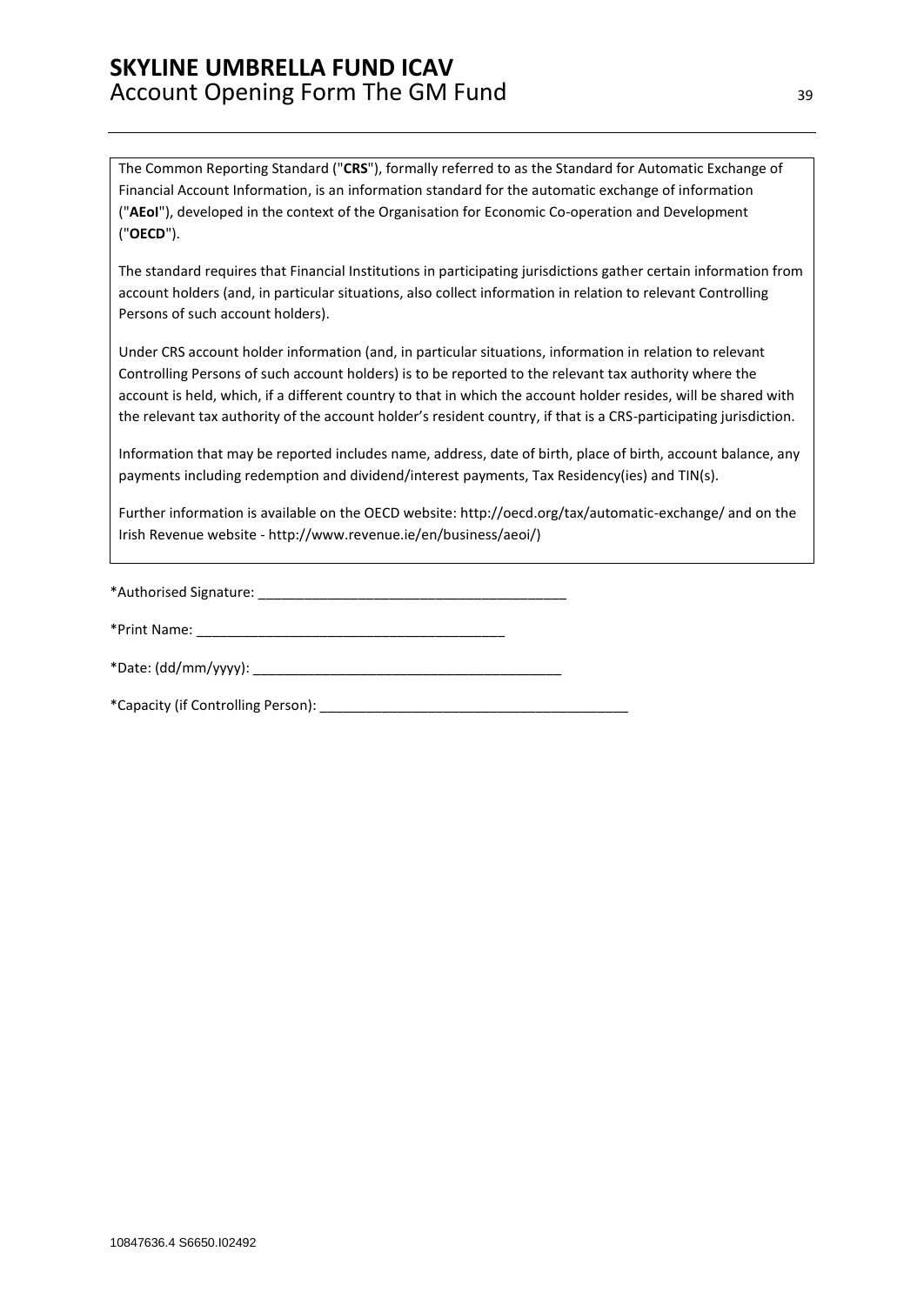#### <span id="page-39-0"></span>**8. Return of Values (Investment Undertakings) Regulations 2013 (for Irish resident investors only)**

Pursuant to the Return of Values (Investment Undertakings) Regulations 2013 (S.I. 245 of 2013) (the "Return Regulations"), the Sub-Fund is required to collect certain information from certain Irish residents. All applicants, whether individuals, bodies corporate or unincorporated bodies of persons, which are Irish resident or ordinarily resident should review the list of Exempt Irish Investors in the Prospectus. If the applicant is Irish resident or ordinarily resident and is not an Exempt Irish Investor, please provide the relevant Tax Identification Number (TIN) / PPS Number together with any one original or copy of the following additional documents: P60, P45, P21 Balancing Statement, Payslip (where employer is identified by name or tax number), Drug Payment Scheme Card, Tax Assessment, Tax Return Form, PAYE Notice of Tax Credits, Child Benefit Award Letter / Book, Pension book, Social Services Card, or Public Services Card. In addition, printed documentation issued by the Irish Revenue Commissioners or the Department of Social Protection which includes the applicant's name, address and tax reference number is also acceptable. In the case of joint account holders, the additional documentation is required for each applicant. By signing this Account Opening Form the applicant acknowledges that information relating to its investment in Shares in the Sub-Fund, the value of such investment and its name(s), address(es) and tax reference / PPS number may be subject to disclosure to the Revenue Commissioners in accordance with the Return Regulations.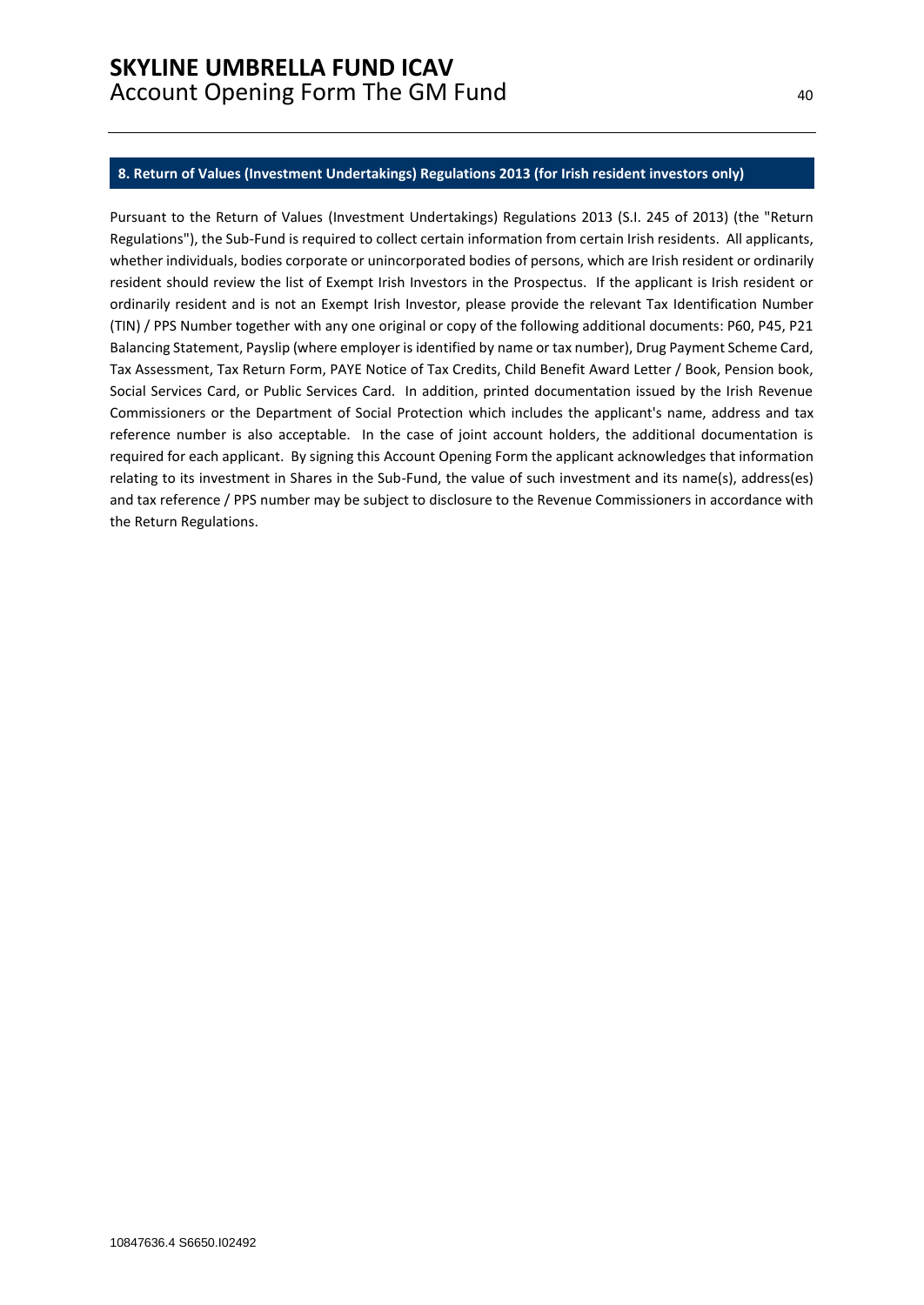# <span id="page-40-0"></span>**9. Applicant Signatures** *Please sign*

| Checklist prior to submission of the Account Opening Form to the Administrator (please tick $(\nu)$ when |  |  |  |  |
|----------------------------------------------------------------------------------------------------------|--|--|--|--|
| complete where applicable)                                                                               |  |  |  |  |
| Section 1: Are all registration details completed?                                                       |  |  |  |  |
| Section 1: Are all registration details completed in relation to an authorised contactee/agent?          |  |  |  |  |
| Section 2: Have all details been completed to include the amount of shares in figures and                |  |  |  |  |
| words?                                                                                                   |  |  |  |  |
| Section 3: Are all bank account details provided?                                                        |  |  |  |  |
| Section 4: Have you completed the Declaration of residency form (to include the tax exempt               |  |  |  |  |
| declaration, where relevant) and completed and attached all relevant documentation?                      |  |  |  |  |
| Section 5: Have you completed the Identity verification section fully and attached the required          |  |  |  |  |
| identity valuation documentation?                                                                        |  |  |  |  |
| Section 6: Have you read and understood the Representations & Warranties section? Have                   |  |  |  |  |
| you signed it?                                                                                           |  |  |  |  |
| Section 7a: Have you completed the FATCA form or CRS form or if completing on behalf of an               |  |  |  |  |
| entity?                                                                                                  |  |  |  |  |
| Section 7b: Have you completed the FATCA form or CRS form if you are an individual investor?             |  |  |  |  |
| Section 8: Have you completed the Return of values (investment undertakings) section fully?              |  |  |  |  |
| (Irish resident investors only)                                                                          |  |  |  |  |
| Section 9: Have you fully signed and dated this Account Opening Form?                                    |  |  |  |  |
|                                                                                                          |  |  |  |  |
| If applicable, have you attached supporting evidence for anti-money laundering purposes?                 |  |  |  |  |

I/we agree to be bound by the representations and statements set out in this Account Opening Form. If applicable, attach an authorised signatory list of those entitled to instruct on this investment.

**Signature Joint Applicant (if applicable) Signature**

**Date Date**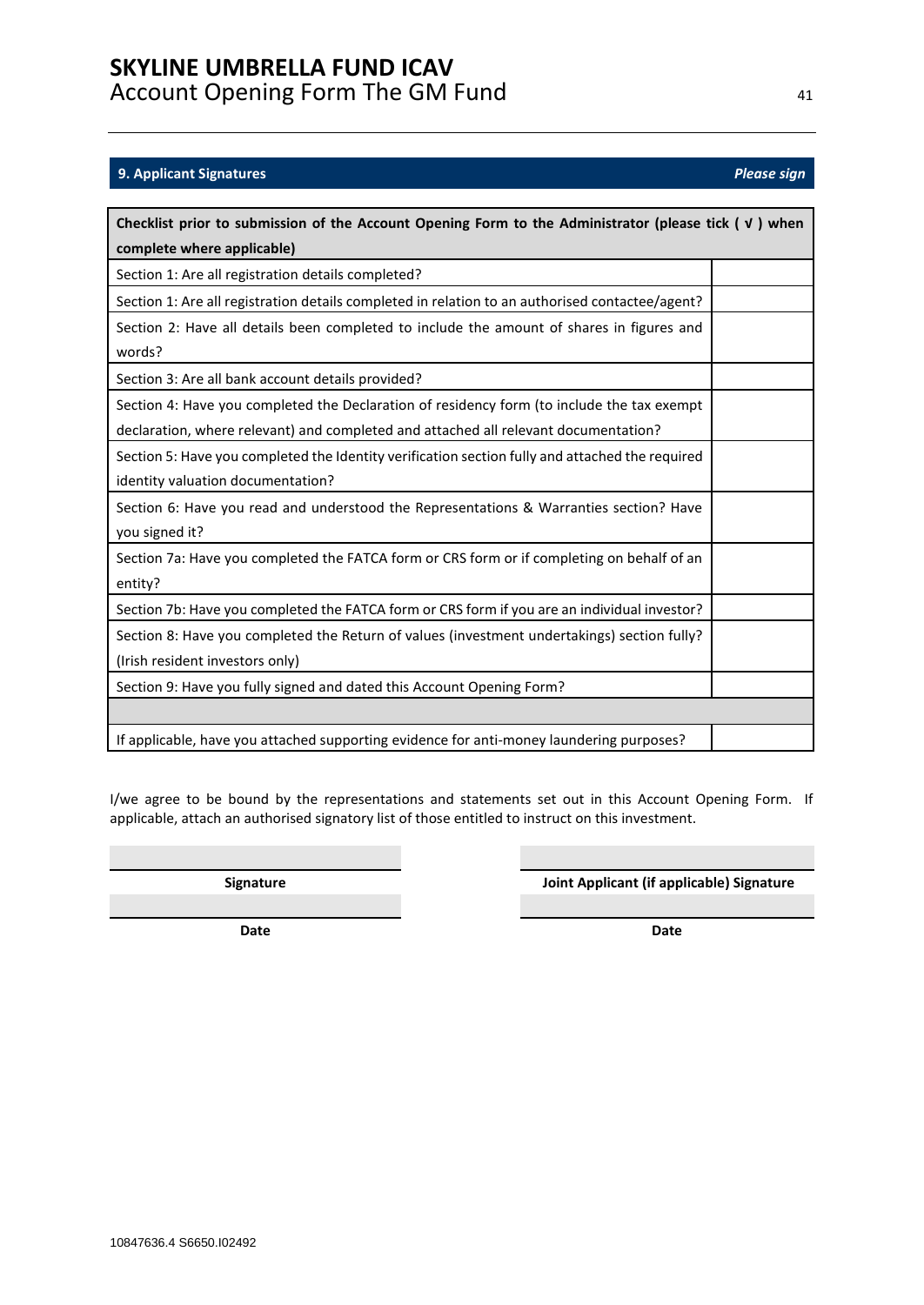# **Appendix I SUBSCRIPTION FORM**

<span id="page-41-0"></span>**This Subscription Form is for investors wishing to subscribe for shares or additional shares in the Sub-Fund(s) indicated below.**

The completed Subscription Form should be completed in compliance with the Prospectus and delivered to the Administrator, at the address below, by post, facsimile or as provided for in the Prospectus.

#### **ADDRESS FOR DOCUMENTATION**

| <b>Attention: Transfer Agency</b>                                               |
|---------------------------------------------------------------------------------|
| c/o Northern Trust International Fund Administration Services (Ireland) Limited |
| 2 <sup>nd</sup> Floor, Block A                                                  |
| <b>City East Plaza</b>                                                          |
| <b>Towlerton, Ballysimon</b>                                                    |
| <b>Limerick</b>                                                                 |
| <b>V94 X2N9</b>                                                                 |
| <b>Ireland</b>                                                                  |
| T+353 14345124                                                                  |
| <b>F</b> +353 1 4345285                                                         |
| <b>E</b> davy ta queries @ ntrs.com                                             |

I/we hereby apply to purchase Shares in the amount of which sum will be paid by telegraphic transfer, and agree to be bound by the Instrument of Incorporation of the ICAV and its material contracts as set out in the Prospectus. I/we restate(s) all of the declarations made in the original Account Opening Form ("**Original Account Opening**") and certify that all of the information in the Original Account Opening remains accurate and complete.

| <b>Share Class Name</b> |      | <b>Monetary Amount</b> | <b>Monetary Amount in words</b> |
|-------------------------|------|------------------------|---------------------------------|
| Class A Shares          | Euro |                        |                                 |
| Class B Shares*         | Euro |                        |                                 |

The minimum initial subscription and minimum subsequent subscription amounts are set out below:

| <b>Share Class Name</b> |      | Minimum initial<br>investment amount |
|-------------------------|------|--------------------------------------|
| Class A Shares          |      | Euro €1.000                          |
| Class B Shares          | Euro | €1.000                               |

\* Class B Shares may only be issued to investors who have in place an agreement with the Investment *Manager, Investment Advisor and/or an affiliate thereof in relation to the collection of an investment management fee or similar fee arrangement, which is not payable from the Net Asset Value of the Sub-Fund orsuch other investors at the discretion of the ICAV*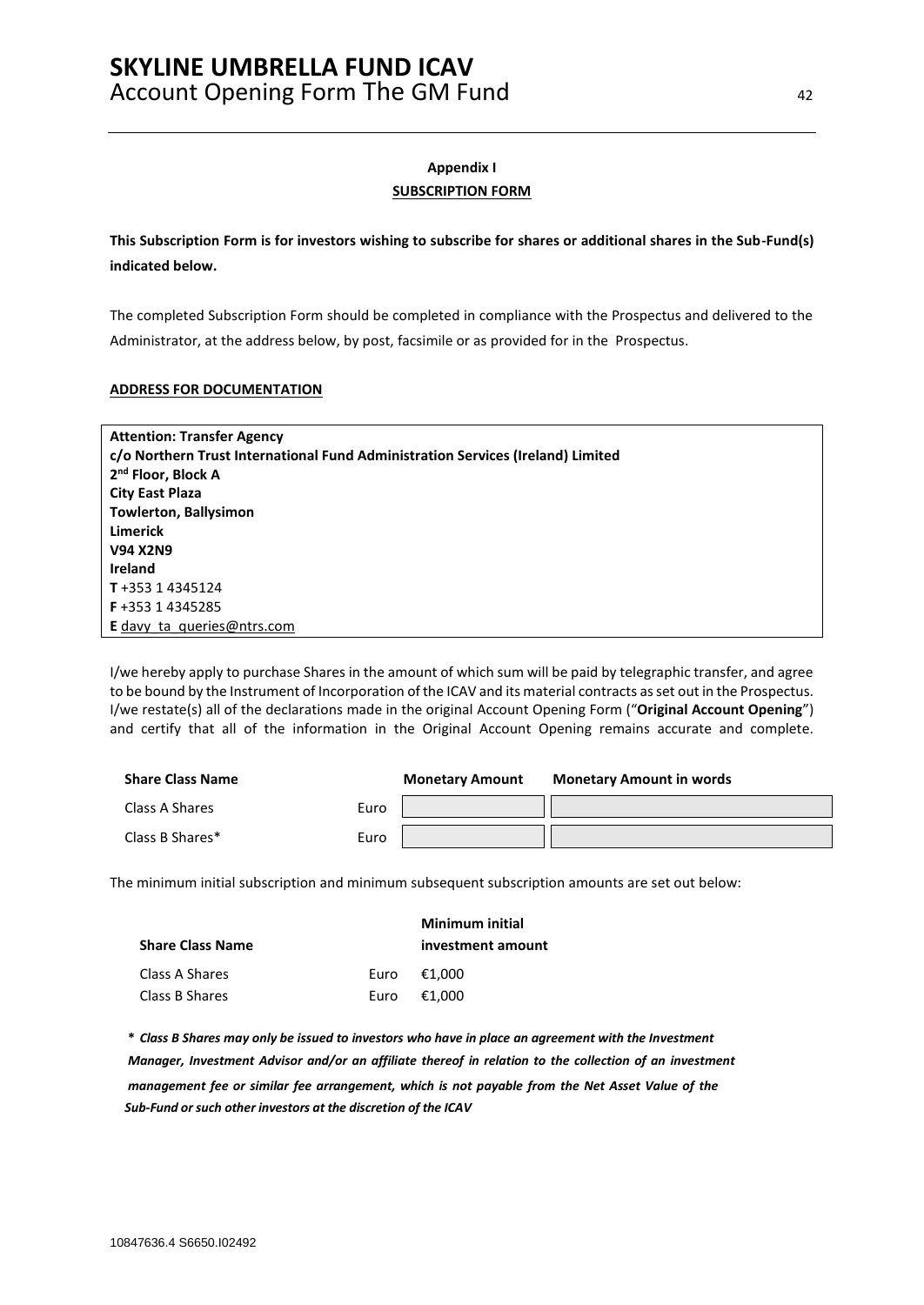| Signature:         | Signature:         |
|--------------------|--------------------|
| <b>Print name:</b> | <b>Print name:</b> |

Position (only if signing on behalf of the beneficial owner)

| Date: / |  |  | Date: $/ /$ |  |
|---------|--|--|-------------|--|
|         |  |  |             |  |

*Please complete in full*

Cleared subscription monies must be received no later than **5 pm (Irish time) on the third Business Day following the relevant Dealing Day.**

If payment in full in cleared funds is not received within the required number of Business Days any provisional allotment of shares may be cancelled.

**Please note any subscription proceeds paid in currencies other than the Base Currency of the relevant Sub-Fund or the designated currency of the relevant Share Class will be converted into that currency at prevailing exchange rates. This foreign exchange transaction will be arranged by the Administrator at the cost and risk of the relevant investor.**

#### **Bank account details for EUR Subscription Payments**

Pay subscription monies in EUR to the following bank account:

|                           | $Euro - EUR$                                                        |
|---------------------------|---------------------------------------------------------------------|
| <b>Intermediary Bank:</b> | Barclays Bank PLC, London Frankfurt                                 |
| SWIFT:                    | <b>BARCDEFF</b>                                                     |
| <b>Beneficiary Bank:</b>  | The Northern Trust International Banking<br>Corporation, New Jersey |
| SWIFT:                    | CNORUS33                                                            |
| A/C Number:               | 0210472800                                                          |
| <b>Beneficiary:</b>       | Skyline Umbrella Fund ICAV - 627042-20019                           |

*Note: Currency subscription settlement times*

*GBP 16:00 GMT EURO 14:30 GMT USD 16:00 GMT*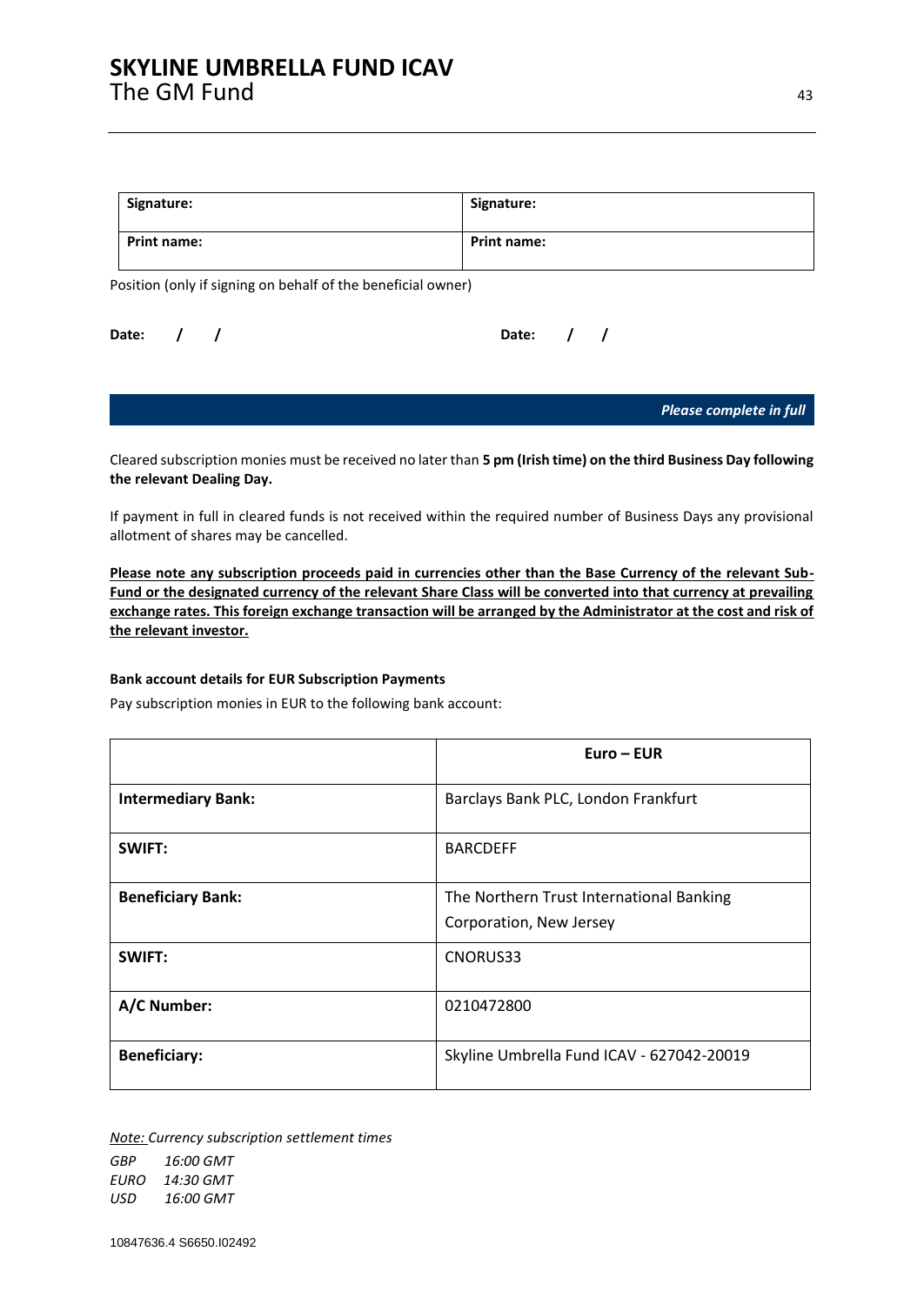### **REGISTERED INFORMATION**

Registered Account Name

| Account Number <sup>1</sup> |       |           |
|-----------------------------|-------|-----------|
|                             | Name: | Phone No: |
| Your Company Contact        |       | Fax No:   |

<sup>&</sup>lt;sup>1</sup> Please note you would have received this by email from the Administrator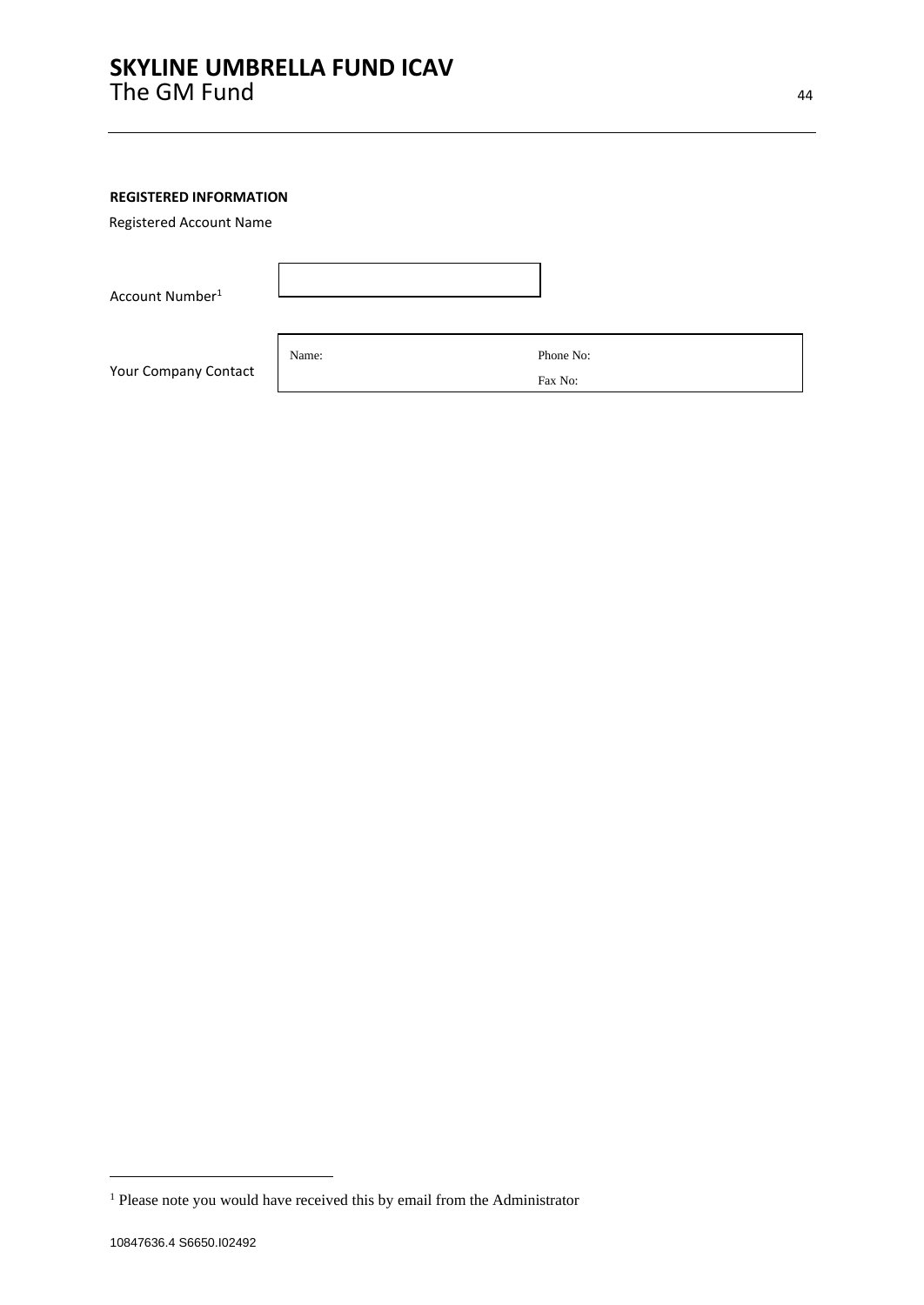### **Appendix II REDEMPTION FORM**

#### <span id="page-44-0"></span>**This Redemption Opening Form is for client(s) redeeming Shares from the Sub-Fund(s) below.**

This completed Redemption Form should be posted or sent by facsimile to the Administrator at the address below no later than the Dealing Deadline. Redemptions will not be processed on non-cleared/verified accounts. **ADDRESS FOR DOCUMENTATION**

| <b>Attention: Transfer Agency</b><br>c/o Northern Trust International Fund Administration Services (Ireland) Limited   |  |  |  |
|------------------------------------------------------------------------------------------------------------------------|--|--|--|
| 2nd Floor, Block A<br><b>City East Plaza</b><br><b>Towlerton, Ballysimon</b><br><b>Limerick</b><br>V94 X2N9<br>Ireland |  |  |  |
| $T + 35314345124$<br>F+353 14345285<br>E davy_ta_queries@ntrs.com                                                      |  |  |  |

Please see the Prospectus for full details of how to apply for a redemption of shares.

Any redemption request which would reduce the value of your aggregate shareholding below the Minimum Subscription amounts specified in the Prospectus may be refused or may result in the redemption of all of your shares.

It should be noted that any outstanding unpaid interest that you owe, arising due to late settlement of subscription monies, may be deducted from the redemption proceeds.

Redemption monies for the Classes of Shares in the ICAV will be remitted in the designated currency of the Class of Shares (or such other currency as the Directors may from time to time determine).

I/We, having received and read a copy of the Prospectus and Instrument of Incorporation of the ICAV wish to redeem Shares in the ICAV as indicated in the table below:

| <b>Share Class Name</b> |      | Monetary<br>Amount* | <b>Monetary Amount in</b><br>words* | Number of Shares* |  |
|-------------------------|------|---------------------|-------------------------------------|-------------------|--|
| Class A Shares          | Euro |                     |                                     |                   |  |
| Class B Shares          | Euro |                     |                                     |                   |  |

\* **Please complete EITHER monetary amount/monetary amount in words OR the number of shares**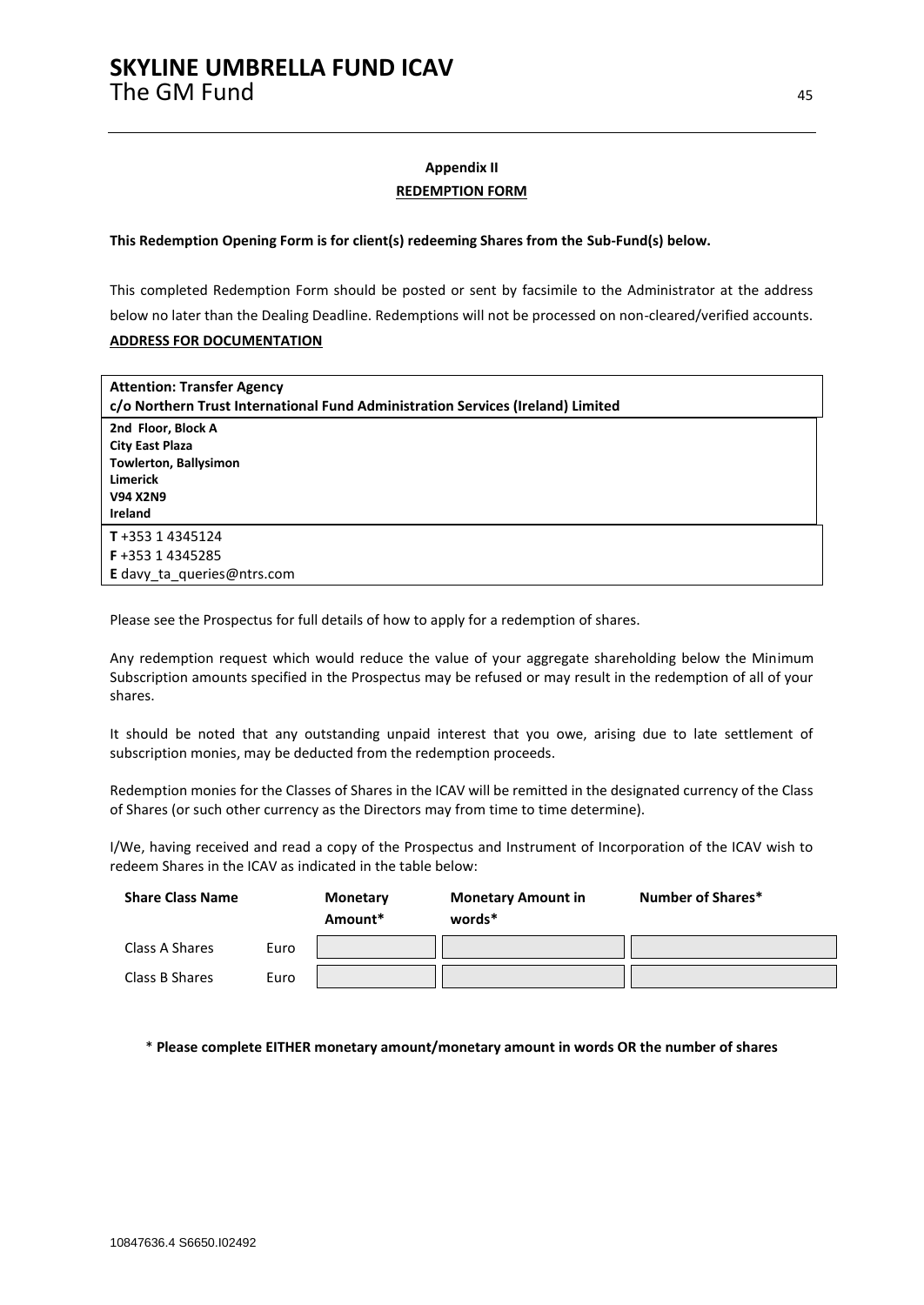Payments will be made by default to the details provided at the time of registration. If these details have changed please complete the following and contact the Administrator.

#### **Bank Details (for the purposes of receiving redemption monies):**

| <b>Bank Name:</b>      |  |
|------------------------|--|
| <b>Branch Name:</b>    |  |
| <b>IBAN:</b>           |  |
| BIC:                   |  |
| <b>Account Name:</b>   |  |
| <b>Account Number:</b> |  |
| <b>Sort Code:</b>      |  |

I/we acknowledge and agree that if all of the relevant anti-money laundering ("**AML**") information and Tax information requested under Account Opening Form has not been supplied to the Administrator, that my/our shareholding will be redeemed but that the related monies will be held by the Administrator until such documentation requested has been supplied.

| Signature:  | Signature:         |
|-------------|--------------------|
| Print name: | <b>Print name:</b> |

Position (only if signing on behalf of the beneficial owner)

| Date: / |  | Date: $/$ / |  |
|---------|--|-------------|--|
|         |  |             |  |

#### **REGISTERED INFORMATION**

Registered Account Name

| Account Number <sup>2</sup> |       |                      |
|-----------------------------|-------|----------------------|
| Your Company Contact        | Name: | Phone No:<br>Fax No: |

### **Appendix III**

<span id="page-45-0"></span><sup>2</sup> Please note you would have received this by email from the Administrator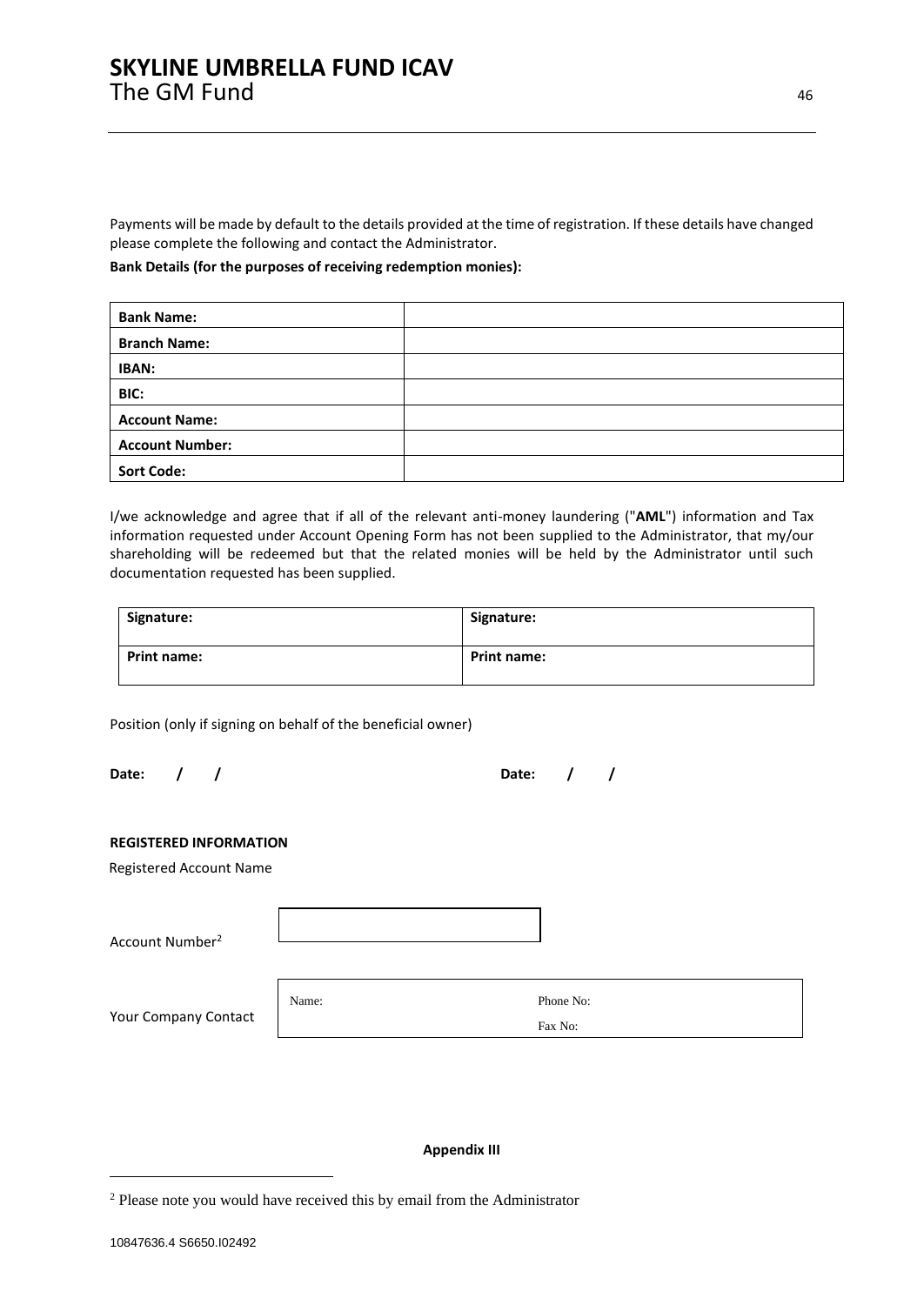#### **DATA PROTECTION DISCLOSURE STATEMENT**

### **Introduction**

This document outlines our data protection obligations and your data protection rights as they relate to your investment in the Fund under the EU data protection regime introduced by the General Data Protection Regulation (Regulation 2016/679, the "**Data Protection Legislation**").

The Fund will be characterised as a "data controller" under the Data Protection Legislation. The Management Company, the Investment Manager and the Investment Advisor and its affiliates and delegates may act as "data processors" under the Data Protection Legislation.

In this document, "we", "us" and "our" refers to the Fund, the Management Company, the Investment Manager and the Investment Advisor and its affiliates and delegates.

#### **Your personal data**

You understand that by virtue of making an investment in the Fund and your associated interactions with us (including this application, and including the recording of electronic communications or phone calls where applicable) or by virtue of you otherwise providing us with personal information on individuals connected with you as an investor (for example directors, trustees, employees, representatives, shareholders, investors, clients, beneficial owners or agents), you will provide us with certain personal information which constitutes personal data within the meaning of the Data Protection Legislation. This includes, but is not restricted to, data such as your name, residential address, email address, place of birth, date of birth, bank account details and details relating to your investment activity.

#### **Why we may use your personal data**

You understand that we may collect, store and use this data for lawful purposes including, in particular: (i) where this is necessary for the performance of the contract to purchase shares in the Fund; (ii) where this is necessary for compliance with a legal obligation to which we are subject (such as the anti-money laundering obligation to verify the identity of our customers (and, if applicable their beneficial owners) and retain copies of materials in respect thereof for five years after the relationship terminates); and/or (iii) where this is necessary for the purposes of the legitimate interests of us or a third party and such legitimate interests are not overridden by your interests, fundamental rights or freedoms.

It is noted that the Data Protection Legislation states that the use of personal data for direct marketing purposes (that is, providing you with information on products and services that may be of interest) may be regarded as being for the purposes of a legitimate interest. Analysing personal data for quality control, business and statistical analysis, tracking fees and costs, training and related purposes are also legitimate interests for using your personal data.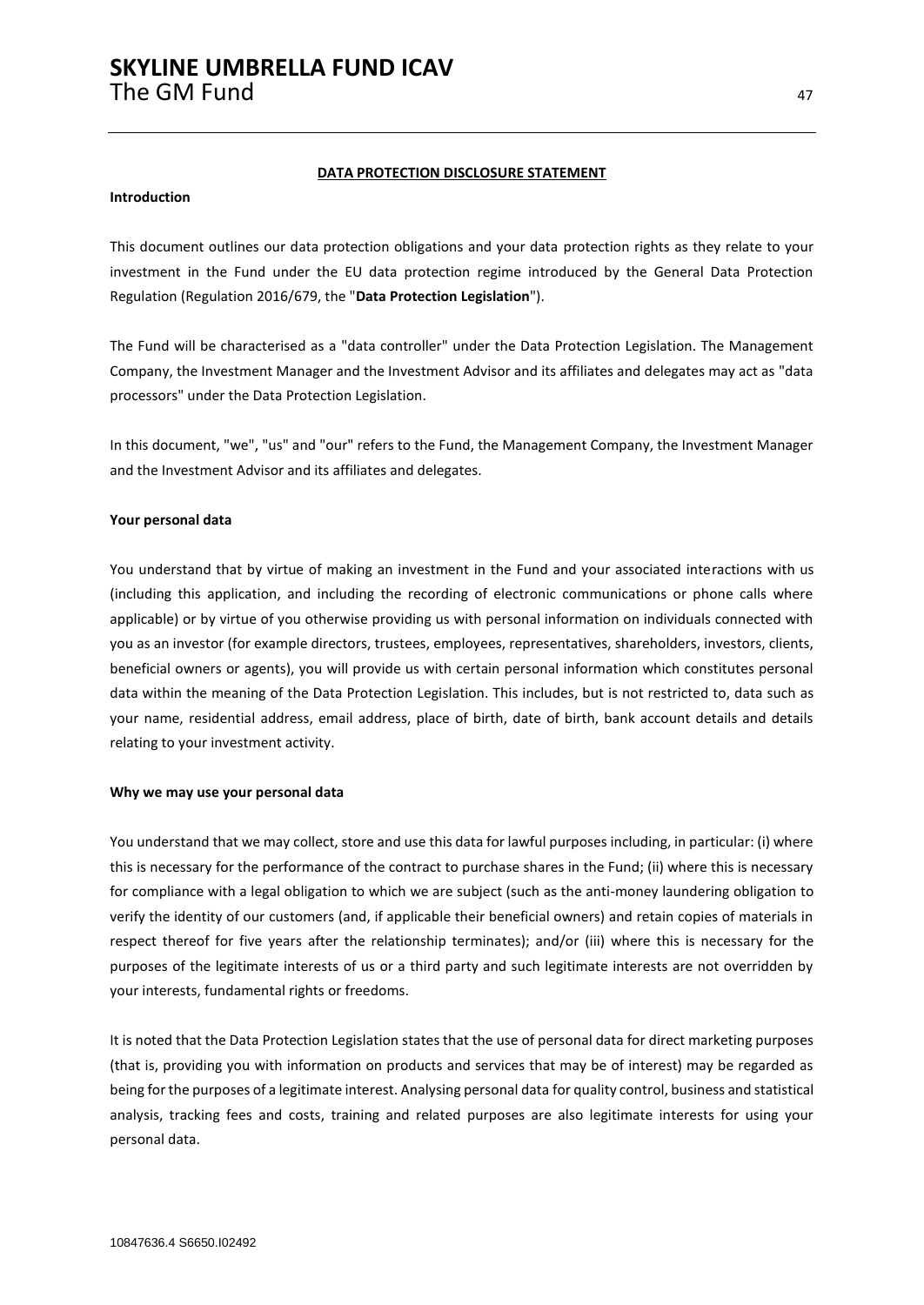Accordingly, you understand that we may use your personal data for such purposes as described above, provided that we are acting in a fair, transparent and accountable manner and have taken appropriate steps to prevent such activity having any unwarranted impact on you and also noting your right to object to such use, as discussed below.

Given the specific purposes for which we envisage using your personal data, under the provisions of the Data Protection Legislation, we do not anticipate being required to obtain your consent to do so. Should we wish to use your personal data for other specific purposes that require your consent, we will contact you to request this.

#### **Why we may transmit your personal data**

You understand that in certain circumstances we and/or our authorised delegates may be legally obliged to share your data and other financial information with respect to your interest in the Fund with the Irish Revenue Commissioners and they, in turn, may exchange this information with foreign tax authorities including tax authorities located outside the EEA.

We anticipate disclosing your personal data to the Administrator, the Management Company, the Investment Manager and the Investment Advisor and their respective affiliates and this may include certain entities located outside the EEA.

#### **The data protection measures we take**

Any transmission of personal data by us or our duly authorised delegates outside the EEA shall be in accordance with the conditions in the Data Protection Legislation.

We and our duly authorised delegates shall apply appropriate information security measures designed to protect data in our/our delegates' possession from unauthorised access by third parties or any form of computer corruption.

We shall notify you of any personal data breach affecting you that is likely to result in a high risk to your rights and freedoms.

#### **Your data protection rights**

You understand that you have certain rights regarding our use of this data such as:

- the right to access your data (in an easily readable form);
- the right to examine and correct your data;
- the right to restrict the use of your data;